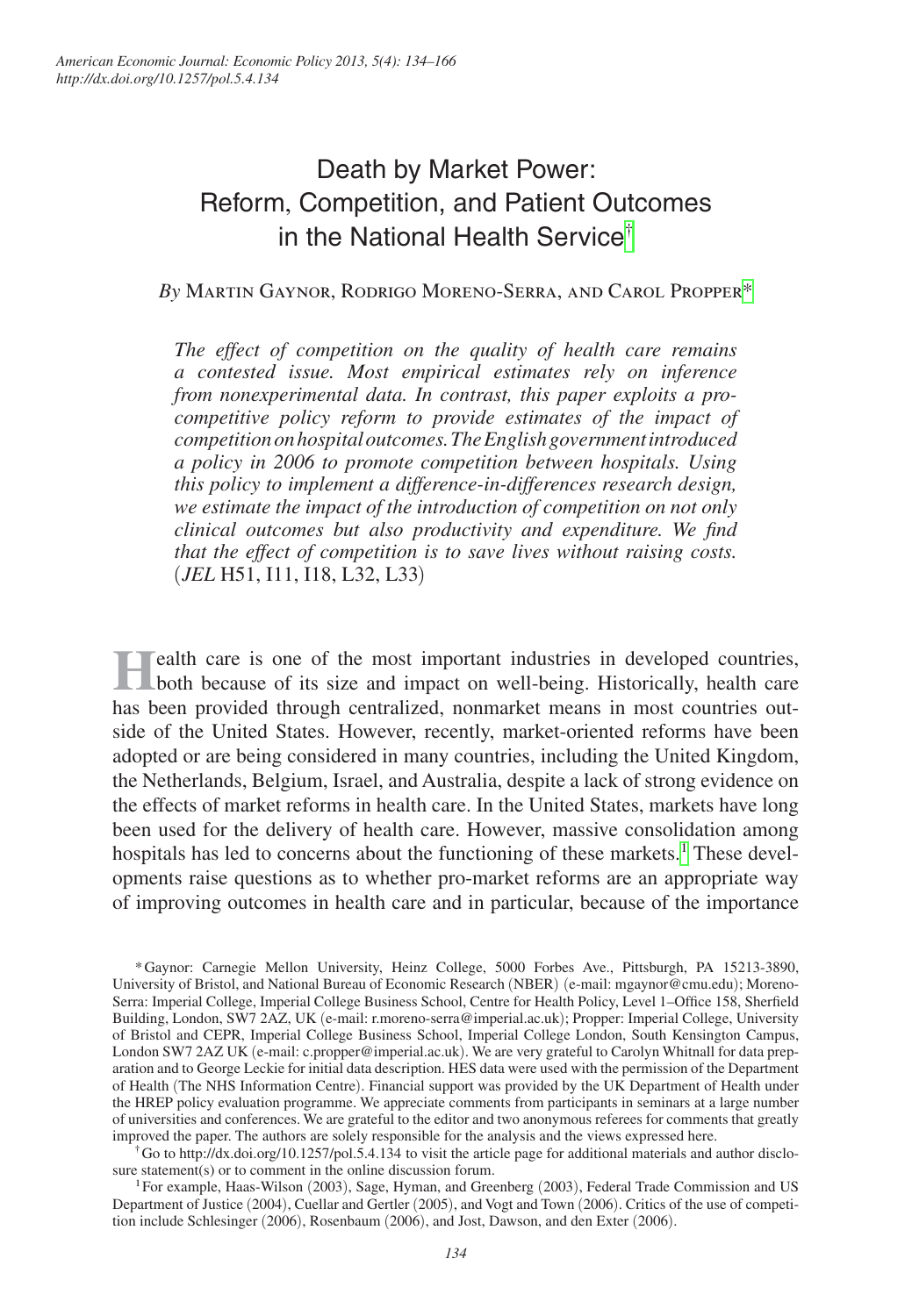of quality in health care, whether competition will deliver the socially optimal quality of care (Sage, Hyman, and Greenberg 2003; Federal Trade Commission and US Department of Justice 2004).

Analyzing the relationship between competition and quality has been hampered by the endogeneity of market structure. Most existing studies come from the US Medicare program and use changes in cross-sectional variation in levels of market structure over time to identify the impact of competition. But market structure may be determined by quality—for example, the existence of a high quality provider may deter entry by potential rivals.

In this paper we exploit an exogenous policy change to examine the effect of competition on health care quality. Our identification comes from a major policy shift designed to promote competition in the English National Health Service (NHS). In 2006 the NHS mandated that all patients requiring treatment be given the choice of five different hospitals and adopted a payment system in which hospitals were paid fixed, regulated prices for treating patients. Prior to this reform, the local public agencies responsible for purchasing health care on behalf of the population in their area engaged in selective contracting with hospitals, bargaining over price and quantity, referring primarily to local hospitals and providing hospitals with income that was based primarily on past activity. The reform gave patients more choice (via the mandated five alternatives and the end of selective contracting), increased the incentive for hospitals to win business and moved hospitals from a market determined price environment to a regulated price environment.

However, while the pro-competitive policy was national, the intensity of the competition induced by the reforms will vary according to prereform market structure, which is a function of the geographical configuration of patient location and hospital sites. In some places population density results in a market structure which permits a high degree of choice. In others, population density is low and hospitals are located in highly concentrated markets with few competitors. As a consequence, postpolicy a hospital in an unconcentrated market faces more exposure to the policy change than does a hospital in a highly concentrated market. We exploit this variation in potential competition to identify the impact of competition.

We begin by discussing how hospital managers might respond to competition in the setting of the reform we study. We are careful to show that the policy change did lead to changes in care seeking patterns that support a picture of greater responsiveness to quality postreform. We examine, as most of the rest of the literature, quality as measured by deaths following emergency admissions of acute myocardial infarction (AMI) patients, but also examine a range of other quality measures and other outcomes, including hospital utilization and expenditure. We undertake a large number of robustness tests to ensure that our identification strategy is not compromised by other factors such as changes in local demand, costs, or other policy interventions. Our results strongly indicate that the introduction of pro-competitive reforms led to an increase in quality without a commensurate increase in expenditure.

Our research contributes to the empirical literature on competition and quality in health care. Almost all of these use US data. The most prominent study of markets with fixed prices is Kessler and McClellan (2000), who examine the impact of market concentration on mortality for Medicare AMI patients. They find that mortality is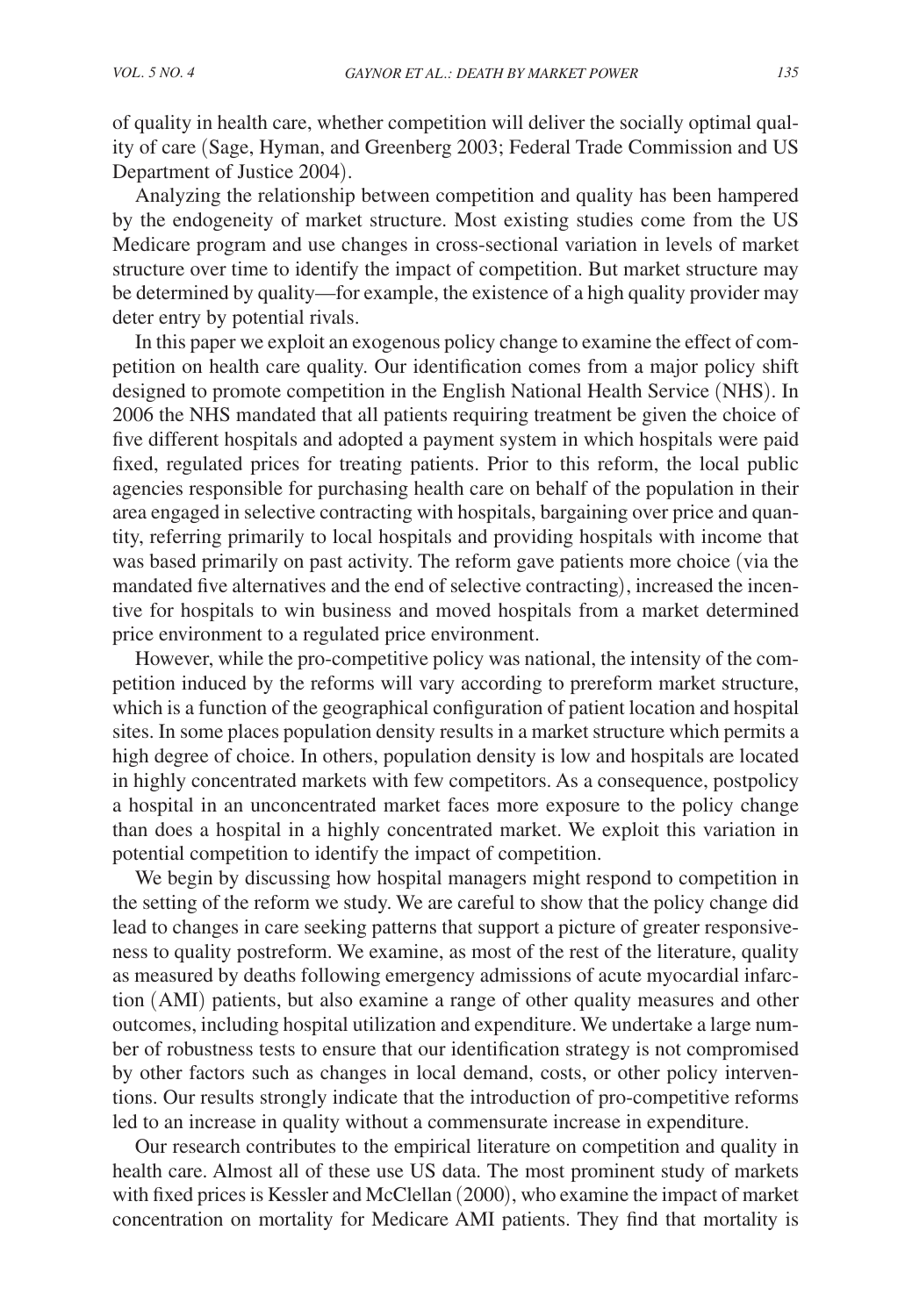substantially and significantly higher for patients in more concentrated markets. Kessler and Geppert (2005) find that high-risk Medicare patients' heart attack mortality is higher in highly concentrated markets, while there is no such effect for lowrisk patients. Tay (2003) estimates a model of hospital choice for Medicare patients and finds that demand is responsive to quality, again measured by heart attack mortality, implying the potential for quality competition. Shen (2003) finds that the number of hospitals interacted with the Medicare payment leads to reduced Medicare patient heart attack mortality after 1990. In contrast, Gowrisankaran and Town (2003), using similar methods to Kessler and McClellan (2000), find that mortality is higher for Medicare heart attack and pneumonia patients receiving care in less concentrated markets in the Los Angeles area; and Mukamel, Zwanziger, and Tomaszewski (2001) find no effect of market concentration on mortality from all causes for Medicare patients. Cutler, Huckman, and Kolstad (2010) examine the impact of entry into the market for heart bypass surgery. They find that entry led to improved quality, but that the welfare gains from increased quality are offset by the fixed costs of entry.

There are a handful of papers which examine the impact of health care competition in the United Kingdom. Propper, Burgess, and Gossage (2008) use a similar identification strategy to the present paper but study an earlier policy regime in which competition in the UK health care market was introduced in 1991 and abolished in 1997. In this regime, prices were negotiated and measures of quality very limited and not publicly available. The study found that competition reduced quality, which was not measured, but reduced waiting times, which were measured. Bloom et al. (2010) examine the impact of competition on management quality in a single year, 2006. While they have only cross-sectional data on management quality, they exploit variation in hospital closures that is driven by the political process to identify the impact of competition on management quality. They find that management quality is higher in more competitive markets and that higher management quality is associated with better outputs, including lower AMI mortality. The paper closest to ours is Cooper et al. (2011). They adopt the same identification strategy to examine the effect of the current pro-market reforms in the United Kingdom, but their focus is considerably narrower. They analyze only one outcome measure: in-hospital deaths within 30 days of admission after a heart attack. While in-hospital mortality is a very commonly used measure of the quality of care, it suffers from a potentially serious measurement problem. By construction it excludes any deaths which occur once the patient is discharged into the community or which occur in another hospital. These accounted for 19 percent of AMI deaths within 30 days of admission in England in 2007 (National Centre for Health Outcomes 2012). Regulated prices give incentives to hospitals to discharge patients "quicker and sicker" (Kosecoff et al. 1990). Thus, focusing only on in-hospital deaths misses this potentially damaging response. In contrast to Cooper et al.(2011), we use data collected by the central government to examine all deaths within 30 days of admission for heart attacks, regardless of where they occur. In addition, we examine several outcome measures on top of the single AMI measure examined in Cooper et al. (2011) to move away from a focus simply on AMI deaths. These include another measure of quality (deaths from all causes) and, as crude measures of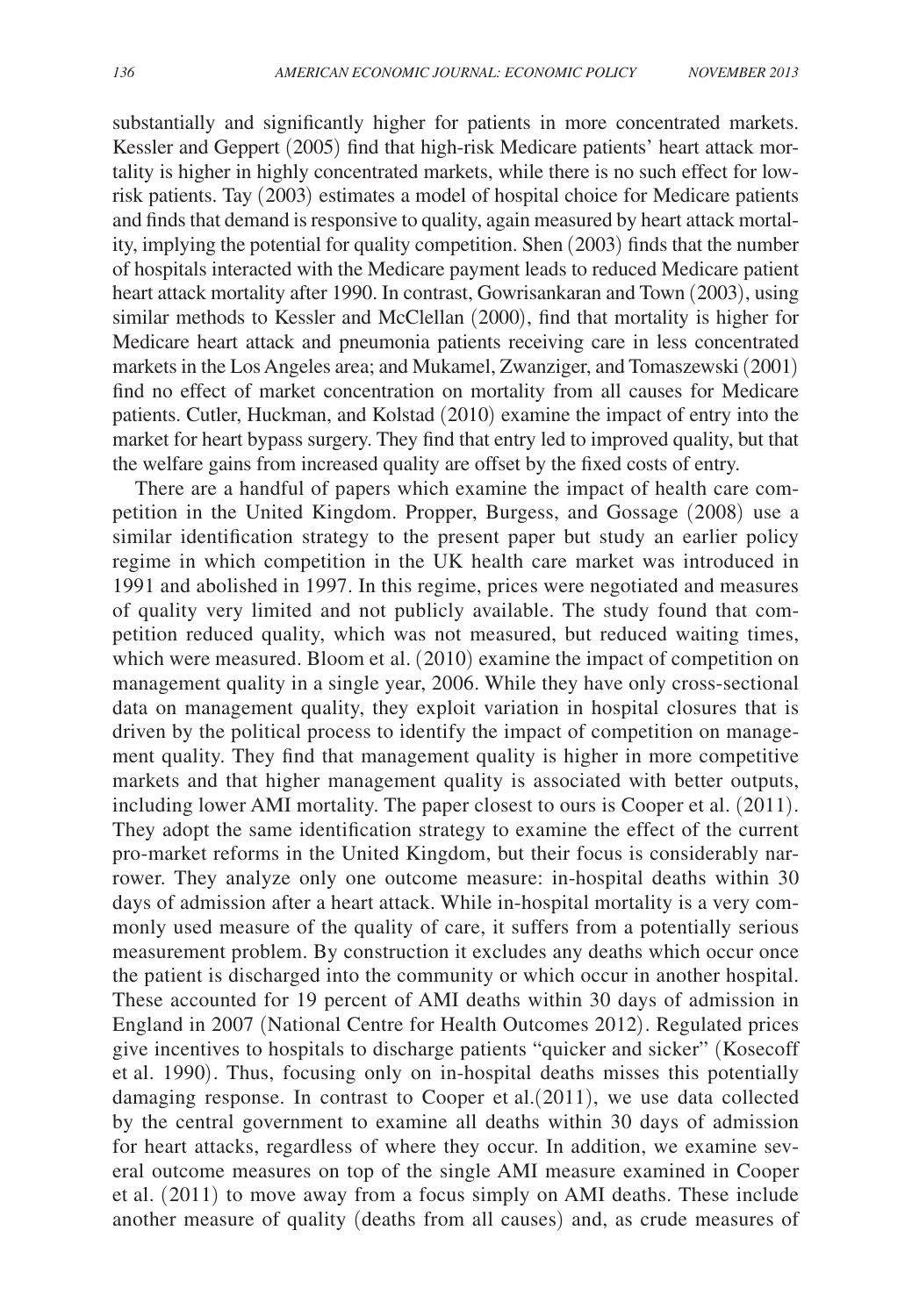productivity, length of stay and total expenditure per patient. We also control for a wide set of potential confounders including the important policy change of the cardiac networks of care established during this time period.

In what follows, we provide background on the NHS and the market-oriented reforms of 2006 (Section I), examine potential managerial responses to these reforms (Section II), present our empirical strategy (Section III), describe the data (Section IV), present our results and report on an extensive set of robustness tests (Section V), and provide a summary and conclusions (Section VI).

#### **I. The NHS Reform Program**

In the United Kingdom, health care is tax financed and free at the point of use. Almost all care is provided by the NHS. Primary care is provided in the community by publicly funded physicians known as general practitioners (GPs), who also act as the "gatekeeper" for hospital-based care. Secondary care is provided in publicly funded (NHS) hospitals.

Prior to 1991 funding was allocated to public bodies at the local level (local health authorities), who were responsible for running hospitals. From 1991 the roles of buyer and seller of hospital-based health care were separated, with the intention of promoting competition between public hospitals. Local health authorities (publicly funded bodies covering a geographic area) were given the task of buying hospital-based health care for their population. Hospitals were turned into free standing public organizations, known as NHS Trusts, who competed for contracts from the buyers. Both price and quality were negotiable, though information on quality was extremely limited (Propper, Burgess, and Gossage 2008). In 1997 the newly elected Labour administration retained the architecture of the buyer and seller split but changed policy to reduce competition and to implement instead longer term cooperative relationships between buyers and sellers. In this regime, which was similar to selective contracting in the United States, buyers and sellers negotiated over price, and to some degree over quality (mainly waiting times, not clinical outcomes), and volume on an annual basis, with the majority of contracts taking the form of annual bulk-purchasing contracts.

In late 2002, the government signaled a shift in policy and initiated a reform package with a set of phased-in changes leading to the reintroduction of competition from 2006 onwards[.2](#page-3-0) There were several elements to this policy (Farrar et al. 2007; Cooper et al. 2011), the most important of which were a policy designed to increase patient choice and a change in hospital payments from negotiated to ex ante fixed prices.

Patient choice was introduced in January 2006. Prior to this date, patients were referred by their GPs to the local hospital that provided the service they required and were not generally offered any choice over the location of their care. The hospitals to which patients were sent were determined by the selective contracting arrangements made by the local NHS body responsible for purchasing health care (the Primary

<span id="page-3-0"></span><sup>&</sup>lt;sup>2</sup>The NHS uses financial years which run April 1st to March 31st. In the description of the reforms, we give precise dates of policy announcements. In the rest of the paper, we refer to years by the first calendar year which the financial year spans.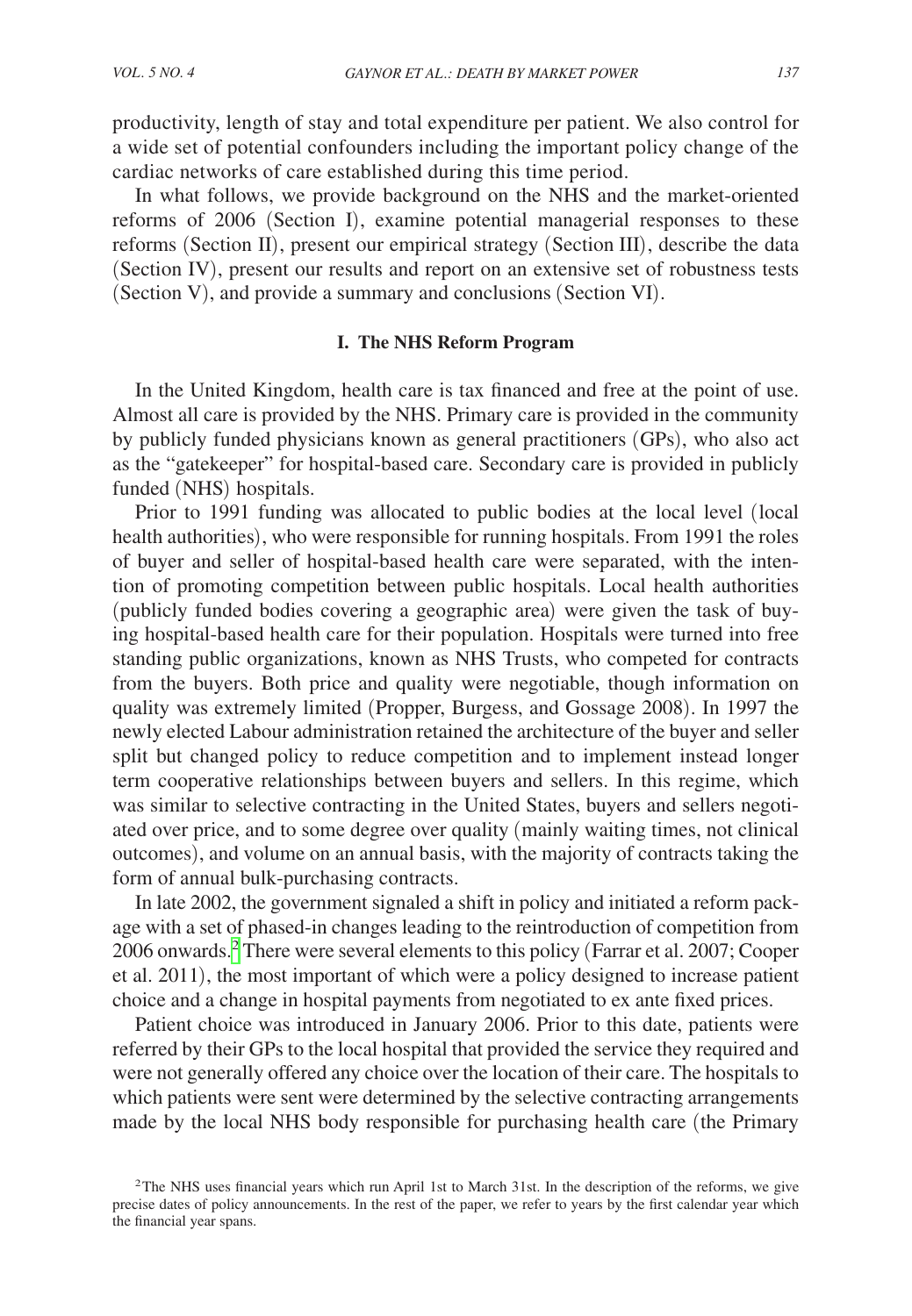Care Trust, PCT). Patients had little choice of GPs and GPs in this system had no incentives to refer outside the PCT contract. After January 2006, patients had to be offered a choice of five providers for their hospital care (Department of Health 2004) and GPs were required (and paid) to ensure that patients were made aware of, and offered, choice. Patient choice therefore signaled the end of selective contracting by encouraging movement of patients away from the local hospitals GPs had previously used. The government also introduced a new information system that enabled paperless referrals and appointment bookings and provided information on quality to help patients make more informed choices. This system, known as "Choose and Book," allows patients to book hospital appointments online, with their GP, or by telephone. The booking interface gives the person booking the appointment the ability to search for hospitals based on geographic distance and see estimates of each hospital's waiting time. From 2007 the government also introduced a website designed to provide additional quality information to help patients' choices. This included information collected by the national hospital accreditation bodies, such as risk-adjusted mortality rates and detailed information on waiting times, infection rates and hospital activity rates for particular procedures, as well as information on hospital accessibility, general visiting hours and parking arrangements ([http://www.](http://www.chooseandbook.nhs.uk) [chooseandbook.nhs.uk](http://www.chooseandbook.nhs.uk)/). So patients, and more importantly their GPs, had greater information on which to make these choices.

The ex ante fixed prices are a case-based payment system known as "Payment by Results" (PbR) (Department of Health 2002a). PbR is modeled on the diagnosisrelated group (DRG) payment system used by the Medicare program and many private insurers in the United States (Department of Health 2002b). A fixed price is set by the government for every procedure, with adjustments for whether a hospital is an academic medical center, patient severity, and local wage rates (Department of Health 2002b). The price is exogenous to both the seller and buyer. In 2003 PbR was used for a very limited number of procedures (15 elective procedures) and only for purchases from a small group of hospitals (known as Foundation Trusts, FTs). In the following year it was extended to a wider set of elective and nonelective spells in FTs. In 2005 it was also applied to elective care (which accounts for approximately half of all hospital admissions) in non-FT NHS hospitals. In 2006 PbR was applied to almost all elective, nonelective and outpatient care (Farrar et al. 2007). The aims were that hospitals would only receive payment if they attracted patients (Le Grand 2007; Dixon 2004) and that fixed prices would mean that choice would depend on quality, and not price as in the previous system (Department of Health 2003).

In addition to Choose and Book and PbR, the government sought to give additional fiscal, clinical and managerial autonomy to NHS hospitals in order to further foster a competitive environment for hospitals. From April 2004 onwards, high performing NHS hospitals could apply for FT status. This gave hospitals greater financial autonomy, allowing them to keep and reinvest surpluses across financial years. This represents considerable freedom over financial matters, as non-FT NHS hospitals were required to break even on an annual basis and were heavily constrained in their access to capital. FTs were also given easier access to (primarily) private sources of capital. Hospitals earned this additional autonomy by performing well against key performance targets, the most important of which were good financial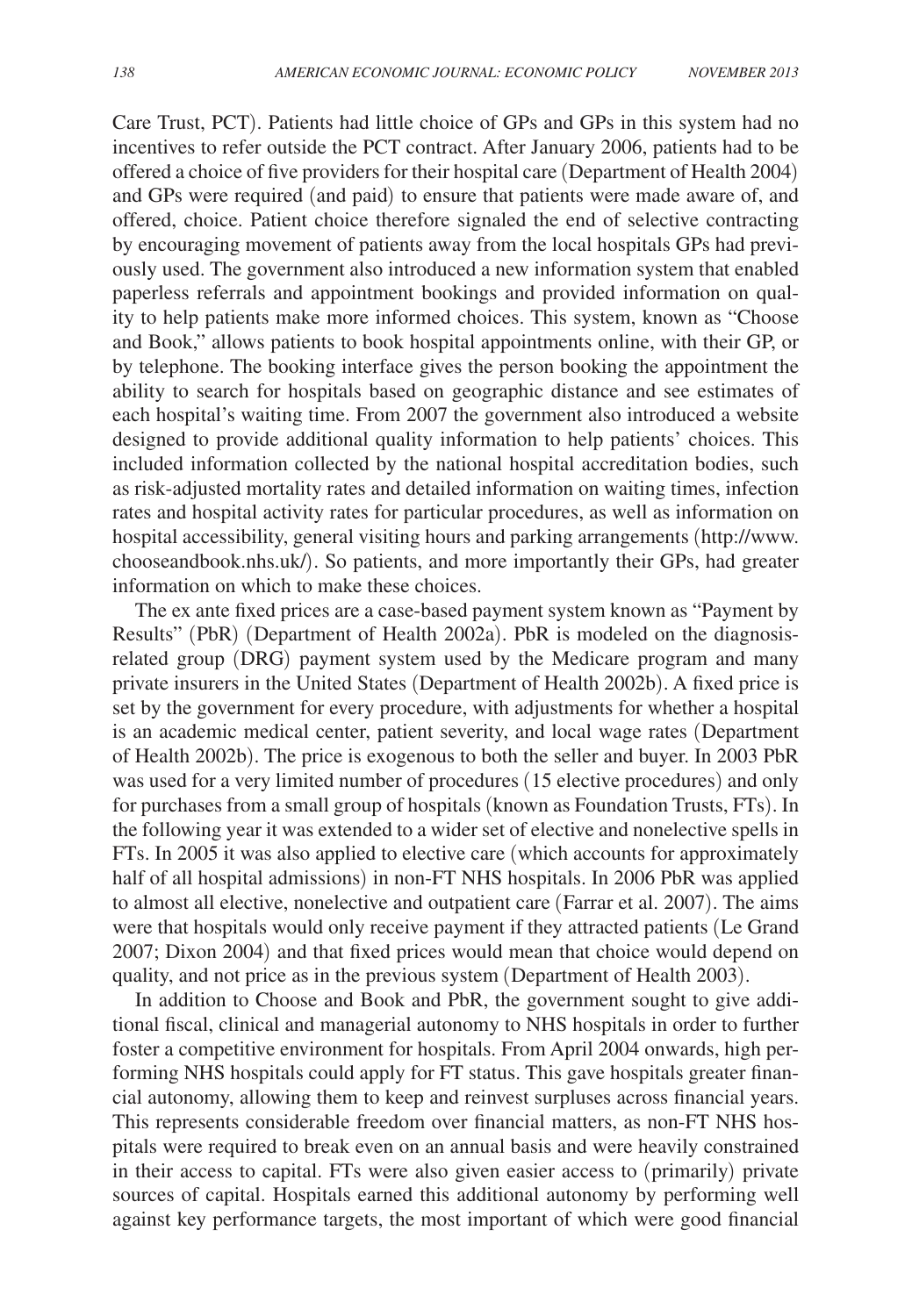standing and the reduction in waiting times for elective care. Granting of FT status is undertaken by an independent regulator.

Finally, alongside the extension of choice, the government also ought to increase the role for the private sector in delivery of care. It was required that one of the five choices was a private provider. To facilitate this, the government placed contracts with a small number—around 15 initially, rising to around 30 by 2008—of private sector providers of NHS care (known as Independent Sector Treatment Centres, ISTCs) that specialized in a limited range of elective procedures for which NHS waiting times were long (e.g., hip replacements and cataract removal). However, while initially it was believed that their private provision would be important, in practice this policy turned out to be very limited. Neither the existing small private sector nor the new capacity were heavily used and even by 2008 ISTCs accounted for less than 1 percent of all hospital activity.

#### **II. Expected Hospital Responses to the NHS Reforms**

In this section, we explore how NHS hospitals might have responded to these changes. Managers of NHS hospitals had incentives to respond to increased competition. While NHS hospitals are public organizations, the regime they operate under gives managers strong incentives not to make losses. The government monitors the performance of hospitals on an annual basis and publishes summary assessments of their performance based on a range of indicators.<sup>[3](#page-5-0)</sup> These include measures of quality of care, access to care and financial performance. The weight given to financial performance in the summary assessments is high. Managers of hospitals which perform poorly in terms of the summary assessments can be (and are) replaced, while hospitals which perform well can get the greater autonomy from FT status.<sup>[4](#page-5-1)</sup> This is valuable to managers as it gives them greater freedoms: for example, hospitals with FT status can retain surpluses. Managers therefore had strong reasons to care about the gap between the revenues of their hospital and their costs.

This gap was affected by PbR and by competition. PbR is a very highly geared reimbursement system. In 2006, over 60 percent of hospital income came from PbR payments (Department of Health 2007) and was projected to rise to about 90 percent in the following years (Street and Maynard 2007). The effect of PbR is to tighten the annual budget constraints for hospitals and increase the amount of uncertainty for hospital managers. The high level of unionization in the NHS means that both staff and nonstaff costs are relatively fixed within a year. But the reforms changed the certainty of annual revenue streams. Between 1997 and 2005, the use of annual contracts meant that annual revenues were known at the beginning of the year. Post-PbR revenues were more uncertain, as hospitals were no longer guaranteed volume at the start of each year. Supply was also increased, as Choose and Book opened hospitals up to competition from outside their local catchment area and potentially also to

<span id="page-5-1"></span><span id="page-5-0"></span><sup>3</sup>See, for 2004, [http://ratings2004.healthcarecommission.org.uk/](http://ratings2004.healthcarecommission.org.uk).

<sup>4</sup>Removal of managers by mergers of acute trusts (short-term general hospitals) was common. By 2005 around half the acute trusts which existed in 1997 had been merged (Gaynor, Laudicella, and Propper 2012). At the end of 2005, 32 acute trusts (of 174) had FT status ([http://www.monitor-nhsft.gov.uk/home/news-and-events/](http://www.monitor-nhsft.gov.uk/home/news-and-events/media-centre/latest-press-releases/new-applicants-nhs-foundation-trust-status-w) [media-centre/latest-press-releases/new-applicants-nhs-foundation-trust-status-w](http://www.monitor-nhsft.gov.uk/home/news-and-events/media-centre/latest-press-releases/new-applicants-nhs-foundation-trust-status-w)).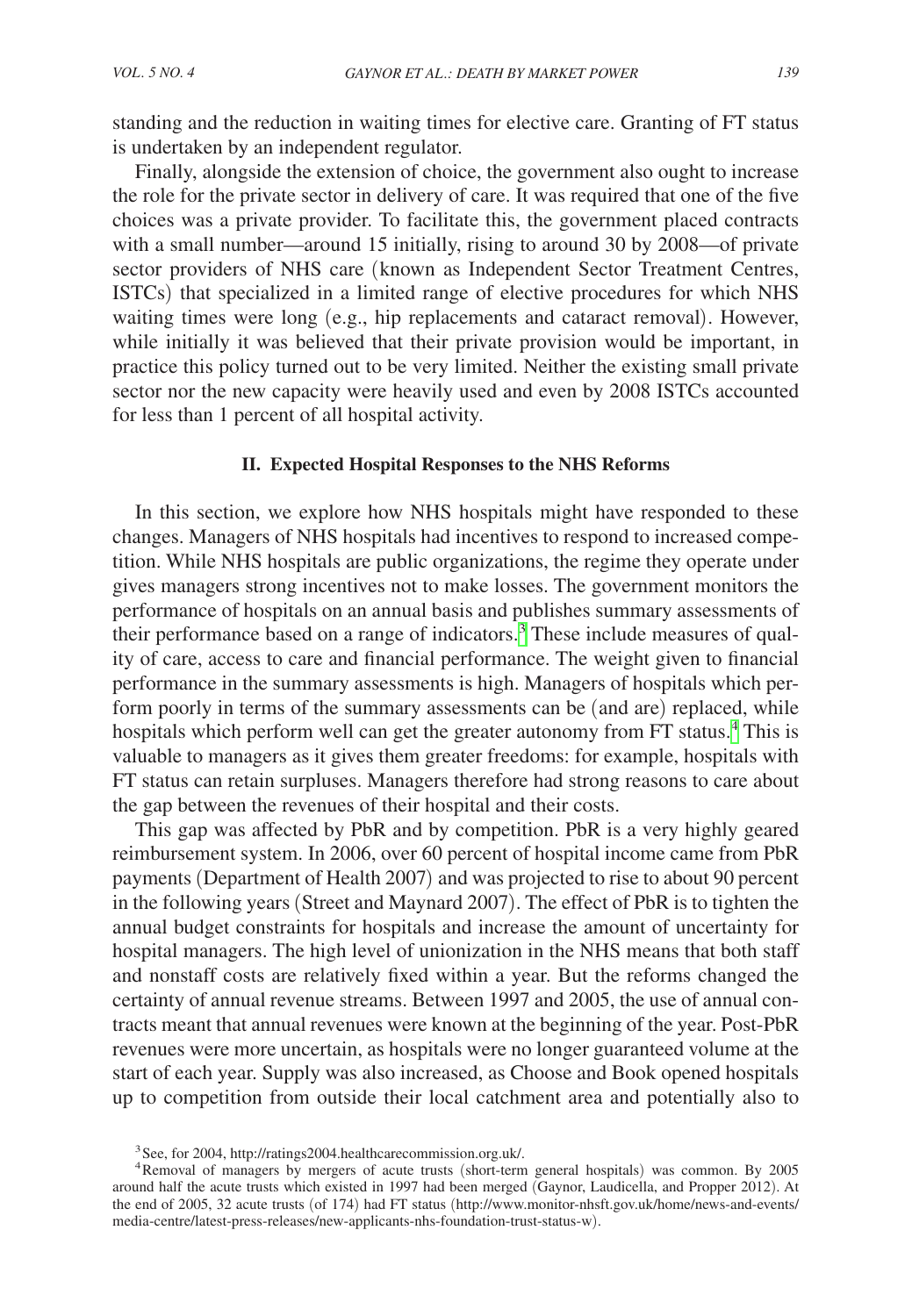competition from the private sector. Hospitals could therefore no longer simply rely on capturing the whole of local demand, but had to compete to attempt to retain it, as well as having the opportunity to attract nonlocal patients.

Moreover, Choose and Book, by providing patients with greater choice and information, should have increased the elasticity of demand facing hospitals thereby leading to tougher competition. While increasing choice for patients might have little impact where patients have to make choices unassisted, the program was implemented by GPs. In addition to being mandatory, these physicians received financial payments for the extra costs of implementing the system. Thus they had no reason not to offer their patients choice other than their professional judgment. And while there is some evidence that not all primary care physicians thought that patients were able or wanted to make choices, a survey commissioned by the Department of Health found that 45 percent of patients recalled being offered a choice of hospital (Dixon 2009). In addition, Dixon et al. (2010) found that the most important dimensions in patient choice of hospital were primarily measures of quality of care, such as hospital "superbugs" (acquired infection rates) and cleanliness.

How might NHS hospital managers have responded to these changes? Standard models of hospital nonprice competition with administered prices (see Gaynor 2006; Gaynor and Town 2012) predict that competition is tougher with more hospitals, conditional on price being set above marginal cost, and that leads to higher quality. These results apply to hospitals regardless of their ownership status (not-for-profit, public, for-profit). In the NHS system, managers are not profit maximizers. But the managerial labor market within the NHS means they do care about retaining their jobs and also about achieving FT status. To meet either of these goals, they must perform well financially. Therefore attracting patients becomes very important. Given that price is fixed, the only way managers can do this is by undertaking effort to increase quality. The reforms made attracting patients tougher in less concentrated markets and so managers had greater incentives to improve quality in these markets. Although the set up is not one of profit maximization, the intuition is similar to a standard competition model—with higher competition the stakes are greater from changes in relative quality. A small change in managerial effort is likely to lead to a greater change of demand when there are many hospitals relative to when there is monopoly. This increases managerial incentives to improve quality/effort as competition grows stronger.<sup>5</sup>

In one respect, this may differ from a standard set up where hospitals compete for patients. In that setting managers will compete to attract profitable patients, those whose costs are below the regulated price. In the NHS, where managers have less knowledge about costs (because services have not been subject to regulated prices in the past) their first response might be simply to attract all patients by increasing quality across the board, subject to not making a loss at total hospital level. Getting more patients is a way of assuring demand and avoiding financial loss in an environment which has become more uncertain. Worrying about avoiding unprofitable patients may be a secondary response, which will only develop later as the data to do so becomes available. While our focus here is on the managerial response to the reforms of the

<span id="page-6-0"></span><sup>&</sup>lt;sup>5</sup>We present a model which formally derives this result in an Appendix available online.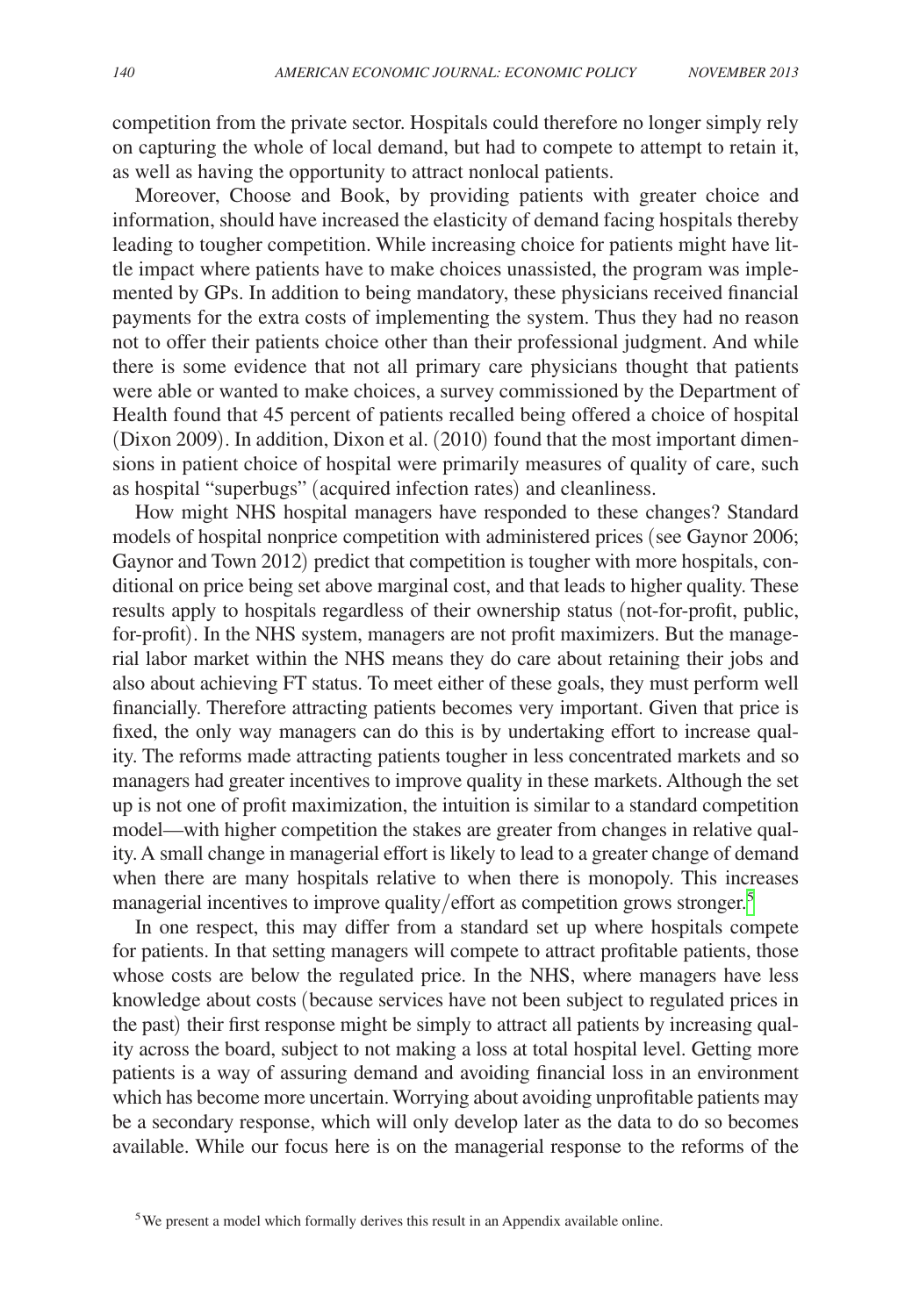NHS, we note that in general risk is important for managers of not-for-profits and demand assurance is probably something that all managers try to do, although their precise behavior will depend on the information and tools at their disposal.

#### **III. Empirical Strategy**

Our goal is to test the hypothesis that the pro-competition policy improved hospital quality. To do this we exploit the variation in market structure across hospitals and examine whether quality is higher for hospitals in less concentrated markets after the introduction of competition. This is a difference-in-differences (DiD) approach. The simplest DiD strategy compares two groups over two time periods, where a treatment group is exposed in the second period and a control group is not exposed to the policy in either period. The NHS market-based reforms do not fit neatly within this simple DiD framework, as the reforms apply to all hospitals in England at the same time. However, the intensity of the competition induced by the reforms will vary according to market structure, which is a function of the geographic configuration of patient location and hospital sites. In some places population density results in a market structure which permits a high degree of choice. In others, population density is low and hospitals are located in highly concentrated markets with few competitors. As a consequence, postpolicy a hospital in an unconcentrated market faces more exposure to the policy change than does a hospital in a highly concentrated market.

We therefore identify the impact of competition from the interaction of a treatment intensity variable, the degree of market concentration prepolicy, with a dummy for the postreform year.<sup>[6](#page-7-0)</sup> To avoid contamination from earlier policy changes introduced by the Labour administration such as waiting times targets (Propper et al. 2010), we focus on a short window around the implementation of the policy. We use data from 2003 to capture the period before the policy change and data from 2007 for the period after the policy change. This gives the DiD regression specification:

$$
(1) \quad z_{it} = \beta_0 + \beta_1 I(t = 2007) + \beta_2 I(t = 2007) \times HHI_{i,2003} + \beta_3 \mathbf{X}_{it} + \mu_i + \xi_{it},
$$

where  $z_{it}$  is the outcome variable, quality of care at hospital *i* at time *t*.  $I(\cdot)$  is an indicator function for the postreform period, which takes the value 1 for financial year 2007 and 0 otherwise. *HHI*<sub>i,2003</sub> is the Herfindahl-Hirschman index prepolicy, our measure of market structure.  $X_{it}$  is a vector of observed hospital characteristics which vary over time,<sup>[7](#page-7-1)</sup>  $\mu$ <sub>i</sub> is an unobserved hospital fixed effect (which includes the level of the prepolicy market structure),  $\xi_i$  is random noise and *t* takes two values, financial year 2003 and financial year 2007.

<span id="page-7-0"></span><sup>6</sup> See Card (1992) for an early use of a continuous treatment variable to estimate the impact of a policy and

<span id="page-7-1"></span>In principle,  $\mathbf{X}_i$  would contain the hospital's regulated price, marginal costs, etc. However, we do not have data on prices or marginal costs. Further, in practice we have only one year of data under the regulated price regime, which means we cannot estimate a parameter for price in the DiD framework. However, we do have a cost shifter, the "Market Forces Factor," which we employ in regressions that augment the main specification. See Section VC.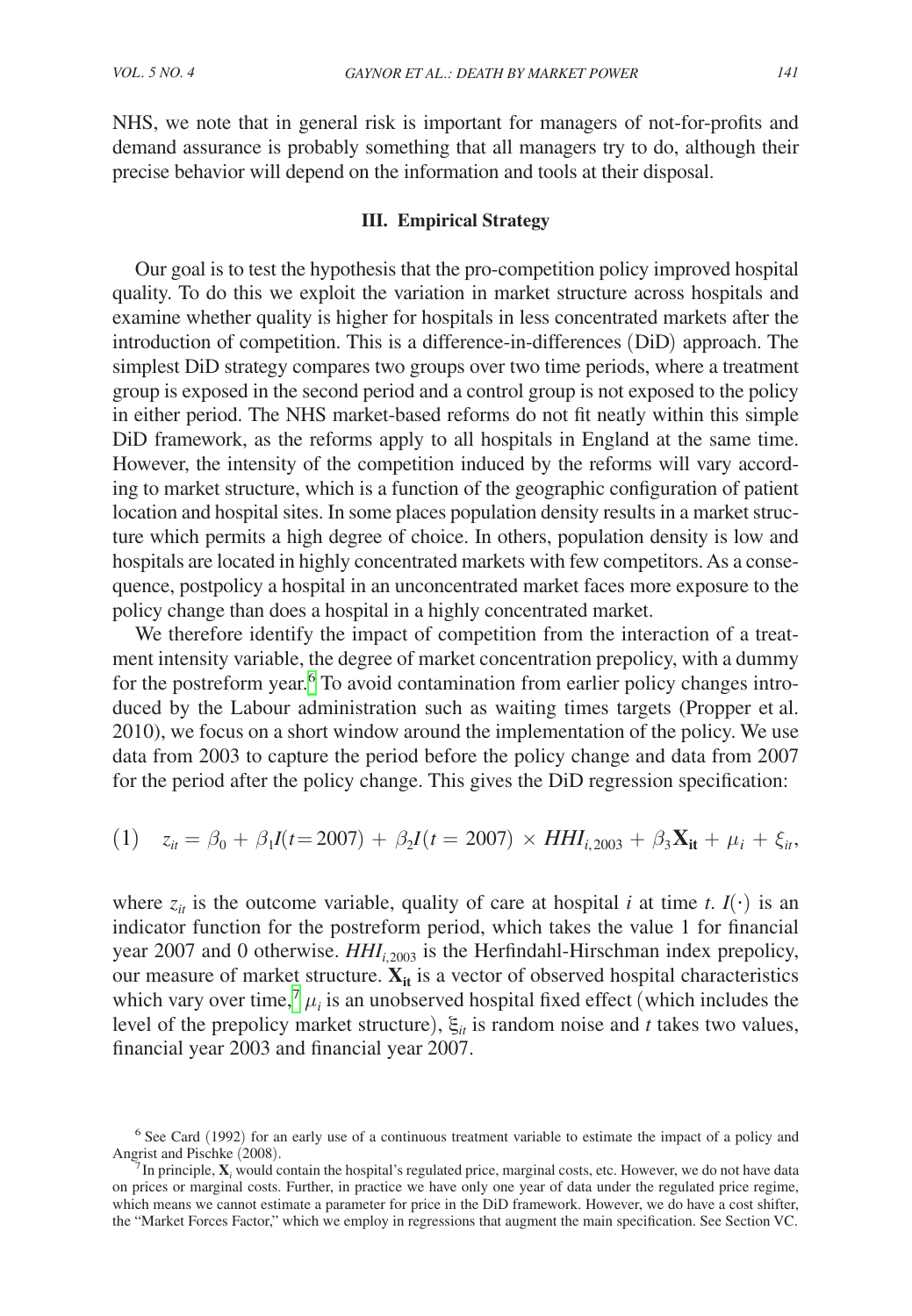The DiD coefficient is  $\beta_2$ , which measures the change in the effect of market structure prereform and postreform. Any common macro changes are picked up by the time dummy. This approach identifies a change in conduct due to the reform, the key identifying assumption being that without the policy intervention the trend in the outcome would have been the same whatever the market structure. Treatment induces a deviation from this parallel trend. We explicitly test this assumption in robustness tests in Section V.

Equation (1) uses the HHI as a measure of market structure. In practice we do not use the actual HHI for two reasons. The first is that endogeneity is a common concern in estimating regression models with the HHI on the right-hand side (see e.g., Bresnahan 1989). For example, if unobservably sicker patients go to better hospitals, which are in urban areas (and hence less concentrated markets), this would result in a negative correlation between the HHI and (poor) quality as measured, for instance, by mortality rates. On the other hand, if better hospitals have higher HHIs because of their higher quality, this would result in a positive correlation between the HHI and mortality. Our use of a short time series minimizes changes in populations or labor markets that may result in demand or supply changes. The use of a fixed effects estimator controls for the impact of any time invariant hospital-specific factors associated with quality, so that the levels of the outcomes may differ freely across hospitals in the prepolicy world. These hospital-specific factors include location, so we control for features that may be spatially associated with market concentration but are related to competition. In addition, we include in the  $X_{it}$  vector controls for observable time-varying measures of the health of the patients admitted to the hospital and, in robustness tests, the health of the population in the catchment area of the hospital, as well as measures of local income, to control for patient health or income effects on demand. Nevertheless, endogeneity concerns may remain.

Second, in our context, a measure of actual market shares may be less appropriate than a measure that accounts for the number of options that a patient has. The impact of Choose and Book will depend on how easy or difficult it is for patients to go to alternative hospitals. It is well known that travel distance is a major determinant of where patients go to the hospital (e.g., Capps, Dranove, and Satterthwaite 2003; Gaynor and Vogt 2003; Ho 2006, 2009). The more appropriate measure therefore should account for the costs (the travel distance) of choosing among alternative hospitals.

For these two reasons, we instrument actual market structure with a measure of market structure based on factors unrelated to quality or unobserved patient heterogeneity. Following Kessler and McClellan (2000) and Gowrisankaran and Town (2003), we predict market structure on the basis of patient and hospital characteristics (patient distance from each hospital, patient demographics, patient illness severity, and size and teaching status of hospitals) and replace the actual 2003 HHI in (1) with the predicted HHI. The latter will depend only on these patient and hospital observables (in large part, patient distances from hospitals) and thereby eliminate possible correlation with the error in the quality equation. We discuss the construction of our predicted HHI in Section IVB and in the online Appendix. Finally, in robustness tests in Section V we replace the predicted HHI with a very simple indicator of choice, splitting the sample into those hospitals which are basically monopolies versus the rest.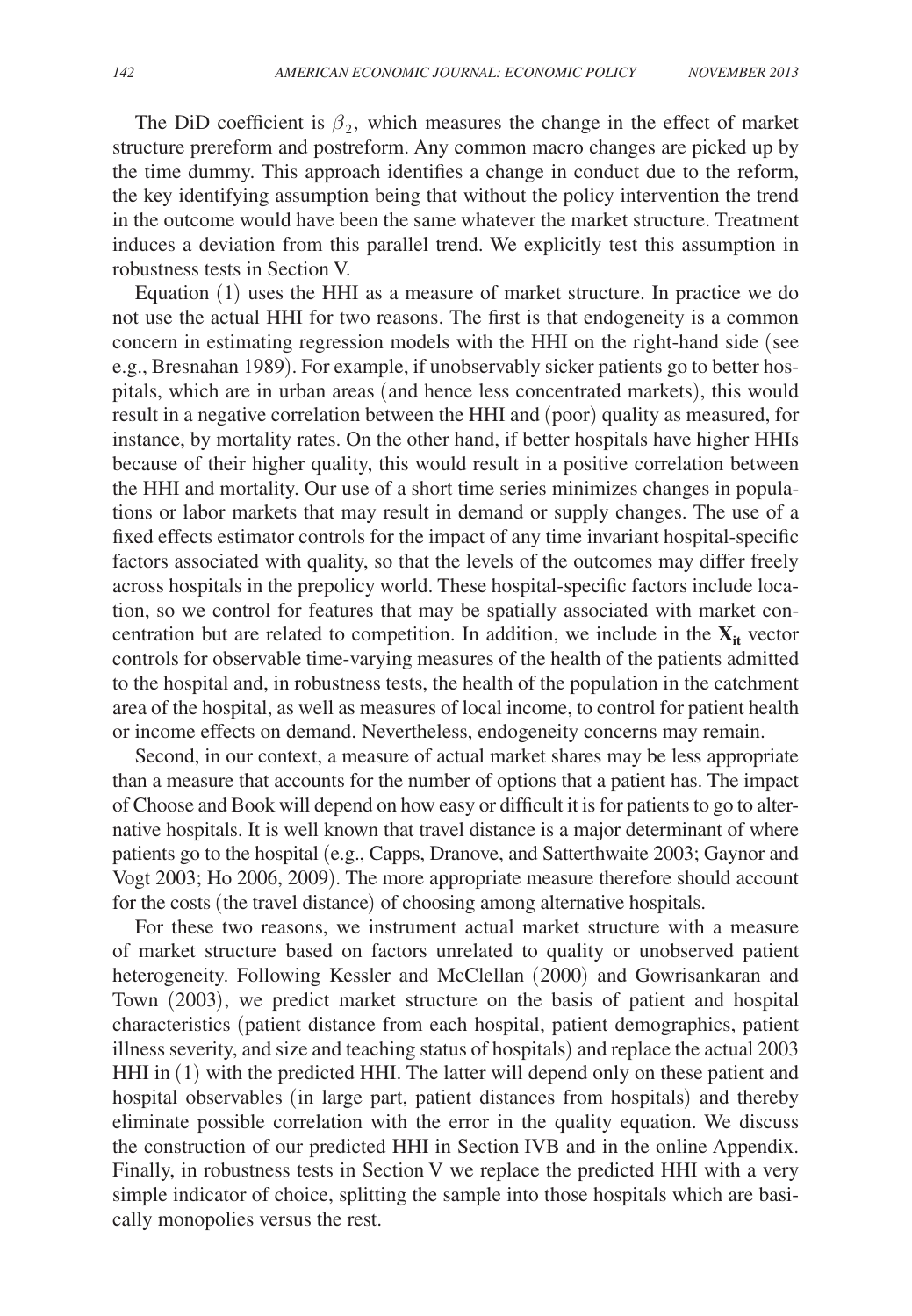#### **IV. Data**

We have assembled a rich database with hospital-level panel information on a variety of hospital quality and access to care indicators, financial performance, patient case mix and local area conditions. We use data on the universe of inpatient discharges from every hospital in the NHS in England for the financial years 2003 to 2007, comprising over 13 million admissions in around 240 hospitals per year. We focus here on a (large) subset of these hospitals—short term general hospitals (called acute hospitals in the United Kingdom). These are the dominant suppliers of hospital-based services. Our data are derived from a large number of administrative data sources that we discuss briefly here and are presented in detail in the online Appendix Table A1. Our sample selection criteria and the impact of selection on sample size are laid out in Table A2 in the online Appendix. The population of acute hospitals falls slightly from 180 in 2003 to 175 in 2007 (due to hospital reorganization by the government to deal with longer term changes in population density). Our first selection rule is to select hospitals with at least 5,000 total admissions to ensure we are examining nonspecialist hospitals. Second, we drop those hospitals for which mortality data or the data necessary to calculate HHIs are not available for both years. Our final sample contains 162 hospitals for each year of the analysis, totaling 324 hospital-year observations for the main analyses. For our analysis of AMI mortality we also exclude hospitals with fewer than 150 AMI admissions to avoid the problem of variability of rates from small denominators (see e.g., Kessler and McClellan 2000). This reduces the number of hospitals to 130 in 2003 and 121 in 2007, giving 251 hospital-year observations for the emergency AMI analyses.

## A. *Measures of Hospital Quality*

We use mortality rates both within the hospital and including deaths posthospital discharge as indicators of quality. These are derived from Hospital Episode Statistics (HES) data, which are administrative data on every NHS health episode such as an operation or physician consultation. We use deaths following AMI and following all admissions. For AMI, we use hospital-level annual deaths within 30 days in any location for patients aged 35–74 years old. These data are constructed by the organization which develops NHS quality indicators (National Centre for Health Outcomes Development, NCHOD). For all-cause mortality, which is not published by NCHOD, we construct annual data at the hospital level for 28-day in-hospital mortality rates for all admissions from HES.

Deaths following emergency admission for AMI have been published by both the US and UK governments as indicators of hospital quality. There is little or no scope for competition for emergency admissions of AMI patients, who in the United Kingdom are taken to the nearest hospital with capacity. But AMI mortality is treated as an indicator of overall quality in the hospital for a number of reasons. First, AMI patients are among the sickest and most influenced by quality of care. Thus, if hospital managers respond to weaker competition by exerting less effort, and this harms the quality of care, the reduced quality of care is likely to manifest itself as increased mortality among AMI patients as well. Second, AMI admissions are reasonably high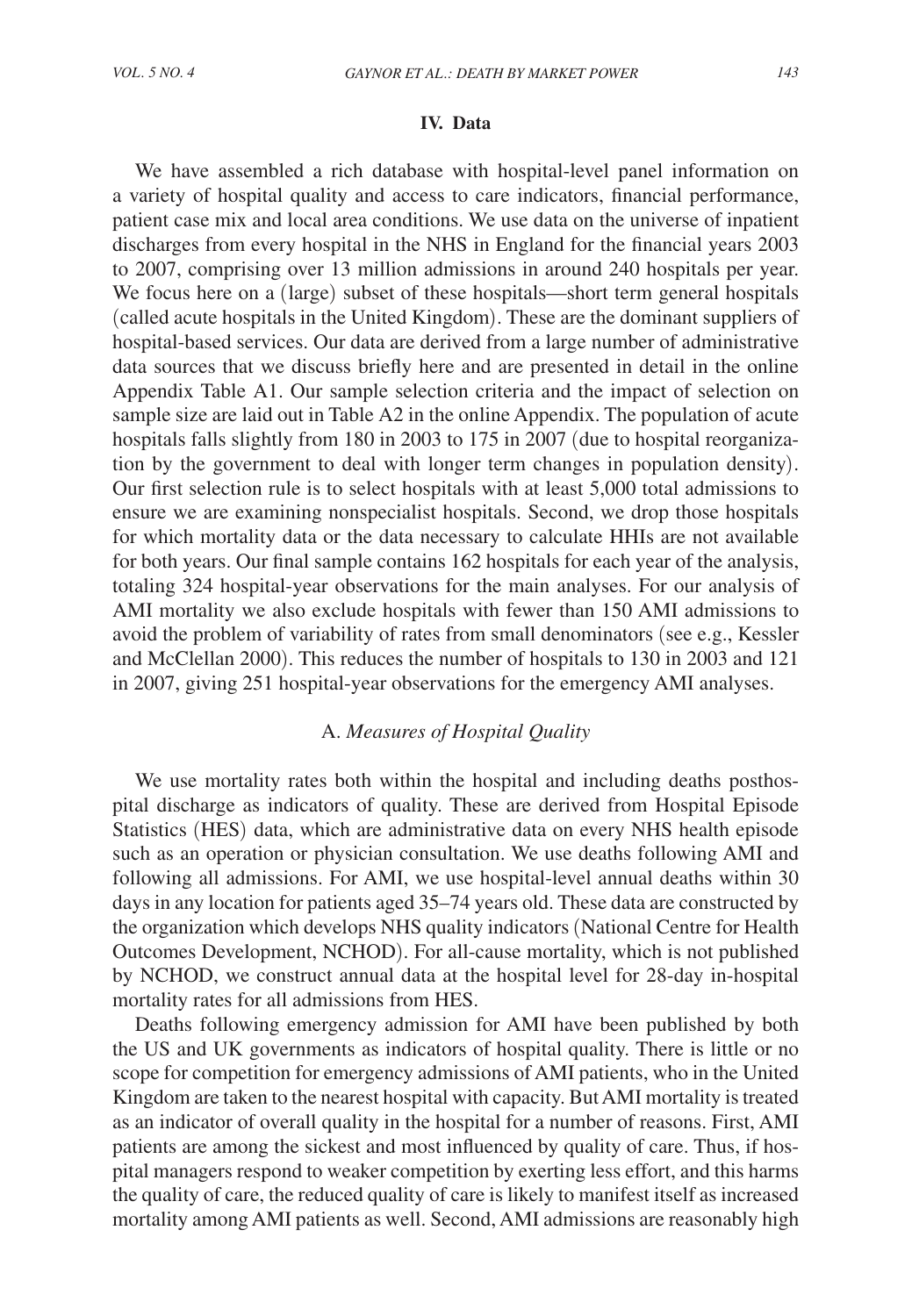volume and mortality is a fairly common outcome so variability in the rates is less of an issue than for other treatments. Third, as all patients with a recognized AMI are admitted, there is little scope for selection bias with regard to admission. Fourth, the use of within-30-day mortality in any location allows us to examine whether hospitals respond to competition by discharging patients in a poorer health state. These data are constructed by linking information on deaths following discharge to the admitting hospital (Health and Social Care Information Centre 2010). We also use the all-cause in-hospital mortality rate, as studies have found declines in overall hospital mortality linked to clinical and managerial quality improvement programs and to variability in hospitals' performance across a number of conditions (Wright and Shojania 2009; Jha et al. 2005). In addition to these measures of quality, we also examine the impact of competition on other aspects of performance. These are the length of stay, the total number and mix of admissions, total expenditure and a simple measure of (lower) productivity, expenditure per admission.

[Table 1](#page-11-0) presents the means, standard deviations, minima and maxima for all the variables used in our main regressions and our robustness tests (Table A3 in the online Appendix presents the within and between variation).

The average hospital in our estimation sample admits just under 68,000 patients and has 412 emergency AMI admissions a year. 6.9 percent of AMI patients aged 35–74 die within 30 days in either the hospital or the community. 1.6 percent of all patients admitted die in the hospital within the first 28 days after admission. However, there is wide variation in these rates between, and within, hospitals. Around 30–40 percent of the variation in the within-30-day AMI death rate and the all-cause mortality rate is within hospitals.

## B. *Measures of Hospital Market Structure*

We measure market structure at the hospital level using an HHI based on patient flows to each hospital. The HHI is built up from patient flows at the neighborhood level and is calculated in two steps. In the first, the HHI in each geographically defined neighborhood in England is calculated as the sum of squared patient shares across all hospitals the neighborhood sends its residents to for all elective care. The neighborhood definition we use (the MSOA) contains on average around 7,000 peo-ple and so is similar, or smaller, in population, to a US zipcode.<sup>[8](#page-10-0)</sup> We allow the market to be the whole of England (i.e., we include all hospitals used by each MSOA in the calculation of patient shares). In the second step, the HHI for each hospital is calculated as a weighted average of the HHIs for the neighborhoods it serves, where the weights are the shares of the hospital's patients that live in each neighborhood. Thus, each hospital has its own market. Patient flows are from the information on admissions and patients' locations in the HES dataset. We calculate these for both 2003 and 2007. We refer to these as *actual* HHIs.

<span id="page-10-0"></span><sup>8</sup>MSOAs (Middle Layer Super Output Areas) are defined to ensure maximum homogeneity of population type. In England, each of the 6,780 MSOAs has a minimum population of 5,000 residents and had an average population of 7,200 residents in 2010. For more information see [http://neighborhood.statistics.gov.uk/dissemination/Info.](http://neighborhood.statistics.gov.uk/dissemination/Info.do?page=userguide/moreaboutareas/furtherareas/further-areas.htm) [do?page=userguide/moreaboutareas/furtherareas/further-areas.htm](http://neighborhood.statistics.gov.uk/dissemination/Info.do?page=userguide/moreaboutareas/furtherareas/further-areas.htm).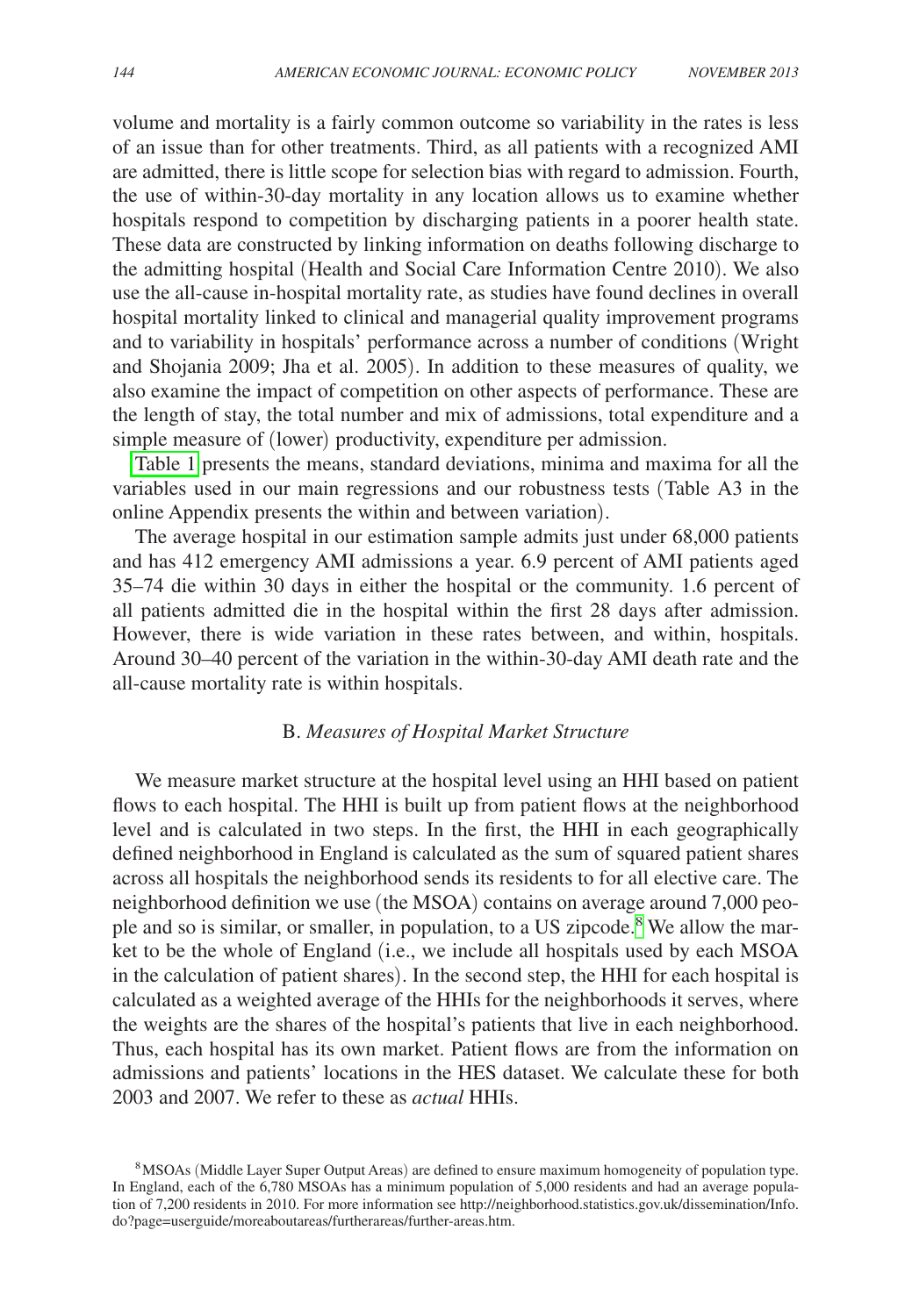|  | <b>TABLE 1-DESCRIPTIVE STATISTICS</b> |  |
|--|---------------------------------------|--|
|--|---------------------------------------|--|

<span id="page-11-0"></span>

| Variable                                                                                                           | Mean    | Standard<br>deviation | Minimum |         | Maximum Observations   |
|--------------------------------------------------------------------------------------------------------------------|---------|-----------------------|---------|---------|------------------------|
|                                                                                                                    |         |                       |         |         |                        |
| Panel A. Death rates<br>30 day AMI mortality rate<br>(on or after discharge, ages 35–74, percent)                  | 6.9     | 2.6                   | 1.8     | 22.8    | $N = 251$<br>$n = 133$ |
| 28 day all-cause mortality rate<br>(in-hospital, all ages, percent)                                                | 1.6     | 0.6                   | 0.0     | 3.3     | $N = 324$<br>$n = 162$ |
| 28 day all-cause mortality rate (in-hospital,<br>excluding AMI all ages, percent)                                  | 1.6     | 0.6                   | 0.0     | 3.2     | $N = 324$<br>$n = 162$ |
| Panel B. Market concentration<br>Herfindahl-Hirschman index<br>(actual patient flows)                              | 5,543   | 1,410                 | 2,674   | 9,050   | $N = 324$<br>$n = 162$ |
| Herfindahl-Hirschman index<br>(predicted patient flows)                                                            | 4,308   | 1,931                 | 1,878   | 9,550   | $N = 324$<br>$n = 162$ |
| Panel C. Length of stay and admissions                                                                             |         |                       |         |         |                        |
| Mean length of stay (days)                                                                                         | 1.2     | 0.8                   | 0.3     | 7.1     | $N = 324$<br>$n = 162$ |
| Total admissions                                                                                                   | 67,896  | 35,929                | 8,792   | 206,633 | $N = 324$<br>$n = 162$ |
| Total AMI admissions (all ages)                                                                                    | 412     | 198                   | 153     | 1,275   | $N = 262$<br>$n = 135$ |
| Elective admissions (number)                                                                                       | 35,135  | 20,109                | 3,882   | 116,471 | $N = 324$<br>$n = 162$ |
| Elective admissions (percent of total)                                                                             | 52.4    | 12.2                  | 24.4    | 98.4    | $N = 324$<br>$n = 162$ |
| Panel D. Finances and prices                                                                                       |         |                       |         |         |                        |
| Operating expenditure $(\text{\pounds}1,000)$                                                                      | 197,082 | 125,368               | 18,881  | 766,137 | $N = 319$<br>$n = 162$ |
| Total expenditure per admission $(\text{\pounds}1,000)$                                                            | 3.0     | 1.3                   | 0.2     | 9.9     | $N = 319$<br>$n = 162$ |
| Market forces factor                                                                                               | 1.00    | 0.07                  | 0.89    | 1.28    | $N = 324$<br>$n = 162$ |
| Retained surplus $(\text{\pounds}1,000)$                                                                           | 0.2     | 6.5                   | $-40.3$ | 56.0    | $N = 303$<br>$n = 162$ |
| Average male full time wage in area $(E)$                                                                          | 24,955  | 3,774                 | 18,985  | 34,551  | $N = 320$<br>$n = 160$ |
| Panel E. Area health, case mix and economic conditions<br>Standardized mortality rate<br>(per 100,000, normalized) | 100.0   | 10.0                  | 77.6    | 129.5   | $N = 324$<br>$n = 162$ |
| Charlson index (average for all admissions)                                                                        | 0.48    | 0.23                  | 0.03    | 1.85    | $N = 324$<br>$n = 162$ |
| Urgent ambulance calls responded within<br>eight minutes (percent)                                                 | 76.4    | 3.3                   | 55.7    | 86.6    | $N = 306$<br>$n = 162$ |
| Panel F. Controls for other policy changes<br>Number of ISTCs within 30 kilometers                                 | 0.9     | 1.9                   | 0.0     | 11.0    | $N = 324$<br>$n = 162$ |
| AMI patients having thrombolytic treatment<br>within 30 minutes of arrival at hospital (percent)                   | 83.5    | 9.3                   | 47.0    | 100.0   | $N = 218$<br>$n = 126$ |
| AMI patients having thrombolytic treatment<br>within 60 minutes of calling for help (percent)                      | 58.9    | 19.3                  | 8.0     | 95.0    | $N = 223$<br>$n = 127$ |
| AMI patients having primary angioplasty<br>(PCI) (percent)                                                         | 5.1     | 18.4                  | 0.0     | 100.0   | $N = 232$<br>$n = 128$ |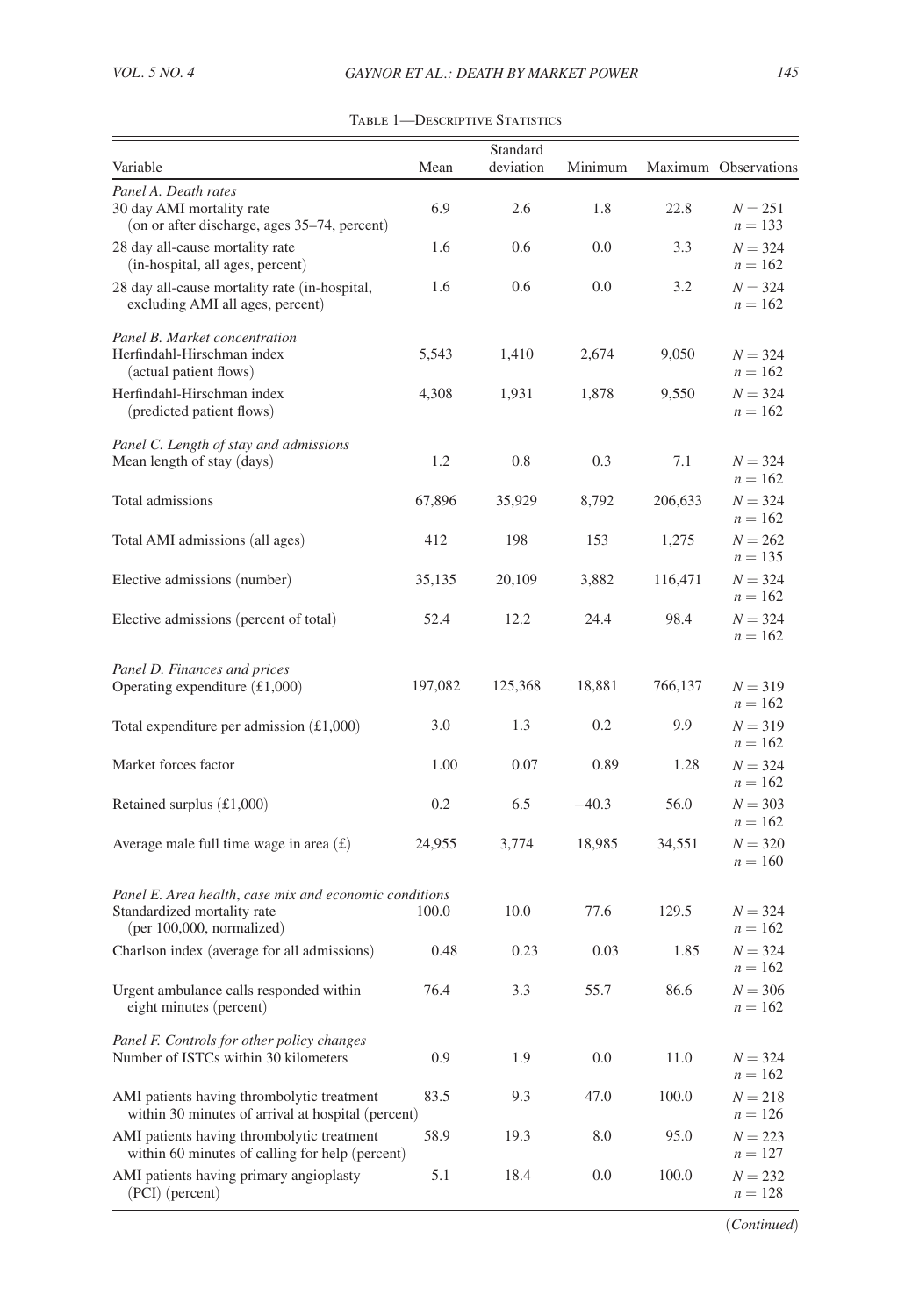| Variable                                              | Mean | Standard<br>deviation | Minimum | Maximum | <b>Observations</b>    |
|-------------------------------------------------------|------|-----------------------|---------|---------|------------------------|
| AMI patients discharged on aspirin (percent)          | 97.8 | 2.6                   | 84.0    | 100.0   | $N = 240$<br>$n = 129$ |
| AMI patients discharged on beta blockers<br>(percent) | 92.8 | 6.5                   | 68.0    | 100.0   | $N = 240$<br>$n = 129$ |
| AMI patients discharged on statins (percent)          | 95.9 | 3.5                   | 81.0    | 100.0   | $N = 240$<br>$n = 129$ |

Table 1—Descriptive Statistics (*Continued*)

*Notes:* Summary statistics refer to fiscal years 2003 and 2007. *N* = Total number of hospital-year observations for the whole sample;  $n =$  Total number of hospitals in the sample. The samples for the AMI mortality rates include only hospitals with at least 150 AMI admissions. Herfindahl-Hirschman indices computed using all elective services. Market forces factor used by the Department of Health to adjust hospital reimbursement tariffs. Male full time wage is the average of the median full-time gross wages for male workers (all occupations) in the local area districts within a radius of 30 km from the hospital. Age-gender area standardized mortality rate (normalized) is an inverse distance weighted average rate specific to the hospital. Average Charlson index refers to all admissions at the hospital. Share of urgent and life-threatening (category A) ambulance calls receiving an emergency response at the scene of the incident within eight minutes. We also use, as measures of case mix, 36 variables corresponding to shares of cause-specific admissions within five year age-gender bands.

In our analysis, as noted above, we use HHIs based on patient flows that are predicted using only exogenous patient and hospital level characteristics. To generate predicted patient flows we first estimate multinomial logit patient level hospital choice models and then derive the predicted probabilities that a given patient attends each hospital in their choice set. These predicted probabilities are used to calculate *predicted* HHIs for each hospital using the same method described above. The summary statistics in Table 1 show that predicted HHIs tend to be lower than actual HHIs, i.e., markets are less concentrated when HHIs based on predicted flows are used instead of actual patient flows.<sup>9</sup> This suggests that patient flows are likely to be influenced by potentially endogenous factors—such as unobserved hospital quality—leading hospital markets to appear to be more concentrated than they would otherwise be. So the use of predicted HHIs based on exogenous hospital and patient characteristics means our estimates of the impact of market structure on hospital quality are less likely to suffer bias arising from endogeneity between hospital quality and actual patient flows.

#### C. *Other Controls*

As many potential control variables may be endogenous (for example, admissions, financial position, or staffing), in our primary estimates we use a very limited number of time-varying controls. In all specifications, to allow for differences in the health of hospitals' patient mix (often referred to as a hospital's "case mix"), we include hospital fixed effects, which will pick up observed and unobserved time-invariant differences between hospitals, and the age-gender distribution of total admissions (cause-specific admissions for emergency AMI) through the proportions of admissions in five year age bands for men and women (36 variables). In the UK context

<span id="page-12-0"></span><sup>9</sup>The correlation coefficients between predicted and actual HHIs in our estimation sample are 0.73 and 0.70 for the years 2003 and 2007 respectively (both statistically significant at the 1 percent level).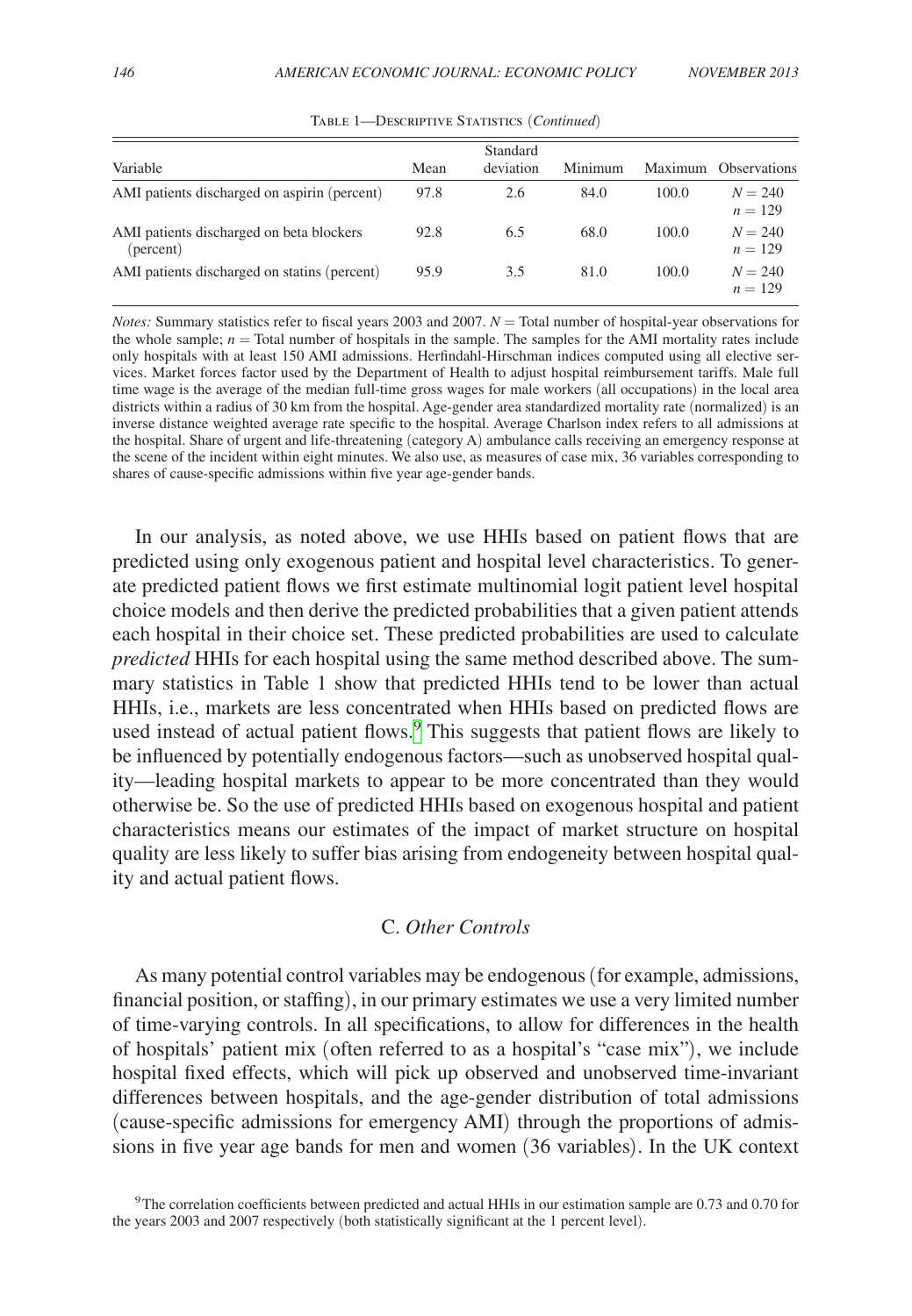

Figure 1. Kernel Density Estimates for the Distribution of Hhi (All Elective Services)

this has been shown to do a good job of controlling for case mix (Propper and Van Reenen 2010). It is possible that there are omitted variables which account for crosshospital heterogeneity and could be correlated with our included measure of market structure. To check for this we perform a large number of robustness tests in which we employ additional variables to control for any further heterogeneity across hospitals. The variables used in our robustness tests are described in Section V.

## D. *Patterns in the Data*

We now examine some simple patterns in the data in order to see if they are consistent with responses implied if the reforms induced competition.

*Did the Reforms Result in Less Concentration?*—The policy introduced the potential for competition. If the policy did lead to competition, then patient admission patterns likely should have changed, leading to changed market concentration. To establish whether patient flows changed postpolicy we examine measures of market concentration prepolicy and postpolicy. Figure 1 presents the kernel density estimates of the distribution of the actual HHI at the hospital level for 2003 and 2007.

The figure shows a clear leftward shift in the distribution of HHI levels over the time period so that in 2007 the level of concentration faced by hospitals had fallen at virtually all HHI levels, with the bulk of the change in the middle of the distribution.

To show the spatial distribution of market concentration, the left hand panel of [Figure 2](#page-14-0) plots the location of hospitals and their concentration levels in 2003, divided into quartiles of the actual HHI.

Darker blue dots represent more concentrated markets. As expected, hospitals in the least concentrated markets prepolicy (those in the bottom quartile of the HHI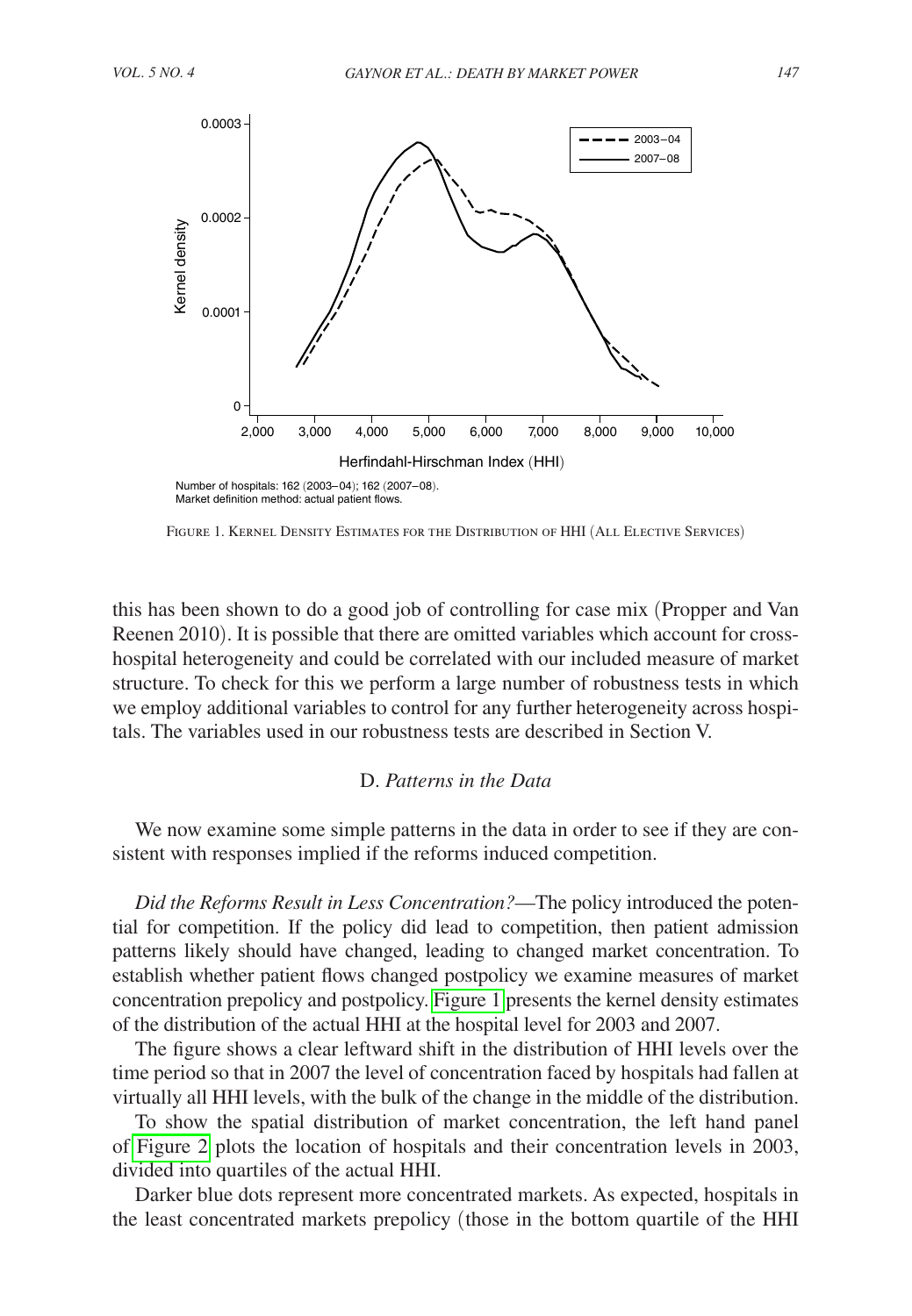<span id="page-14-0"></span>

Figure 2. The Location of, and Changes in, Market Concentration (2003–2004—2007–2008)

distribution, light blue dots) were largely located in the more densely populated urban localities, particularly in the Greater London and Manchester areas, while hospitals in the most concentrated markets (those in the top quartile of the HHI distribution) tended to be located outside urban centres. However, *changes* in concentration were not confined to the cities. The second panel of Figure 2 shows that some hospitals located in the largest urban areas experienced large decreases in concentration (dark red dots indicate largest change, yellow indicates least change), but many of the hospitals which experienced the largest decrease after the implementation of the pro-competition policies of the 2000s are actually located around, rather than in, urban areas. Large decreases in the level of concentration faced by hospitals have therefore occurred both in the more densely populated areas, where the market structure was already relatively unconcentrated in the prepolicy period, and in more rural areas where market structure was more concentrated.[10](#page-14-1)

*Did Patients Respond to the Reforms?*—One of the intentions of the reforms was to change the patterns of care seeking by patients.<sup>[11](#page-14-2)</sup> If the reforms were successful we would expect to see this reflected in the data. We examine this i[n Table 2.](#page-15-0)

Panel A shows the change in patient care seeking postreform by hospital quality. For our measure of quality we use 2003 AMI mortality rates to reduce the likelihood

<span id="page-14-1"></span><sup>10</sup>The correlation between levels of HHI in 2003 and changes in HHI between 2003–2007 is −0.09 (*p*-value = 0.250) indicating that changes in competition levels after the reforms occurred for hospitals in both more and less concentrated markets prepolicy.

<span id="page-14-2"></span> $11$  Decisions about where to seek care are likely to be the product of patient and family preferences and doctor advice. The identity of the decision maker is not critical here. What matters is whether decisions about where to go respond to quality.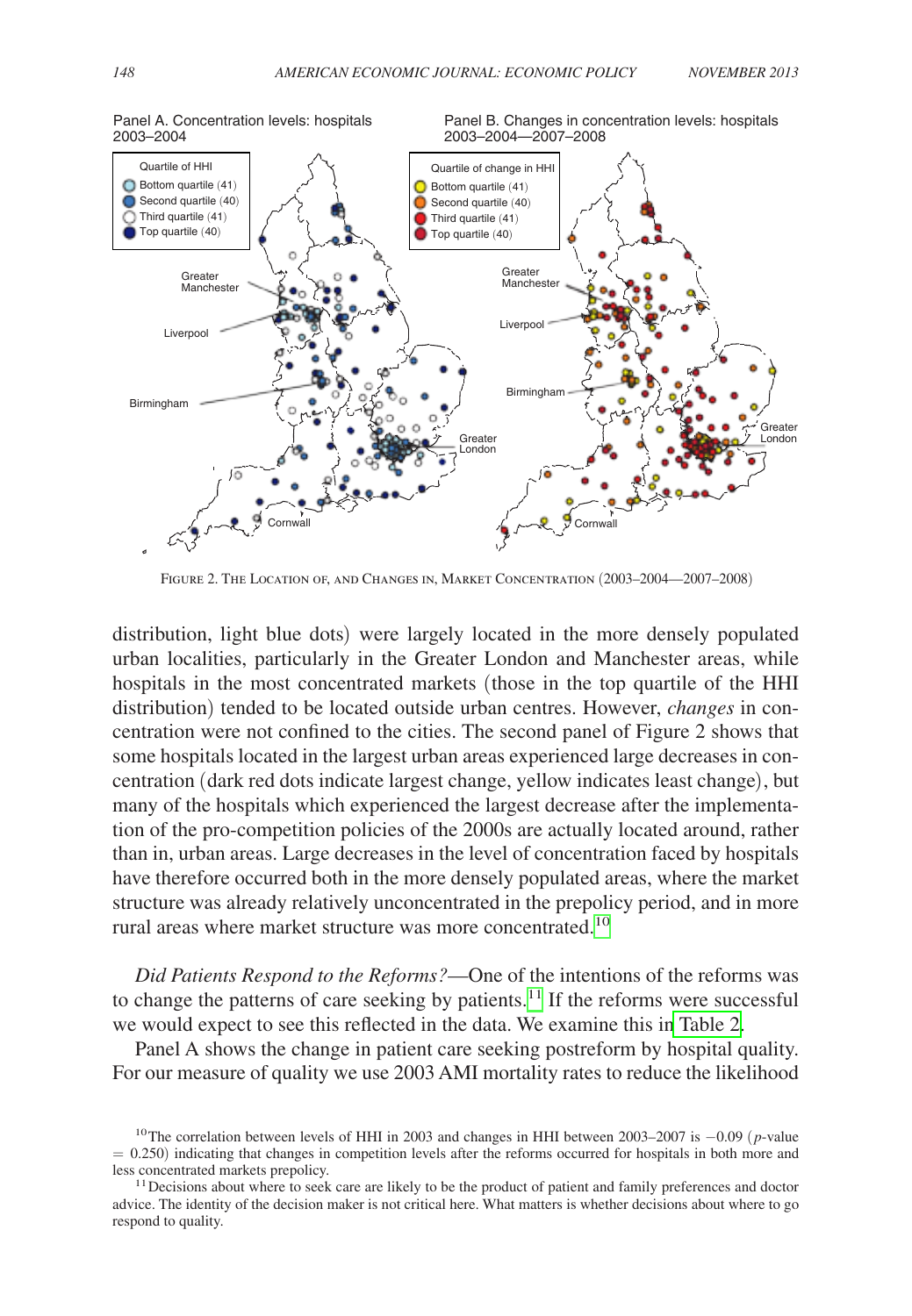<span id="page-15-0"></span>

|                                                       |        | Bottom quartile |                                      | Top quartile |              |                                      |
|-------------------------------------------------------|--------|-----------------|--------------------------------------|--------------|--------------|--------------------------------------|
|                                                       | 2003   | 2007            | Percent<br>change<br>$(2003 - 2007)$ | 2003         | 2007         | Percent<br>change<br>$(2003 - 2007)$ |
| Panel A. AMI mortality rate (2003)                    |        |                 |                                      |              |              |                                      |
| Number of elective admissions                         | 27,787 | 31,882          | 14.7%                                | 37,212       | 42,417       | 14.0%                                |
| Average distance traveled by patients                 | 12.9   | 13.1            | 1.6%                                 | 10.9         | 11.1         | 1.8%                                 |
| Share of patients bypassing nearest hospital          | 0.43   | 0.44            | 2.3%                                 | 0.43         | 0.40         | $-7.0%$                              |
| Number of hospitals                                   | 38     | 38              |                                      | 37           | 37           |                                      |
|                                                       |        | Bottom quartile |                                      |              | Top quartile |                                      |
|                                                       |        |                 | Percent                              |              |              | Percent                              |
|                                                       |        |                 | change                               |              |              | change                               |
|                                                       | 2003   | 2007            | $(2003 - 2007)$                      | 2003         | 2007         | $(2003 - 2007)$                      |
| Panel B. Share of patients waiting $3+$ months (2003) |        |                 |                                      |              |              |                                      |
| Number of elective admissions                         | 24,135 | 29,029          | 20.3%                                | 35,284       | 38,028       | 7.8%                                 |
| Average distance traveled by patients                 | 13.5   | 13.8            | 2.2%                                 | 13.8         | 14.0         | 1.4%                                 |
| Share of patients bypassing nearest hospital          | 0.47   | 0.48            | 2.1%                                 | 0.46         | 0.44         | $-4.3\%$                             |
| Number of hospitals                                   | 41     | 41              |                                      | 40           | 40           |                                      |
|                                                       |        | Bottom quartile |                                      |              | Top quartile |                                      |
|                                                       |        |                 | Percent                              |              |              | Percent                              |
|                                                       |        |                 | change                               |              |              | change                               |
|                                                       | 2003   | 2007            | $(2003 - 2007)$                      | 2003         | 2007         | $(2003 - 2007)$                      |
| Panel C. HHI level (2003)                             |        |                 |                                      |              |              |                                      |
| Number of elective admissions                         | 21,757 | 26,924          | 23.8%                                | 55,253       | 61,049       | 10.5%                                |
| Average distance traveled by patients                 | 8.1    | 8.3             | 2.3%                                 | 15.5         | 15.5         | 0.5%                                 |
| Share of patients bypassing nearest hospital          | 0.45   | 0.46            | 2.2%                                 | 0.47         | 0.47         | 0.0%                                 |
| Number of hospitals                                   | 41     | 41              |                                      | 40           | 40           |                                      |

| TABLE 2—DESCRIPTIVE CHANGES IN PATIENT CARE SEEKING BY |
|--------------------------------------------------------|
| HOSPITAL MORTALITY RATE AND MARKET CONCENTRATION       |

*Notes:* Time period is years 2003 and 2007. Elective admissions only. 30 day AMI mortality rate on or after discharge (ages 35–74) measured in 2003 for hospitals with at least 150 AMI admissions. HHI for all elective services calculated using actual patient flows measured in 2003. Sample means of variables in the rows for quartiles of AMI mortality and HHI (bottom 25 percent hospitals and top 25 percent hospitals). Average distance traveled by patients who attended the hospital in kilometers.

of simultaneous determination of mortality and patient volume. If patients became more responsive to quality postpolicy we should see better hospitals (those in the bottom quartile of the mortality distribution) attracting more patients relative to worse hospitals (those in the top quartile). That is exactly what the data show. The total number of patients increased overall, but better hospitals experienced a larger increase in elective patients than did worse hospitals. Although the distances patients traveled for care rose similarly for worse and better hospitals, the share of patients bypassing their nearest hospital increased for better hospitals while it clearly *decreased* for worse hospitals. Panel B undertakes the same exercise using waiting times rather than measures of clinical quality. We cut hospitals into those with the lowest waiting times and those with the highest (as measured by the share of patients waiting over three months in 2003). The tables show that the hospitals with the better waiting times (those in the bottom quartile) experienced a 20 percent increase in the number of elective admissions, while those with the poorest waiting times saw a rise of only 8 percent. The distances patients traveled for care rose more for better hospitals and the share of patients bypassing their nearest hospital increased for better hospitals and *decreased* for worse hospitals.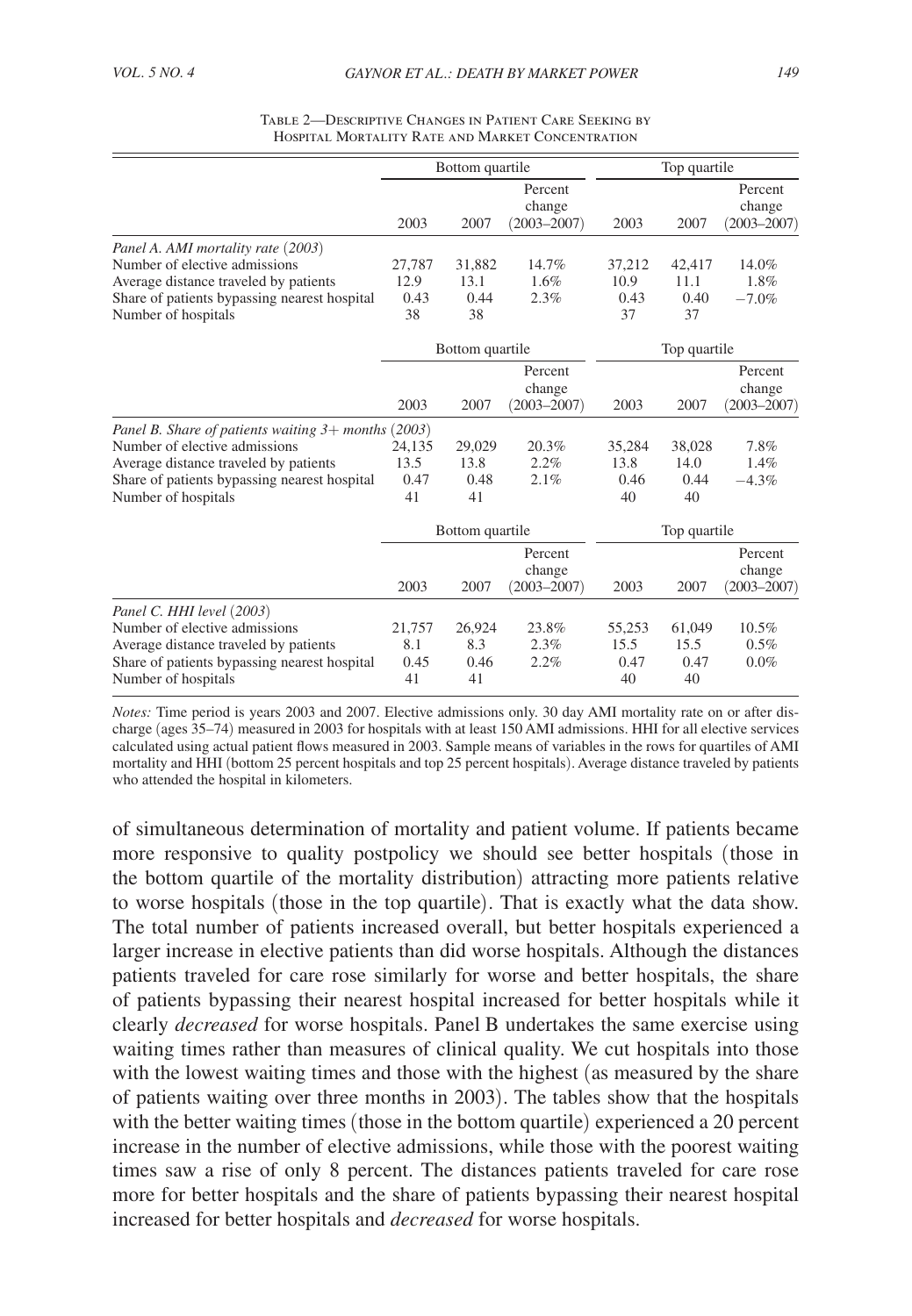Thus, hospitals which provided better quality and had shorter waiting times saw a larger increase in patients. This is not, of course, an estimate of a demand model but it does provide reassurance that there is a patient response to quality and that it increased during the reform.<sup>[12](#page-16-0)</sup>

Panel C of Table 2 shows changes in patient care seeking after the reform by levels of prereform market concentration. Our estimation strategy is based on potential exposure to policy change, as measured by market concentration. If the policy had an effect, we would expect hospitals with greater potential exposure—those located in markets which prepolicy were less concentrated—to experience more changes in the patterns of patient care seeking. Table 2 shows this is the case. Hospitals in markets in the bottom quartile of the HHI distribution had a greater increase in elective admissions, a greater increase in the distance traveled by their patients and a greater change in the share of patients bypassing their nearest hospital.

## **V. Results**

The data above suggest that the introduction of pro-competition reforms gave hospitals operating in markets with lower levels of concentration incentives to improve quality. In this section we formally test the effect of the policy using equation (1). We begin by looking at the impact of market structure on quality, as measured by death rates. We then examine the impact of the policy on the volume and composition of patients treated and on simple measures of productivity, subject our results to a wide set of robustness checks, and present estimates of the financial magnitude of the effects.

## A. *The Impact of Market Structure on Quality*

[Table 3](#page-17-0) reports our DiD estimates of the impact of market structure on hospital quality.[13](#page-16-1) The estimates control for year effects (a 2007 year dummy), the age-gender composition of admissions, and hospital fixed effects.

Column 1 presents estimates for the 30-day mortality rate following emergency AMI admission. Concentration has a statistically significant positive effect on mortality, i.e., higher market concentration (a larger HHI) leads to lower quality. A 10 per-cent increase in the HHI leads to an increase of 2.91 percent in the AMI death rate.<sup>[14](#page-16-2)</sup>

Column 2 presents the DiD estimate for the all-cause mortality rate. The estimate again shows a significant relationship between quality and market concentration. The magnitude is smaller than that for AMI but precisely estimated. To test whether

<span id="page-16-0"></span> $12G$ aynor, Propper, and Seiler (2011) estimate a structural demand model for one elective treatment (coronary artery bypass graft). They find that the reforms increased patient sensitivity to distance, waiting times and mortality (see also Beckert, Christensen, and Collyer 2012). They calculate that the reform reduced the mortality rate from CABG surgery by 3 percent. While the estimates of structural parameters from that model are difficult to compare to the DiD estimates in this paper, both papers show significant impacts of the reform.<br><sup>13</sup> Full estimation results are available upon request.<br><sup>14</sup> In principle, we should take account of the fact that the predicted HHI

<span id="page-16-2"></span><span id="page-16-1"></span>

predicted HHI is constructed from a patient choice model estimated on the population of hospital elective admissions, which number 6.5 million in 2003. As a consequence, there is little sampling variation to account for. We generated ten bootstrap samples of hospital elective admissions for each year, estimated the patient choice model on each sample, then constructed predicted hospital HHIs. The intra-hospital correlations between the bootstrapped predicted HHIs was very high (0.998 for 2003).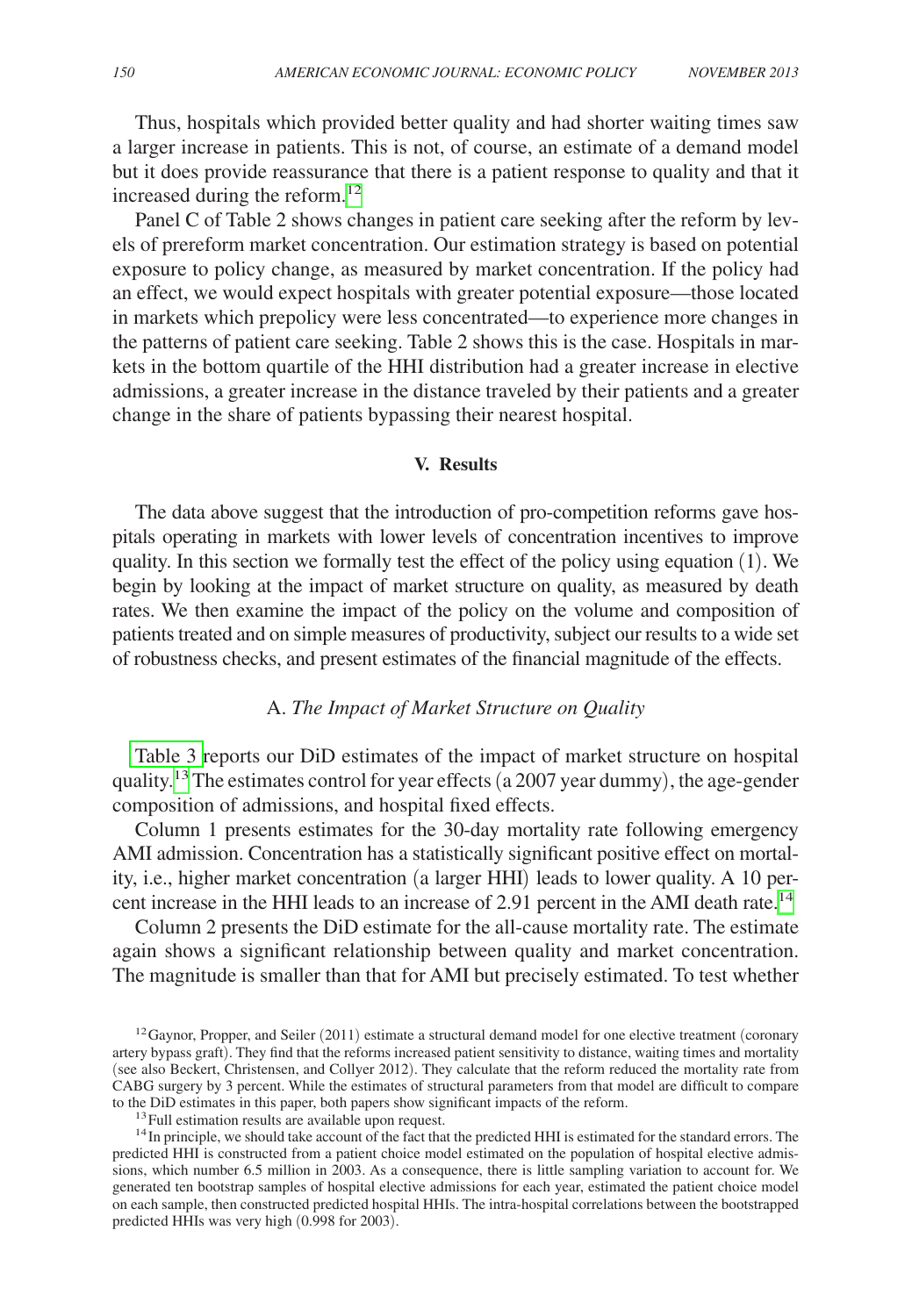<span id="page-17-0"></span>

| Dependent variable                          | 30-day AMI<br>mortality rate<br>(on or after discharge,<br>ages $35-74$ )<br>$\left(1\right)$ | 28-day all-cause<br>mortality rate<br>(in-hospital)<br>$\left( 2\right)$ | 28-day all-cause<br>mortality rate<br>(in-hospital,<br>excluding AMI all ages)<br>(3) |
|---------------------------------------------|-----------------------------------------------------------------------------------------------|--------------------------------------------------------------------------|---------------------------------------------------------------------------------------|
| D <sub>i</sub> D coefficient                | $0.291**$                                                                                     | $0.099***$                                                               | $0.098***$                                                                            |
|                                             | (0.115)                                                                                       | (0.031)                                                                  | (0.031)                                                                               |
| Case mix controls $(36)$ ( <i>p</i> -value) | 0.000                                                                                         | 0.000                                                                    | 0.000                                                                                 |
| Adjusted $R^2$                              | 0.483                                                                                         | 0.977                                                                    | 0.977                                                                                 |
| Number of hospitals                         | 133                                                                                           | 162                                                                      | 162                                                                                   |
| <b>Observations</b>                         | 251                                                                                           | 324                                                                      | 324                                                                                   |

| TABLE 3-DIFFERENCE-IN-DIFFERENCES ESTIMATES OF THE IMPACT OF |  |
|--------------------------------------------------------------|--|
| PREREFORM MARKET STRUCTURE ON OUTCOMES                       |  |

*Notes:* Time period is 2003 and 2007. Models estimated by OLS with standard errors (in parentheses under coefficients) robust to arbitrary heteroskedasticity. HHI measured in year 2003 for all elective services, calculated using predicted patient flows. In addition to HHI in 2003 and the year 2007 dummy, controls are 36 case mix variables corresponding to shares of cause-specific admissions within five year age-gender bands. The estimation sample for the AMI mortality rate includes only hospitals with at least 150 AMI admissions. Due to data limitations, in column 3 AMI admissions for all ages (not only 35–74) are excluded. Dependent and independent variables (except case mix) are in logs. All models also include a constant and a full set of hospital dummies. *p*-values refer to two-tailed joint Wald tests of significance of the group of variables.

\*\*\*Significant at the 1 percent level.

\*\*Significant at the 5 percent level.

\*Significant at the 10 percent level.

the estimated effect for all-cause mortality is driven only by AMI deaths, column 3 presents the DiD estimate for all-cause in-hospital mortality excluding deaths after AMI admissions. The coefficient is almost the same as when AMI deaths are included, indicating that there is an effect from the policy on both the AMI death rate and the death rate following all other admissions. The larger effect we find when quality of care is measured by the AMI mortality rate rather than all-cause mortality rate is likely to be due, at least in part, to the fact that many conditions that result in death in the hospital are not responsive to better quality health care.<sup>[15](#page-17-1)</sup> Therefore, the effect of improvements in hospital care quality (driven by the pro-competition reforms) is likely to be larger when quality is measured by AMI mortality rates than when quality is measured by the overall death rate, as the latter includes several conditions for which mortality is less (or not at all) affected by health care quality.[16](#page-17-2)

The coefficients are statistically significant but the estimated magnitude of the response is relatively modest. A 10 percent fall in the HHI is associated with a fall

<span id="page-17-1"></span><sup>15</sup>Nolte and McKee (2008) state that "amenable mortality"—deaths from causes that should not occur in the presence of timely and effective health care—accounted for around 27 percent of total mortality for males aged under 75 years in the United Kingdom in 2002–2003 and 33 percent for females. Nolte and McKee (2004) includes ischemic heart disease among the causes of death which are amenable to better health care, with around half of such premature deaths considered to be avoidable by factors like better management of the condition within the

<span id="page-17-2"></span><sup>16</sup>We also examined another measure of quality—the MRSA rate—and two access measures—the share of patients waiting more than three months and share of attendances spending more than four hours waiting for care in the emergency room (A&E department). None of these outcomes are affected by the policy change. Using the same specifications as Table 3, the coefficients (standard errors) on these estimates are −0.027 (0.108), 0.028 (0.174) and −0.002 (0.011). MRSA rates are highly influenced by changes in behavior in the community as well as hospital policy (see e.g., Ferry and Etienne 2007) and so may not respond strongly to hospital-level attempts to reduce them. Waiting times had been the target of a major policy campaign between 2000 and 2005 and had fallen substantially by 2005 (Propper et al. 2010), perhaps leaving little scope for further reductions.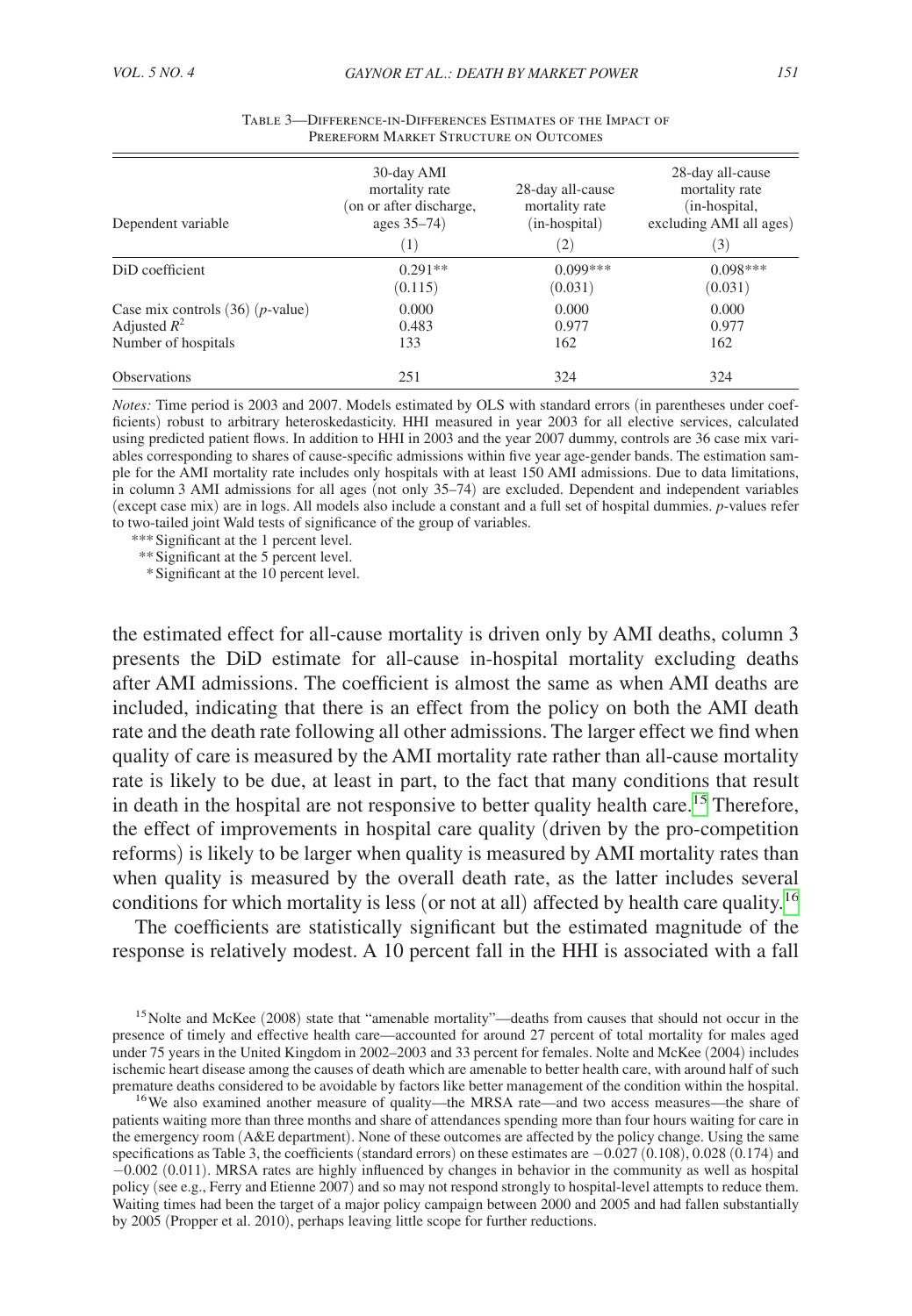in the 30-day death rate following AMI admissions by 2.91 percent. This amounts to one-fifth of a percentage point at the mean AMI death rate of 6.9 percent, implying a little over eight fewer AMI deaths annually per hospital, or approximately 1,000 fewer total deaths per year over all 133 hospitals in our sample.

Our estimated magnitudes are similar to those from some other relevant studies. Kessler and McClellan (2000) estimate that a move from the top quartile to the bottom quartile of the HHI in their sample will lead to a 3.37 percentage point fall in the AMI death rate. The equivalent figure using our estimates and data is 2.26 percentage points. Cooper et al. (2011) find that a one standard deviation increase in their measure of competition for English hospitals is associated with a 0.3 percentage point reduction in the 30-day in-hospital AMI mortality rate (per year) following the NHS pro-competition reforms. Our results imply a similar 0.21 percentage point reduction for each year postpolicy (2004 to 2007). We discuss the economic significance of our estimates at the end of this section.

## B. *The Impact of Market Structure on Other Aspects of Performance*

We also examine whether the reform had an impact on resource use. In [Table 4](#page-19-0)  we examine the mean length of stay of admitted patients (LOS), the total number of admissions, the number and share of elective admissions, expenditure and a simple measure of (lower) productivity, expenditure per admission.

Column 1 indicates that increases in concentration are significantly linked to a rise in the length of stay. The estimated coefficient implies that a 10 percent fall in a hospital's HHI on average results in a 2.3 percent fall in length of stay. At the mean length of stay in the sample of 1.2 days this is just under an hour. The policy does not seem to have affected total number of admissions or their composition (columns 2–4). Nor did the policy result in any change in either total hospital operating expenditure or expenditure per admission, so we do not find evidence that resource utilization increased in less concentrated markets following the reforms. We also find no policy effect on a simple measure of labor productivity, the number of admissions per clinical staff (the coefficient (standard error) is  $-0.014(0.026)$ .

Taken together, the findings for quality (Table 3) and resource utilization (Table 4) suggest that hospitals facing more competitive pressure were able to find ways to marshal resources more efficiently to produce better patient outcomes.

## C. *Robustness Checks*

To avoid inclusion of potentially endogenous variables our estimates above control only for time-invariant factors at the hospital level and a simple measure of case mix. It is possible that there are omitted variables potentially associated with market concentration that are driving our results. To examine this we undertake a wide set of robustness tests for our AMI, all-cause mortality and length of stay results. These are presented in [Table 5.](#page-20-0) All cells report the DiD estimates from separate regressions. The first row presents the baseline results from Table 3, columns 1 and 2, and Table 4, column 1. Further tests are in the online Appendix, Table A4.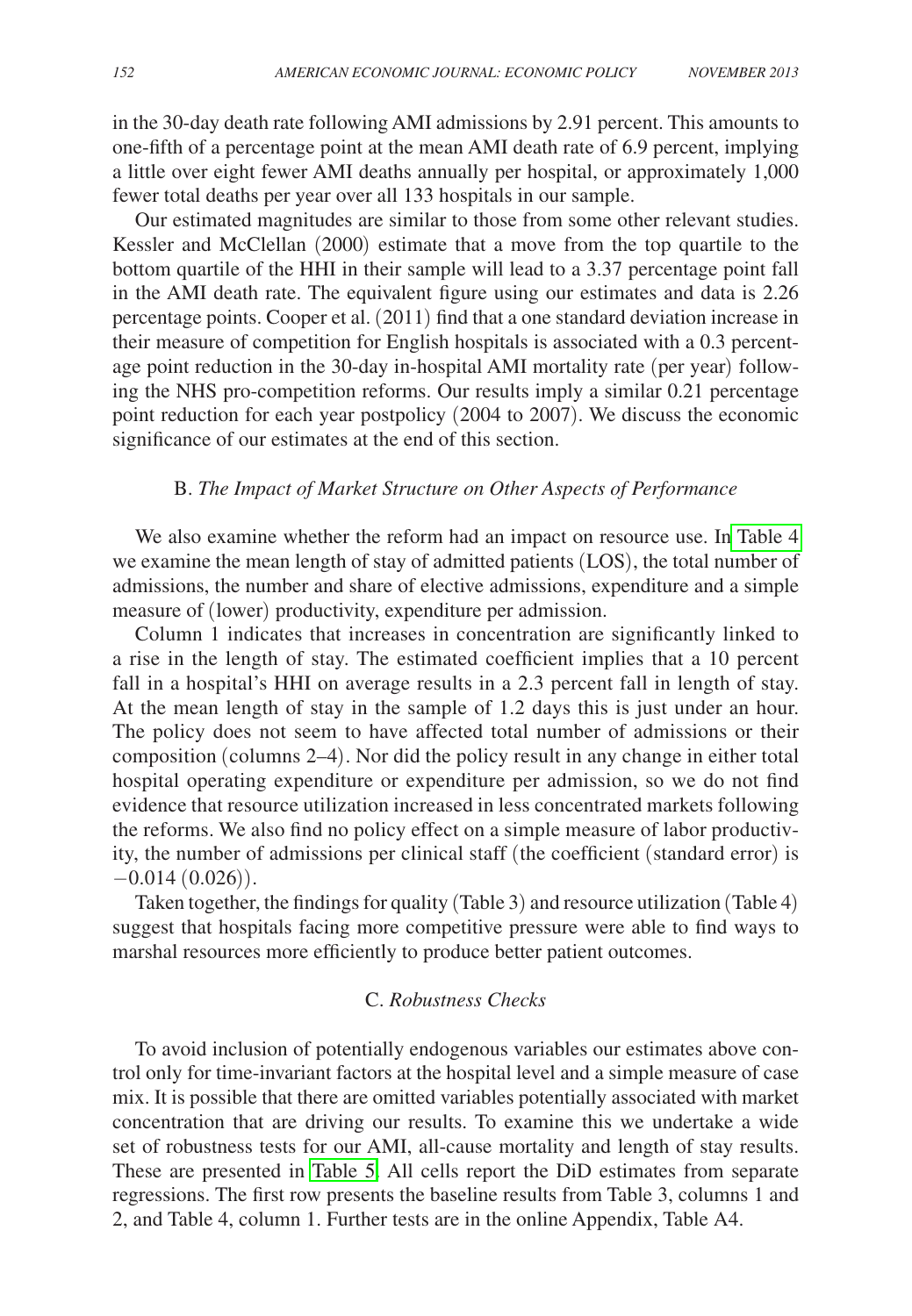|                                                                                      | Length of stay and admissions       |                                 |                                    |                                               | Expenditure and spending<br>per admission |                                                       |
|--------------------------------------------------------------------------------------|-------------------------------------|---------------------------------|------------------------------------|-----------------------------------------------|-------------------------------------------|-------------------------------------------------------|
|                                                                                      | Mean<br>length of<br>stay<br>(days) | Total<br>admissions<br>(number) | Elective<br>admissions<br>(number) | Elective<br>admissions<br>(share of<br>total) | Operating<br>expenditure<br>(E1,000)      | Operating<br>expenditure<br>(E1,000)<br>per admission |
|                                                                                      | (1)                                 | $\left( 2\right)$               | (3)                                | (4)                                           | (5)                                       | (6)                                                   |
| D <sub>i</sub> D coefficient                                                         | $0.230***$<br>(0.057)               | $-0.019$<br>(0.030)             | $-0.012$<br>(0.036)                | 0.006<br>(0.016)                              | $-0.043$<br>(0.068)                       | $-0.029$<br>(0.071)                                   |
| Case mix controls $(36)$ ( <i>p</i> -value)<br>Adjusted $R^2$<br>Number of hospitals | 0.000<br>0.871<br>162               | 0.000<br>0.976<br>162           | 0.000<br>0.966<br>162              | 0.000<br>0.942<br>162                         | 0.879<br>0.898<br>162                     | 0.011<br>0.715<br>162                                 |
| <b>Observations</b>                                                                  | 324                                 | 324                             | 324                                | 324                                           | 319                                       | 319                                                   |

<span id="page-19-0"></span>Table 4—Difference-in-Differences Estimates of the Impact of Prereform Market Structure on Length of Stay, Admissions and Expenditure

*Notes:* Time period is 2003 and 2007. Models estimated by OLS with standard errors (in parentheses under coefficients) robust to arbitrary heteroskedasticity. HHI measured in year 2003 for all elective services, calculated using predicted patient flows. In addition to HHI in 2003 and the year 2007 dummy, controls are 36 case mix variables corresponding to shares of admissions within five year age-gender bands. Expenditure in columns 5–6 excludes capital expenditure. Dependent and independent variables (except case mix) are in logs. All models also include a constant and a full set of hospital dummies. *p*-values refer to two-tailed joint Wald tests of significance of the group of variables.

\*\*\*Significant at the 1 percent level.

\*\*Significant at the 5 percent level.

\*Significant at the 10 percent level.

*Specification of the DiD Estimator and Placebo Tests*.—One important concern is that there may be prepolicy trends which are driving the results. To avoid such contamination, up to this point we have focused on a narrow window around the introduction of the competition reforms. We now include additional years in order to examine the sensitivity of the estimated relationship. [Figure 3](#page-22-0) presents the raw relationship over a longer time period between prereform market structure and the three outcomes for which we find significant effects.

Four time series lines are presented for the median of each outcome, one for hospitals in each quartile of the (predicted) prepolicy concentration distribution. The pro-competition policy was fully rolled out in January 2006, which is threequarters of the way through financial year 2005–2006 (labeled 2005 on the figure). All three panels show that outcomes were poorer and improved before the policy was announced (late 2002). AMI mortality, all-cause mortality, and length of stay all decline (although with fluctuations) over the entire time period. AMI deaths (panel A) show some evidence of a steeper relative drop post 2005 than between 2003 and 2005 in hospitals in the lower two quartiles of the HHI distribution, although with quite a bit of noise. Panel B shows a drop in all-cause death rates in the lowest quartile (relative to the top quartile) and panel C shows a sharper fall in length of stay in the least concentrated markets post 2005. But, as can be seen, all three series are rather noisy and it is difficult to draw any strong conclusions from these patterns in the raw data. We therefore turn to formal statistical inference.

We begin by modifying equation (1) to include all observations for all years between 2003 and 2007, and include a linear time trend and an HHI-time trend interaction. This last variable picks up the reform effect after allowing for a linear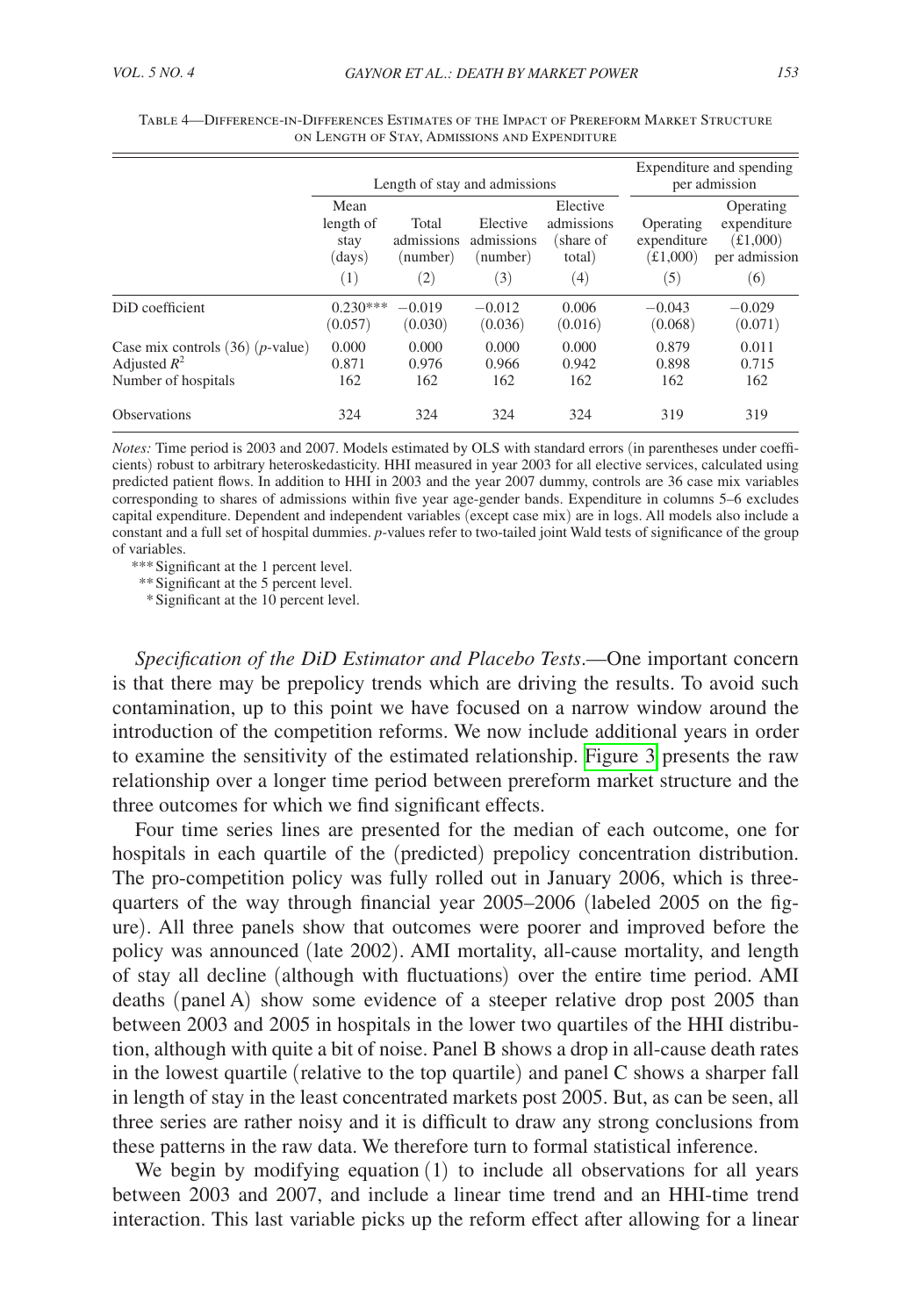<span id="page-20-0"></span>

| Robustness test                                                     | 30-day AMI<br>mortality rate (on 28-day all-cause<br>or after discharge,<br>ages 35–74)<br>(1) | mortality rate<br>(in-hospital)<br>(2) | Mean length of<br>stay (days)<br>(3) |
|---------------------------------------------------------------------|------------------------------------------------------------------------------------------------|----------------------------------------|--------------------------------------|
| 1. Baseline                                                         | $0.291**$                                                                                      | $0.099***$                             | $0.230***$                           |
|                                                                     | (0.115)                                                                                        | (0.031)                                | (0.057)                              |
| Observations                                                        | 251                                                                                            | 324                                    | 324                                  |
| Specification of the DiD estimator and placebo test                 | $0.052**$                                                                                      | $0.021***$                             | $0.051***$                           |
| 2. Linear trend and linear trend $\times$ HHI 2003                  | (0.020)                                                                                        | (0.005)                                | (0.010)                              |
| Observations                                                        | 619                                                                                            | 810                                    | 810                                  |
| 3. Year dummies $\times$ HHI 2003                                   | 0.014                                                                                          | 0.025                                  | 0.024                                |
| $2004 \times HHI$                                                   | (0.079)                                                                                        | (0.019)                                | (0.040)                              |
| $2005 \times HHI$                                                   | 0.049                                                                                          | $0.081***$                             | 0.052                                |
|                                                                     | (0.084)                                                                                        | (0.026)                                | (0.040)                              |
| $2006 \times HHI$                                                   | $0.152*$                                                                                       | $0.077***$                             | $0.123***$                           |
|                                                                     | (0.088)                                                                                        | (0.025)                                | (0.042)                              |
| $2007 \times HHI$                                                   | $0.196**$                                                                                      | $0.080***$                             | $0.190***$                           |
|                                                                     | (0.089)                                                                                        | (0.023)                                | (0.044)                              |
| Observations                                                        | 619                                                                                            | 810                                    | 810                                  |
| 4. Placebo DiD test for 1999–2003                                   | 0.029                                                                                          | 0.025                                  | $-0.158$                             |
|                                                                     | (0.150)                                                                                        | (0.030)                                | (0.099)                              |
| Observations                                                        | 238                                                                                            | 310                                    | 295                                  |
| 5. Indicator for near monopoly                                      | $0.258***$                                                                                     | $0.079***$                             | 0.103                                |
| (top quartile of predicted HHI in 2003)                             | (0.091)                                                                                        | (0.028)                                | (0.063)                              |
| <b>Observations</b>                                                 | 251                                                                                            | 324                                    | 324                                  |
| 6. Excluding London                                                 | $0.284**$                                                                                      | $0.065*$                               | $0.206**$                            |
|                                                                     | (0.117)                                                                                        | (0.037)                                | (0.082)                              |
| Observations                                                        | 230                                                                                            | 268                                    | 268                                  |
| Differences in costs, wages, and financial position of the hospital | $0.282**$                                                                                      | $0.104***$                             | $0.227***$                           |
| 7. Controlling for the market forces factor                         | (0.116)                                                                                        | (0.030)                                | (0.056)                              |
| <b>Observations</b>                                                 | 251                                                                                            | 324                                    | 324                                  |
| 8. Controlling for average male wage in area                        | $0.285**$                                                                                      | $0.075**$                              | $0.233***$                           |
|                                                                     | (0.123)                                                                                        | (0.031)                                | (0.060)                              |
| Observations                                                        | 249                                                                                            | 320                                    | 320                                  |
| 9. Controlling for surpluses/deficits                               | $0.335***$                                                                                     | $0.103***$                             | $0.205***$                           |
|                                                                     | (0.121)                                                                                        | (0.034)                                | (0.060)                              |
| Observations                                                        | 237                                                                                            | 303                                    | 303                                  |

Table 5—Robustness Tests: Difference-in-Differences Estimates

(*Continued*)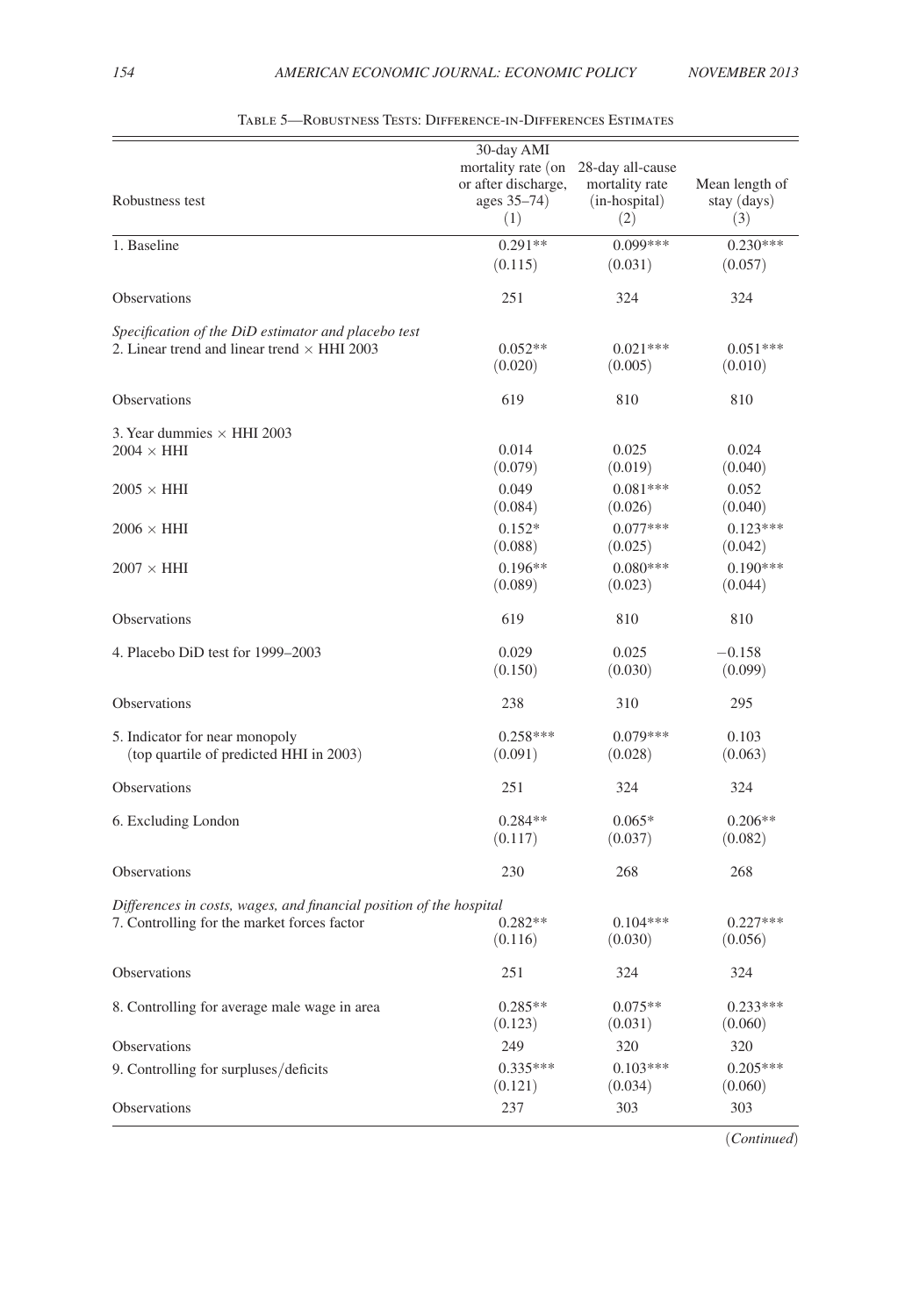| Robustness test                                                                                                             | 30-day AMI<br>mortality rate (on<br>or after discharge,<br>ages 35-74)<br>(1) | 28-day all-cause<br>mortality rate<br>(in-hospital)<br>(2) | Mean length of<br>stay (days)<br>(3) |
|-----------------------------------------------------------------------------------------------------------------------------|-------------------------------------------------------------------------------|------------------------------------------------------------|--------------------------------------|
| Patient heterogeneity and number of admissions<br>10. Controlling for the age-gender standardized<br>mortality rate in area | $0.309**$<br>(0.122)                                                          | $0.074**$<br>(0.030)                                       | $0.238***$<br>(0.061)                |
| Observations                                                                                                                | 251                                                                           | 324                                                        | 324                                  |
| 11. Controlling for the Charlson index                                                                                      | $0.314***$<br>(0.114)                                                         | $0.098***$<br>(0.031)                                      | $0.219***$<br>(0.057)                |
| <b>Observations</b>                                                                                                         | 251                                                                           | 324                                                        | 324                                  |
| Possible contamination from other policy changes<br>12. Controlling for the number of ISTCs within 30km<br>of the hospital  | $0.333***$<br>(0.124)                                                         | $0.096***$<br>(0.031)                                      | $0.215***$<br>(0.062)                |
| Observations                                                                                                                | 251                                                                           | 324                                                        | 324                                  |
| 13. Controlling for cardiac treatment measures                                                                              | $0.472**$<br>(0.188)                                                          |                                                            |                                      |
| <b>Observations</b>                                                                                                         | 210                                                                           |                                                            |                                      |
| 14. Including all additional controls in rows 7–12<br>$(\text{rows } 7-13 \text{ for AMI})$                                 | $0.623***$<br>(0.221)                                                         | $0.065*$<br>(0.033)                                        | $0.161**$<br>(0.076)                 |
| <b>Observations</b>                                                                                                         | 199                                                                           | 299                                                        | 299                                  |

Table 5—Robustness Tests: Difference-in-Differences Estimates (*Continued*)

*Notes:* Models estimated by OLS with standard errors (in parentheses under coefficients) robust to arbitrary heteroskedasticity. Time period is 2003 and 2007, except for rows 2, 3, and the placebo DiD row 4 (1999 and 2003). HHI measured in the year 2003 for all elective services, calculated using predicted patient flows. Controls are for the year 2007 dummy (except in row 2; row 3 where dummies for all years between 2004–2007 are included; and row 4 which uses a year 2003 dummy), and 36 case mix variables corresponding to shares of cause-specific admissions within 5 year age-gender bands. In row 4, the dependent variable in column 2 is the all-cause in-hospital mortality rate at any point during a hospital stay and the test uses the shorter period 2001–2003. Row 13 adds controls for the shares of patients (i) having thrombolytic treatment within 30 minutes of arrival at hospital, (ii) having thrombolytic treatment within 60 minutes of calling for help, (iii) having primary angioplasty (PCI), (iv) discharged on aspirin, (v) discharged on beta blockers, and (vi) discharged on statins. For the variables in (iv)–(vi), we use data for year 2004 as this is the earliest available year. In all rows, the dependent and independent variables (except agegender controls, surplus, number of ISTCs, share of patients having primary angioplasty, and the indicator for HHI top quartile) are in logs. All models also include a constant and a full set of hospital dummies.

\*\*\* Significant at the 1 percent level.

\*\*Significant at the 5 percent level.

\*Significant at the 10 percent level.

time trend. The estimates of the interaction term are presented in row 2 of Table 5. The coefficients for all three outcomes are significant at the 5 percent level. In magnitude they are approximately one quarter of the size of the relevant baseline estimates in row 1, so that the estimate for 2007 (four years post 2003) is very similar to our baseline estimates for 2007 (row 1) for all three outcomes. We then replace the linear trend with dummies for each year and the time trend-HHI interaction with a full set of HHI-year interactions to examine exactly when the break occurred. The results are in row 3 of Table 5. For both AMI and length of stay the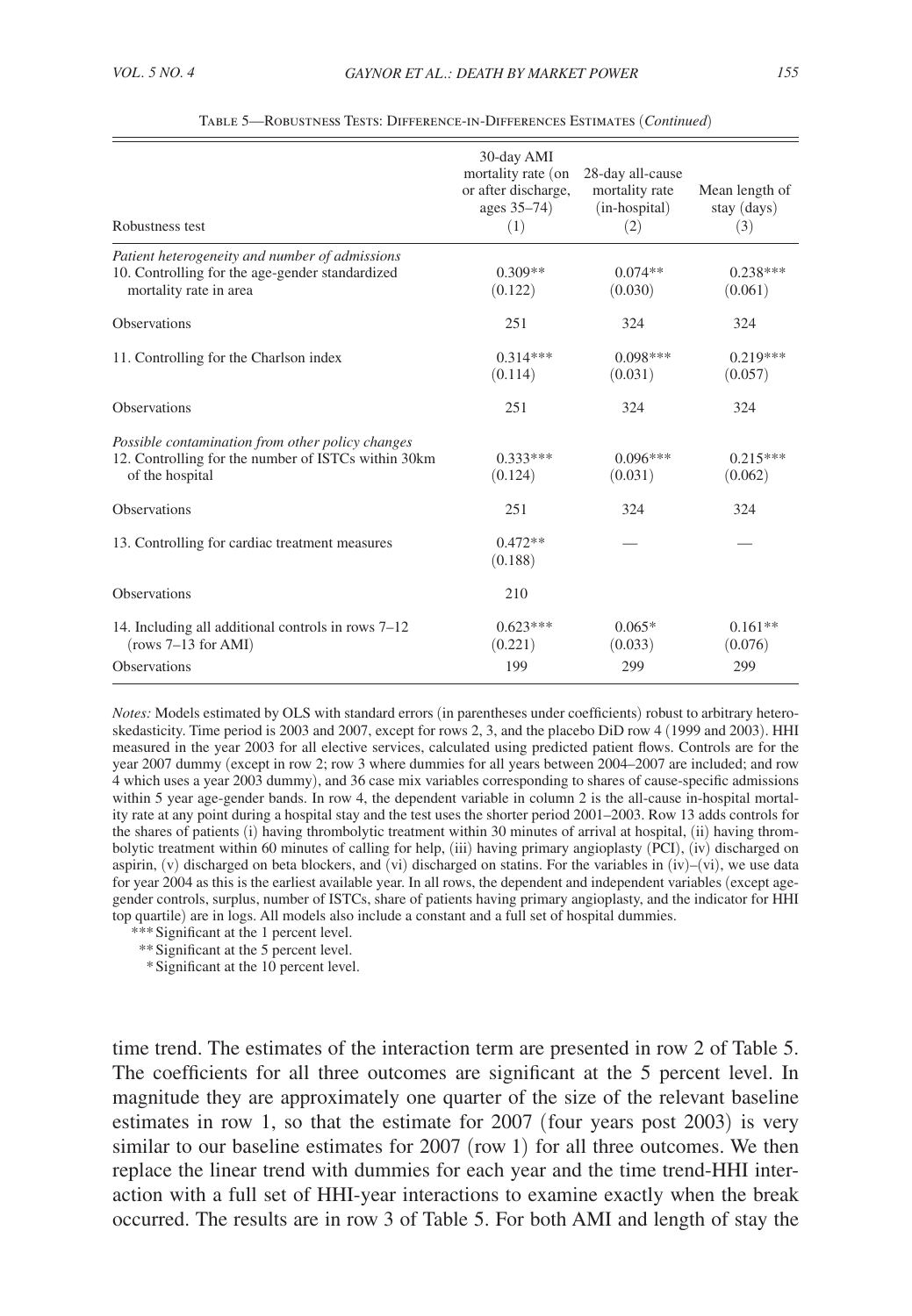<span id="page-22-0"></span>



Market definition method: predicted patient flows.



Panel B. 28-day all-cause mortality rates

Figure 3. Outcomes Below and Above Median Hhi (1999–2007) (*Continued*)

estimates show no significant rise pre-2006, and an increase in the impact of market concentration in 2006 (the first full year of the policy) and a further increase in 2007. For all-cause mortality the increase first occurs in 2005. While this increase predates the full implementation of the pro-choice policy, it is three years after the policy was announced, suggesting little anticipation effect.<sup>[17](#page-22-1)</sup> We repeated this analysis replacing the continuous HHI measure with a dummy indicating whether the hospital is in the top quartile of the HHI distribution. This parameterization, presented in Table A4, row 2, shows similar patterns: significantly poorer outcomes in  $\begin{bmatrix} 0 \\ \text{S} \\ \text{C} \\ \text{S} \\ 1 \end{bmatrix}$  $\eta$  and a further

<span id="page-22-1"></span><sup>17</sup> Below we control for measures of health of the local area that may affect all-cause mortality. These controls do explain some of the difference between hospitals in more or less concentrated markets. 1999 2000 2001 2002 2003 2004 2005 2006 2007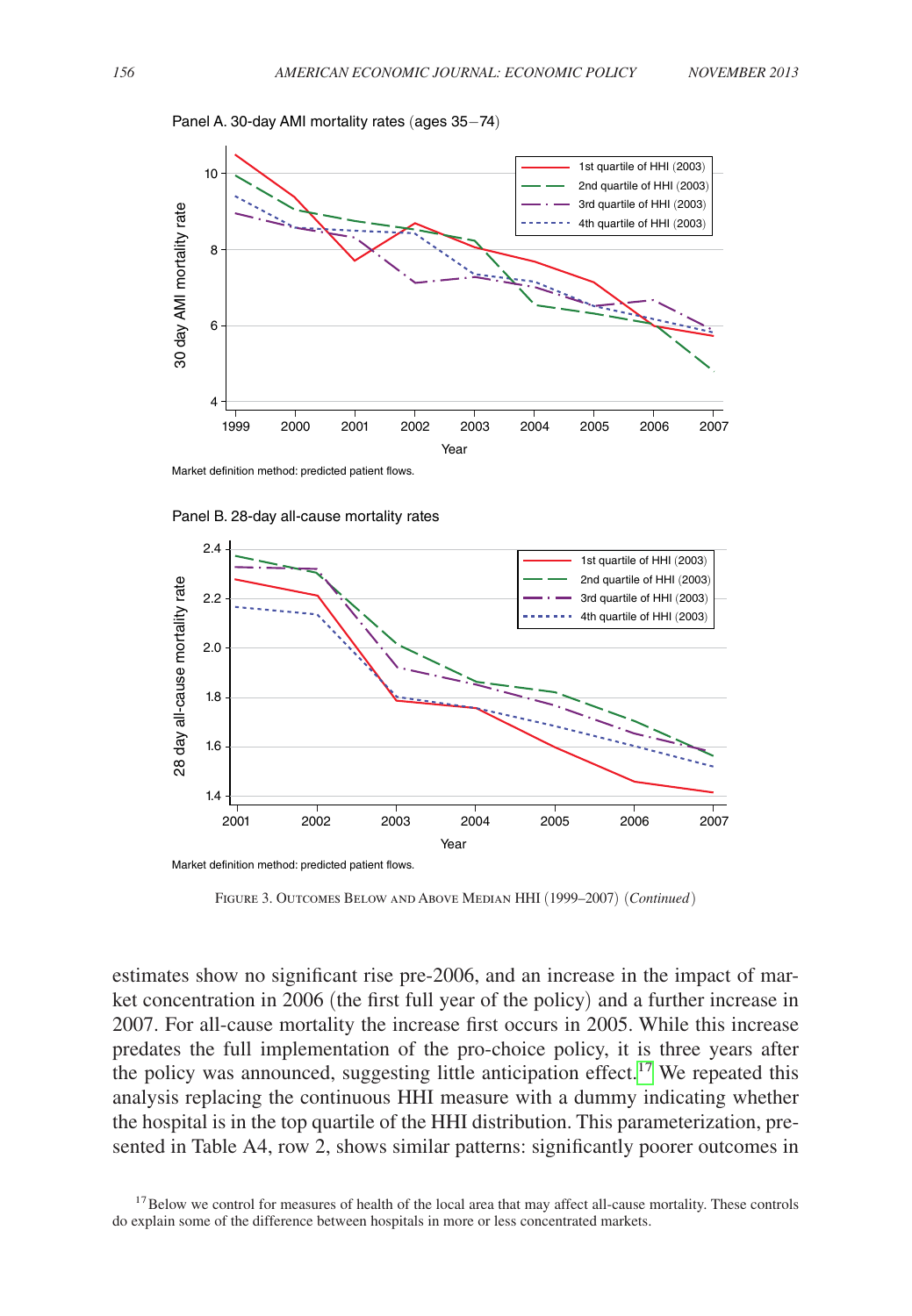

Figure 3. Outcomes Below and Above Median Hhi (1999–2007) (*Continued*)

*Notes:* HHI is predicted. Due to data limitations, Panel B is for 2001–2007. AMI and all-cause mortality rates are percentages, while mean length of stay is number of days.

concentrated markets that arise after the full implementation of the policy for AMI deaths and length of stay, and slightly earlier for all-cause deaths.

If our results are being driven by preexisting observable or unobservable differences between hospitals facing different levels of market concentration, we would expect to find significant estimates if we compared hospitals facing more and less concentrated market structure *before* the reforms were introduced. To test this we undertake placebo DiD tests by estimating the baseline specification using data from prior to the announcement of the reforms. Row 4 in Table 5 presents the results using 1999 as the placebo "policy-off" year and 2003 as the placebo "policy-on" year.[18](#page-23-0) None of the estimated coefficients are even close to being statistically significant at conventional levels and their magnitudes are very small compared to the baseline estimates. This provides further reassurance that, even though there are changes prepolicy, the estimated differences between hospitals in more or less concentrated markets between 2003 and 2007 are driven by the pro-competitive reforms.

The typical hospital in our sample is in a highly concentrated market, and because the HHI is nonlinear, variation in the HHI might reflect small changes in concentration. To examine this, we replace the continuous measures of market concentration in 2003 in (i) with a dummy for a hospital being in the top quartile of the HHI distribution in 2003. This test is very close to comparing monopoly versus nonmonopoly markets.<sup>19</sup> Row 5 indicates that the results for AMI and all-cause mortality are driven by the poorer performance of hospitals operating in more concentrated markets.

<span id="page-23-0"></span><sup>18</sup>Due to data limitations, the all-cause mortality variable for the placebo test is the in-hospital mortality rate at any point during a hospital stay and the corresponding test for that variable uses the shorter period  $2001-2003$ .<br><sup>19</sup>The mean HHI in the top quartile is 7,155. The number of equal size firms implied by a value of the

<span id="page-23-1"></span>calculated using the formula 1-log(HHI/10,000). This gives an implied mean value of 1.3 hospitals for the top quartile.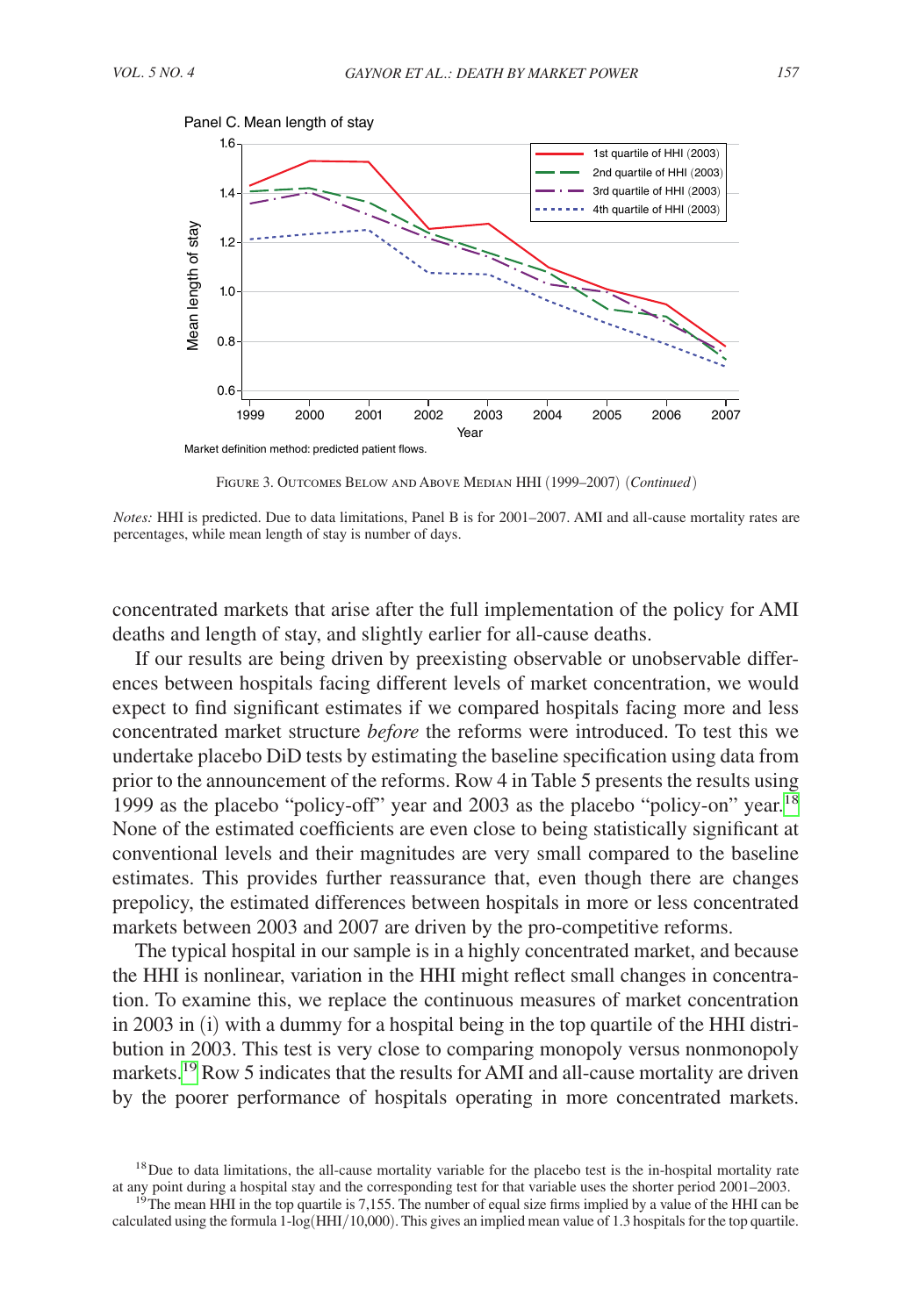However, it is possible that the competition effects are mostly driven by the large London market. London is both unconcentrated, due to the large number of hospitals in close proximity to one another, and high quality, due to the presence of top hospitals and physicians. To test this, in row 6 of Table 5 we omit all London hospitals. The results are robust to this. The coefficients for AMI mortality rates and length of stay are little changed and the estimate for all-cause mortality drops but is still significant at 10 percent. We conclude that our results are robust to the exact specification of the concentration measure and to omission of the largest hospital market.<sup>20</sup>

*Differences in Costs*, *Wages*, *and the Financial Position of the Hospital*.—In our main specification, the hospital fixed effects control for any constant differences across hospitals in costs and financial position (or anything else). They do not, however, control for any time-varying cost differences. If those differences are uncorrelated with the HHI, this is unproblematic. However, it is possible that hospitals in large urban areas tend to have higher costs and are also in less concentrated markets. Higher costs will lead hospitals to choose lower quality, so omitting costs could lead to a downward bias in the estimated effect of the HHI on quality. To test whether omitted hospital cost differences have biased our results we control for a measure of cost differences: the Market Forces Factor (MFF). This is an adjustment factor calculated by the NHS to capture geographic differences in hospital costs (specifically input prices: land values, staffing costs, etc.). After the reform the MFF was applied to regulated prices, so that hospitals in high cost areas have their HRG prices adjusted upwards and vice versa. Row 7 in Table 5 reports the estimates. There is very little impact on the estimated magnitudes of the DiD coefficients or their standard errors. Propper and Van Reenen (2010) show that higher outside wages reduce the quality of labor a hospital can attract and thus reduce the quality of care. Therefore, as a further control we introduce the level of wages in the outside labor market, as measured by the average male wage in the area.<sup>21</sup> The results including the outside wage are reported in row 8 of Table 5. The results show our main estimates are robust to including the outside wage, although the all-cause death rate estimate is slightly reduced.<sup>[22](#page-24-2)</sup>

Our main models do not control for hospitals' financial surpluses or deficits, since these may be endogenous. Hospitals with higher quality may admit higher volumes of patients, resulting in higher surpluses, and vice versa. However, the switch to

<span id="page-24-0"></span><sup>20</sup>As further checks, online Table A4, row 3, presents estimates of the policy using both cross-sectional and time series variation in exposure to the policy. These estimates are very close to those from our base specification. Row 4 in Table A4 uses actual HHIs rather than predicted. This shows the use of predicted HHIs provides more conservative estimates for all-cause mortality and LOS. The magnitude of the impact of HHI on AMI mortality is similar using actual and predicted HHIs, but imprecisely estimated using actual HHI.<br><sup>21</sup>We use the average of the median full-time gross wages for male workers (all occupations) in local authori-

<span id="page-24-1"></span>ties (units of local government) within a 30 kilometer radius of the hospital. Male wages are highly correlated with

<span id="page-24-2"></span> $^{22}$ A related issue is differential economic growth in more and less concentrated markets. We deal with this in two ways. Controlling for male wages in the local area is also a test that a relationship between the business cycle and AMI outcomes (Ruhm 2006) does not drive our results. Stronger economic activity is likely to generate increased traffic flows and road congestion, potentially increasing the time between the heart attack and hospital arrival ("floor to door" time), so decreasing the chances of patient survival. To address this we add a control for ambulance speeds to our estimates for AMI. Online Table A4, row 7, shows our results are robust to this.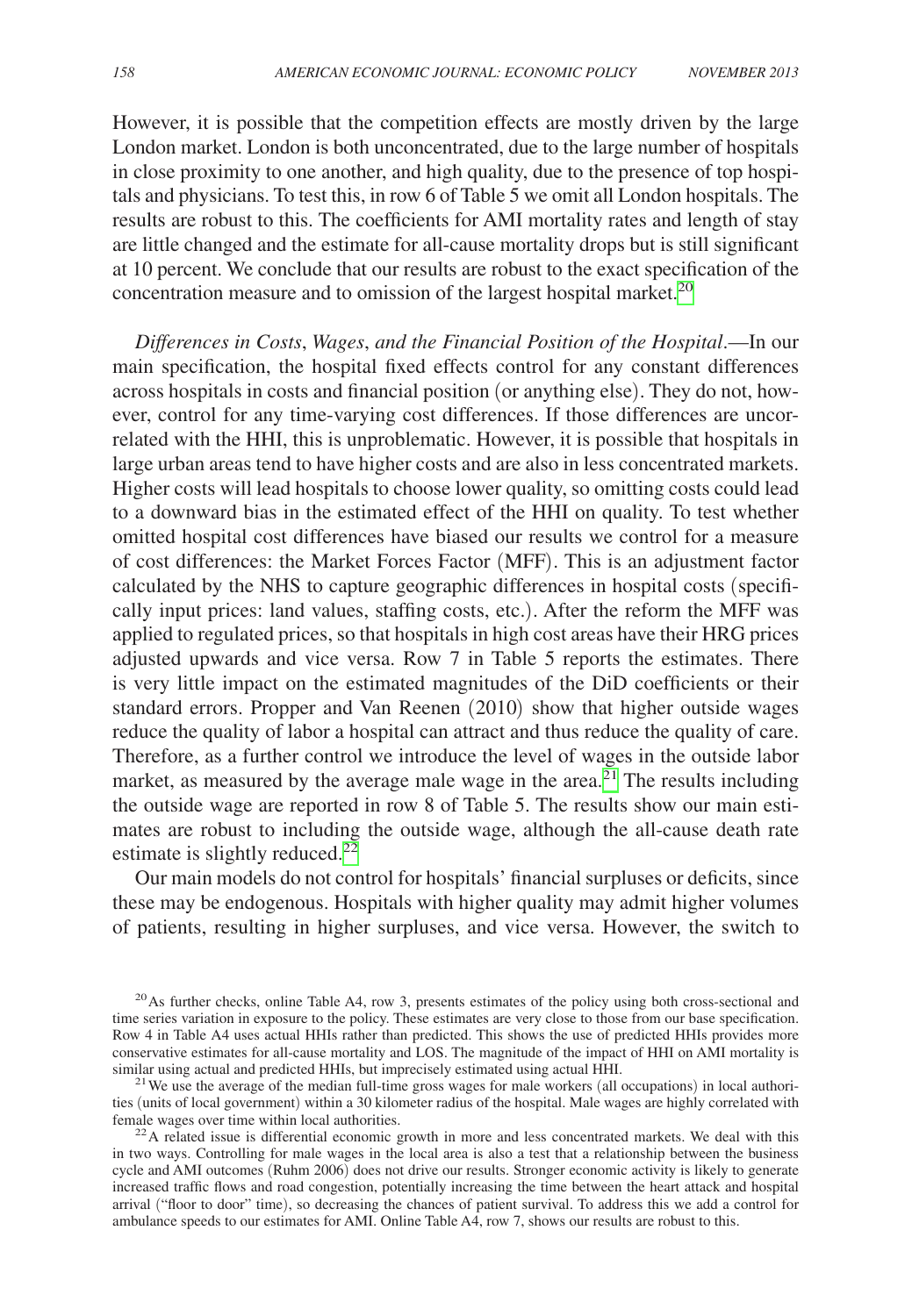PbR may give hospitals an exogenous large income shock. Under PbR, hospitals get a price per procedure equal to the average cost of all hospitals (adjusted for local cost conditions, as described above). This price may be far from the hospital's own cost. As PbR payment accounted for a large proportion of hospital revenue, some hospitals may have experienced large income shocks (positive and negative) when full PbR was rolled out in 2006. It is possible that our results may be driven by this income shock rather than changes in market concentration if the income shock is positively correlated with concentration (that is, hospitals in concentrated markets received positive income shocks, and those shocks were larger than those received by hospitals in unconcentrated markets). To test this, we include an additional control for the hospital's financial position as measured by the end of year surplus/deficit. Row 9 of Table 5 presents the estimates including this control. The DiD point estimates change very little. We therefore conclude that the response we see is not due to differential price-cost mark ups or gearing associated with PbR.<sup>23</sup>

*Controls for Patient Heterogeneity*.—In our main regressions we control for differences in case mix between hospitals using the shares of admissions within five year age-gender bands and a full set of hospital dummies. We first seek to alleviate the concern that our estimates are driven by *unobserved* differential changes in patient severity by market structure postreform by adding further controls for observed patient composition. The first control is the health of the local population (as measured by the standardized mortality rates of the population in the catchment area of the hospital). [24](#page-25-1) This is a measure of the potential rather than actual patient mix so should suffer from less endogeneity bias than actual case mix. The results in Table 5, row 10, show that again our estimates are little changed by this control, though it does bring down the estimates on within hospital all-cause mortality. This is perhaps to be expected as the mortality rate of the population in a hospital's catchment area will be affected by the all-cause in-hospital mortality rate. The second control is a direct measure of the severity of patients treated in the hospital, the Charlson index, widely used as a marker of patient severity.[25](#page-25-2) While we do not use the index in our main regressions because of concerns over endogeneity and that it may contain upcoding responses to the PbR system (e.g., Ellis and McGuire 1986; Dafny 2005), the results in row 11 of Table 5 show that the DiD coefficients change little after inclusion of this measure.

<span id="page-25-0"></span><sup>23</sup>Ideally, we would also like to distinguish between procedures which are likely to be profitable and those which are not in order to see if hospital responses differed across these services. In a world in which managers are motivated by profits, we would expect managerial effort to be focused on the former conditions and not the latter. In the NHS world, in which marginal costs are not well estimated, managers might spread effort across all procedures, profitable or not, subject to the break-even condition at hospital level. We therefore also examined mortality for all elective and all nonelective (emergency) surgery separately, on the grounds that the former are more likely to be profitable. However, mortality rates for elective surgery are very low and DiD results (available from the authors)

<span id="page-25-1"></span> $^{24}$ Constructed from data on 353 Local Authorities (LA) and standardized for age and gender. The hospitalspecific area standardized mortality rate is an inverse distance-weighted average of the figures for all LAs. Data sources for this and all other covariates are listed in the online Appendix (Table A1).

<span id="page-25-2"></span> $25$ The Charlson index is an index of severity of illness based upon a patient's diagnoses and procedures, including 19 co-morbidities. These are aggregated using weights derived from estimates of the co-morbidities' contribution to predicting mortality.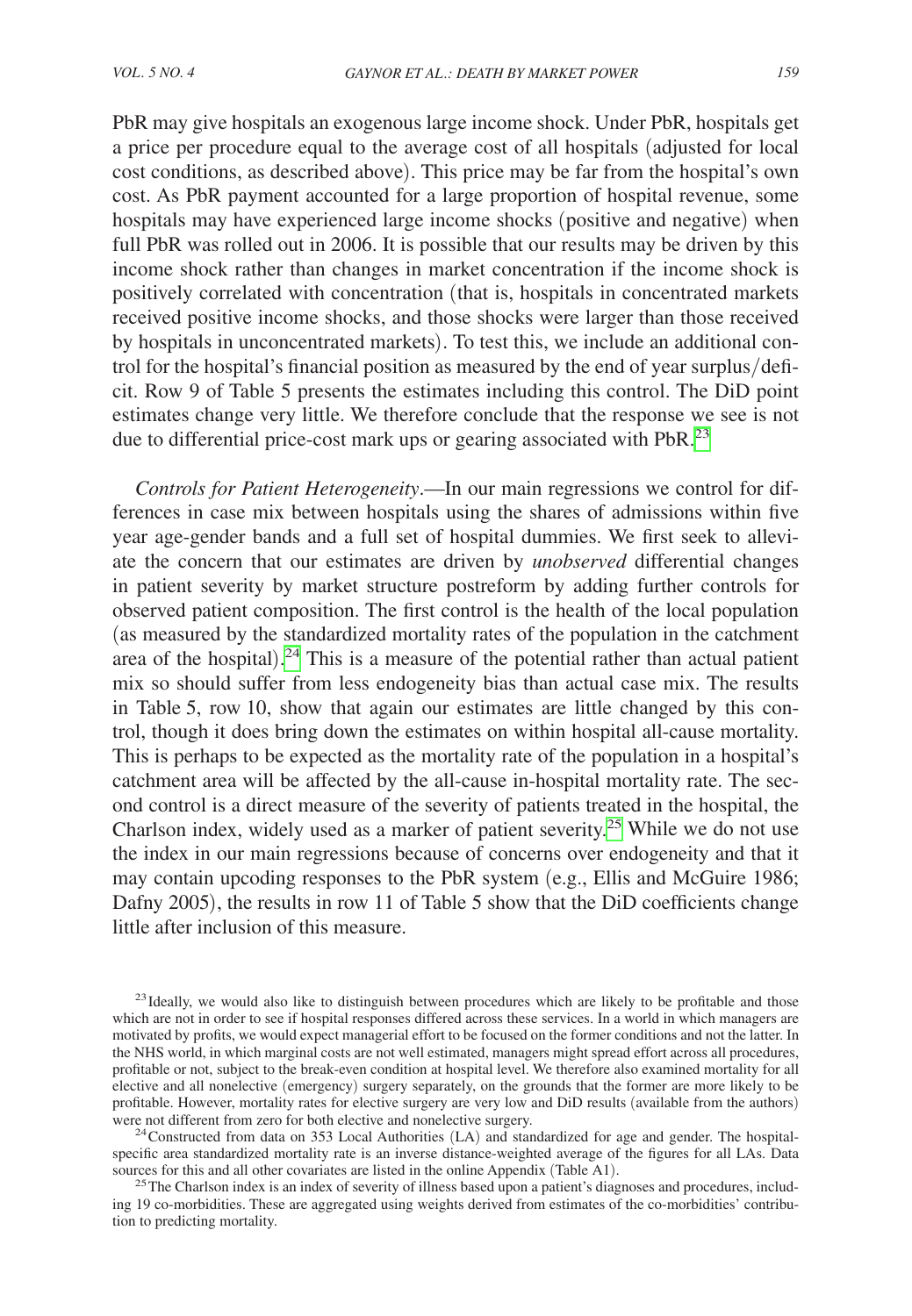Second, it may be the case that the reforms led to welfare reducing selection against sicker patients or welfare improving matching of patients to hospitals. To examine this we looked at whether measures of patient severity changed post reform differentially by market concentration. We estimated various measures of patient severity as *outcome* variables in our DiD specification. We found no evidence that severity, as measured by the Charlson index, changed differentially by market concentration post reform and while there was some change in patient composition as measured by the age-gender mix of patients, this was small.<sup>26</sup> We also estimated models with no case mix controls. These estimates are given in online Table A4, row 5, and show that the coefficients for all three outcomes in Table 5 remain significant.

These results indicate that our estimates are robust to observed changes in case mix controls, and so reduce concerns that changes in unobserved heterogeneity in patient severity may be driving our results. In addition, the lack of differential change in observed patient severity across markets suggest that there is no patient selection against sicker patients. Given this, our results thus suggest that the gain to quality is from greater effort on the same type of patients prereform and postreform (or to better matching on unobservables). $27$ 

*Possible Contamination from Other Policy Changes*.—Our estimation strategy exploits a policy change. We therefore need to check that the change we observe is due to the pro-competition policy rather than other policies that might have been running at the same time. One potential policy candidate, which was part of the procompetition reforms, was the attempt to increase the supply of non-NHS facilities through the offer of NHS guaranteed payments (regardless of actual volume) to non-NHS entrants of specific types of (elective) care for which there were long NHS waiting lists. These entrants were known as Independent Sector Treatment Centres (ISTCs). This policy began in 2003 but did not achieve the entry that was initially hoped for. Even by 2008 the volume of admissions in ISTCs was only equal to 1 percent of NHS admissions. However, it is possible that these centres might have sharpened the competitive pressure on NHS hospitals. To test this we control for the number of ISTCs in each NHS hospital's markets.[28](#page-26-2) The results are presented in row 12 of Table 5 and show that this also has little effect on the estimates.

There is a second possible confounding candidate, the establishment of cardiac networks to improve the treatment of cardiac patients (Myocardial Ischaemia National Audit (Minap) 2010). This policy started in 2001 and was in operation while regulated prices and mandated patient choice were introduced; while having no element of promotion of competition for patients, the policy was geographically defined. These networks sought to improve treatment of patients through the promotion of specialist units that undertook angioplasty (PCI) as the first treatment for AMI patients (generally replacing thrombolytics), faster use of thrombolytics and

<span id="page-26-1"></span><span id="page-26-0"></span>

<sup>&</sup>lt;sup>26</sup> Results available from the authors.<br><sup>27</sup>To check that a volume-outcome relationship is not driving our results (Gowrisankaran, Ho, and Town 2006; Gaynor, Seider, and Vogt 2005), we added a control for the number of cause-specific admissions. Online Table A4, row 6, indicates that our results are little affected by this control.

<span id="page-26-2"></span><sup>&</sup>lt;sup>28</sup>We do not have accurate estimates of the actual volumes of patients treated in ISTCs, and therefore measure the competition from ISTCs for NHS hospital *i* by the number of ISTCs located within 30km of *i*.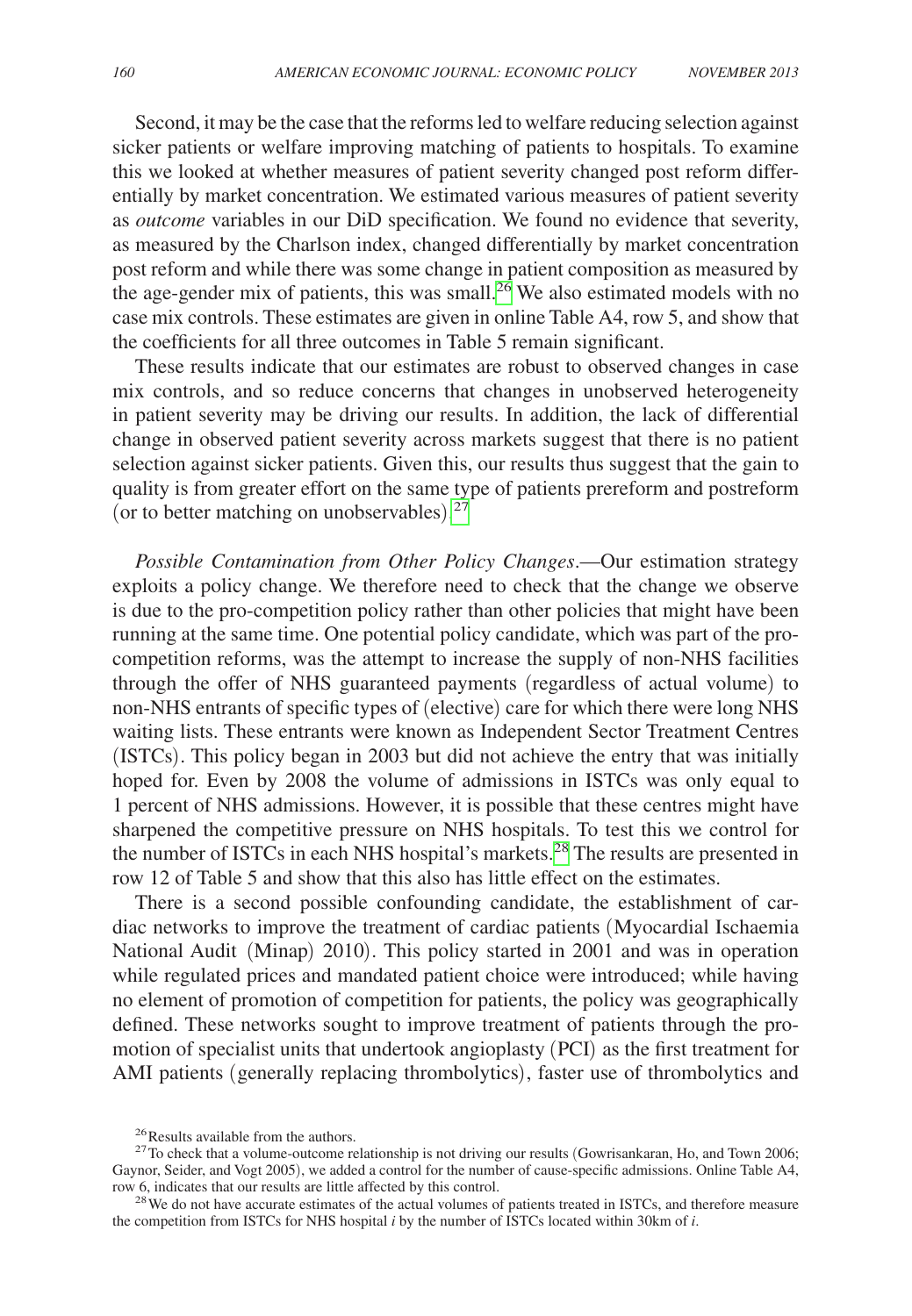ambulance response times, and greater prescription of beta blockers, aspirins, and statins on discharge. Performance in these dimensions was published at the hospital level annually. The first two activities are geographically differentiated. PCI as the first type of treatment is only possible in urban areas and the use of thrombolytics in ambulances therefore increased more in rural areas. It is therefore possible that the better AMI survival rates in less concentrated markets are due to the operation of these networks rather than the competition policy.

To test this we first examine the correlation of market concentration in 2003 with the change in use of PCI, thrombolytics, speed of ambulance arrival, and use of appropriate drugs on discharge between 2003 and 2007 (at the hospital level). [29](#page-27-0) We find that there is indeed a significant association: the increase in use of thrombolytics is positively associated with high market concentration, and in primary PCI with low levels of concentration.<sup>30</sup> However, these associations do not drive our estimates of better outcomes in less concentrated areas. Table 5, row 13 presents our AMI results controlling for all the cardiac treatment measures. The estimate shows that our results are actually stronger when we control for differences in treatment. Analysis of the coefficient estimates on the treatment variables (not shown) indicates that this is mainly driven by response rates for thrombolytic treatment. The share of patients who have thrombolytic treatment within 60 minutes of calling for help increased more between 2003 and 2007 in more concentrated markets (rural areas). Controlling for this, hospitals in more concentrated markets have a higher increase in AMI death rates, i.e., a lower increase in quality.

Finally, we include all covariates above in the regressions (including, for AMI, the cardiology network variables). Row 14 indicates that the results are robust to this (the large rise in the AMI coefficient relative to the baseline is due to inclusion of the cardiology network variables). Overall, we conclude that our results are robust to a wide range of specification checks.<sup>31</sup>

#### D. *Did the Policy Matter?*

To provide a better sense of the economic significance of the reforms we undertake some simple back of the envelope calculations. The first is to calculate the benefits in monetary terms from the observed change in market structure following the reforms. Since we find no impact of the reforms on operating expenditures, we simply calculate the value of the life years gained due to the policy (i.e., gross benefits equal net benefits).

On the benefit side, using the estimated coefficient from Table 3, column 2, the average hospital would experience a 0.3 percent fall in its overall mortality rate

<span id="page-27-0"></span><sup>&</sup>lt;sup>29</sup>We measure the cardiac treatment variables by the annual performance against the standards published by the body, which promoted this policy (MINAP). The treatment variables used in our analyses are the shares of AMI patients: (i) having thrombolytic treatment within 30 minutes of arrival at hospital; (ii) having thrombolytic treatment within 60 minutes of calling for help; (iii) having primary angioplasty (PCI); (iv) discharged on aspirin; (v) discharged on beta blockers; and (vi) discharged on statins. For variables (iv)–(vi) we use data for year 2004 as this is the earliest available year.

<span id="page-27-1"></span> $\frac{30}{30}$ The estimated OLS coefficient (standard error) on HHI for the change in the percentage of patients having thrombolytic treatment within 60 minutes of calling for help is 4.770 (0.871). For the change in the percentage of patients having PCI the corresponding estimates are  $-3.707$  (1.401).

<span id="page-27-2"></span> $31$  In online Appendix Table A4, rows 8 and 9, we investigate the robustness of our results to weighting and functional form.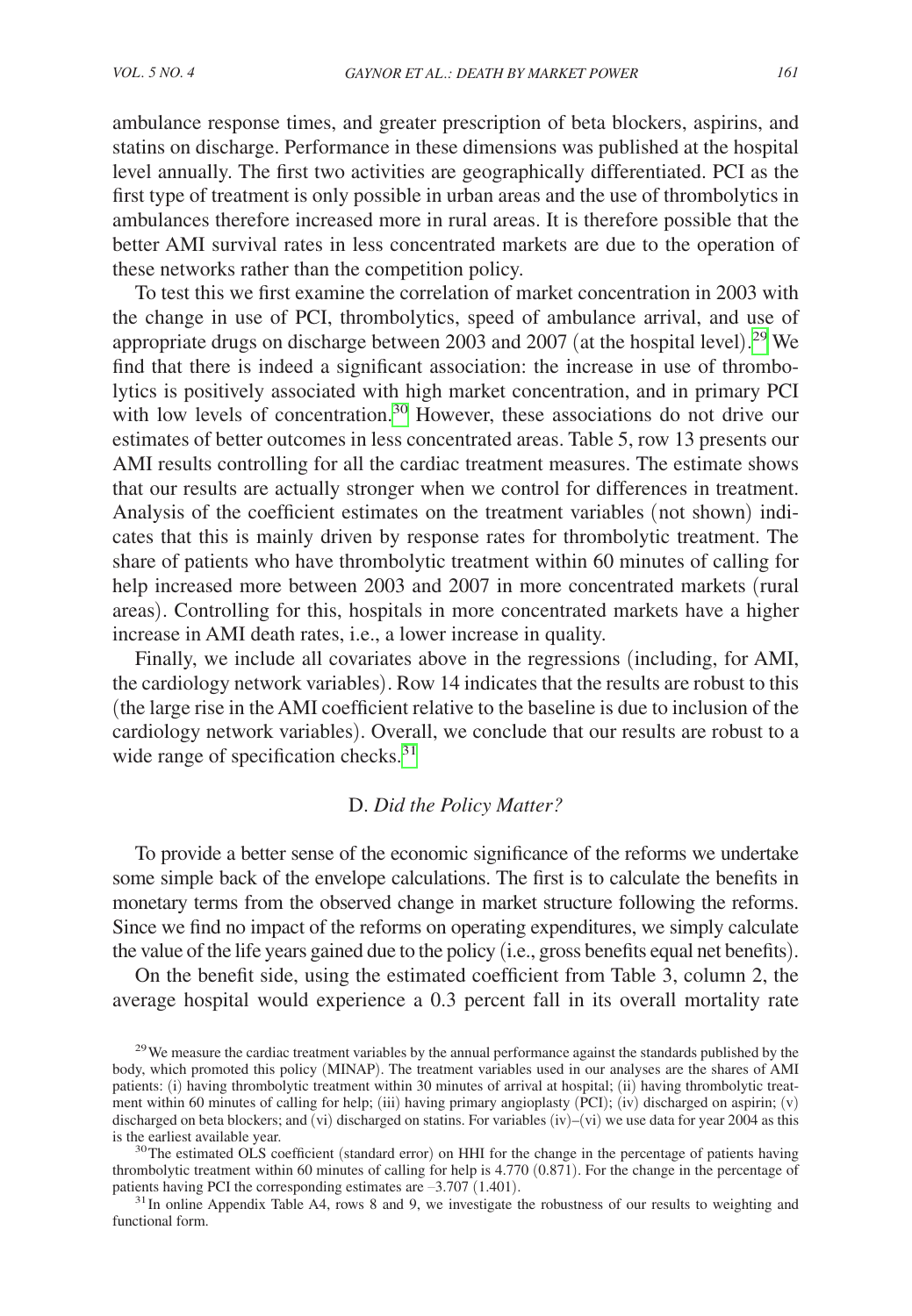from the average decrease in the HHI from 2003 to 2007  $(118).^{32}$  The average age of death of patients in hospital is 77 years. A 77 year old male in Britain has an additional life expectancy of 9.5 years and a female has an additional life expectancy of 11 years. Using our estimate that 0.3 percent of these deaths are averted and combining it with these extra years of life leads to an estimated 4,791 life years saved.<sup>33</sup> If we adopt the \$100,000 benchmark of Cutler and McClellan (2001) for the value of a year of life, the beneficial effects of the pro-competition reforms are on the order of \$479.1 million, or approximately £302 million for a single year.<sup>34</sup> A second estimate is the benefit of being in an unconcentrated compared to a concentrated market. We therefore compare the difference in life years saved for a hospital located in a market at the average concentration versus one with low concentration, defining low concentration to be an HHI one standard deviation below the mean. This is a difference in HHI of just under 2,000. Using the same methods and numbers as above, this translates into 4.4 percent fewer deaths per year and 78,318 more life years saved, with a monetary value of \$7.8 billion, or £4.8 billion.<sup>35</sup>

We can compare these benefits with the fixed costs that would be necessary to induce a reduction of one standard deviation in the HHI from its mean. In our sample, this is equivalent to increasing the average number of competitors a given hospital faces by 0.6, from 1.8 to 2.4. $36$  The approximate cost of a new hospital in the United Kingdom context is around £120 million ([http://www.nhshistory.net/](http://www.nhshistory.net/parlymoney.pdf) [parlymoney.pdf](http://www.nhshistory.net/parlymoney.pdf)), so the costs associated with a one standard deviation reduction in the HHI are £72 million. In terms of cost-benefit calculation, this once-off fixed cost leads to ongoing annual benefits of approximately £29.7 million per hospital (the total benefit of £4.8 billion divided by the number of hospitals, 162). Assuming that the useful life of a hospital is 20 years, an ongoing level benefit, and using a conservative discount rate of 5 percent, the present discounted value of the benefits in terms of the value of life years saved from reducing the HHI by one standard deviation is approximately £370 million. The benefits outweigh costs by a factor of 5.

These estimates of the impacts of the policy only enumerate the gains in quality arising from decreases in death rates and not from any other aspects of quality such as quality of life. Further, we are recovering short run effects of the policy, since we only have one year of data following implementation. The long run effects could be larger once

<span id="page-28-0"></span> $32A$  one percentage change in HHI is equal to 43.5 units, so a fall of 118 would lead to a change of 0.099  $\times$  118/43.5 = 0.3 percent.<br><sup>33</sup>The calculations of lives saved were made separately for each hospital and then aggregated up, weighting by

<span id="page-28-3"></span><span id="page-28-2"></span>

 $^{34}$  A US dollar exchanged for a pound sterling at a rate of 0.63 on March 16, 2012 (<http://www.xe.com>).<br> $^{35}$  We can also calculate the value of the gains in life years specifically for AMI patients. This allows us to quality adjusted life years (QALYs) that account for the lower quality of life for heart attack survivors, and thus to have a more finely tuned measure of benefits. The average age of death of AMI patients in the sample is 65 years and these patients have an estimated life expectancy of 7.5 years (quality unadjusted; Ünal et al. 2005) or 6.8 QALYs (Bravo Vergel et al. 2007) after surviving a heart attack. Using the same calculation methods as above, a total of 1,527 life years or 1,384 QALYs would be gained for AMI patients, for a reduction of one standard deviation in the HHI. The monetary value of these gains amounts to \$152.7 million (£96.2 million) and \$138.4 million (£87.2 million), respectively. While these gains are substantial, they are well below the total gains from the reform, indicating that the value of the reform was rather general, and not confined to a specific group of patients.

<span id="page-28-4"></span><sup>36</sup>We calculate the number of equivalent hospitals for a given HHI level using the formula 1-log(HHI/10,000).

<span id="page-28-1"></span>the hospital's number of admissions in 2007. The average age of death of 77 years is a weighted average for our sample of hospitals using as weights the observed death rates within six age bands (under 15, 15–34, 35–54, 55–64, 65–74 and 75+). Male and female life expectancy is from "Interim Life Tables, England, 2006–2008," Office for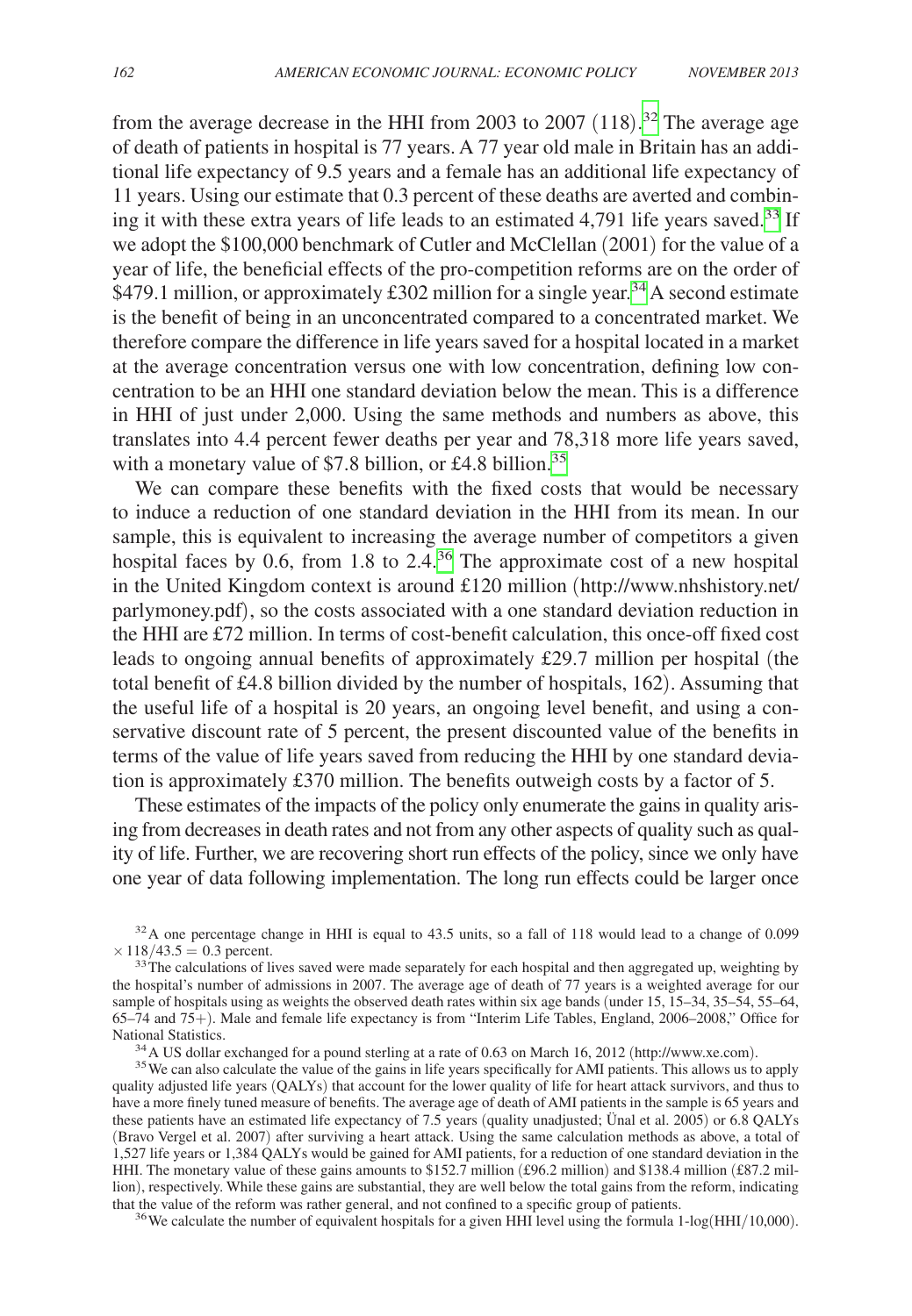hospitals and patients adjust fully to the new system. In addition, the estimate of the gains from a change in market structure from high to low concentration (£4.8 billion) is substantially greater than the short run effect. This suggests that there could be large positive effects of policies that result in substantial decreases in concentration.<sup>[37](#page-29-0)</sup>

#### **VI. Summary and Conclusions**

We have examined the impact of the introduction of a pro-competition policy on hospital outcomes in England. We find strong evidence that under the regulated price regime hospitals within the NHS engaged in activities that increased quality of patient care. Within two years of implementation, the NHS reforms resulted in significant improvements in mortality and reductions in length of stay without changes in total expenditure or increases in expenditure per patient. Our back of the envelope estimates suggest that the immediate net benefit of this policy is around \$479 million per year. We have only calculated the value from decreases in death rates. Allowing for improvements in other less well measured aspects of quality will increase the benefit, as will any further falls in market concentration which may occur as the policy continues in operation. The estimated present discounted value of constant gains over multiple years substantially outweighs estimates of the fixed costs of entry associated with reducing market concentration.

Our results show that the introduction of competition can be an important mechanism for enhancing the quality of care patients receive even in a set up where hospitals are not profit maximizers. A logical next step for future research is to examine whether managers in this set up are less sensitive to the difference between price and cost at a procedure level than managers in a system where profit is more important. This could have important implications both for the distribution of benefits across patients of different types and for the way in which markets with many not for profit health care providers might be regulated. Another extension is to consider the separate impacts of information and choice. If information is released at the same time as choice is introduced, there may be an information effect separate from competition. This may simply increase demand elasticity in both concentrated and unconcentrated markets, which will tend to bias the estimated impact of concentration on quality down. Alternatively, it may only increase demand elasticity in unconcentrated markets where there is choice, which would have the opposite effect. While our data do not enable us to separately identify these effects, this is an important avenue to consider for future research. More generally, while our results come from the United Kingdom, they have implications for the impacts of health care competition in other settings where the price is regulated, such as the US Medicare and Medicaid programs or a number of other countries, such as Denmark, Germany, the Netherlands (where prices for some services are deregulated), and Sweden.

Last, our research also contributes to the growing evidence on the impact of competition in public services generally. There has been a great deal of interest in recent

<span id="page-29-0"></span><sup>&</sup>lt;sup>37</sup>The gains from the policy were located in less concentrated markets, so there are distributional issues we do not address. However, in general in the United Kingdom, individuals living in these markets are more deprived than those in more concentrated hospital markets.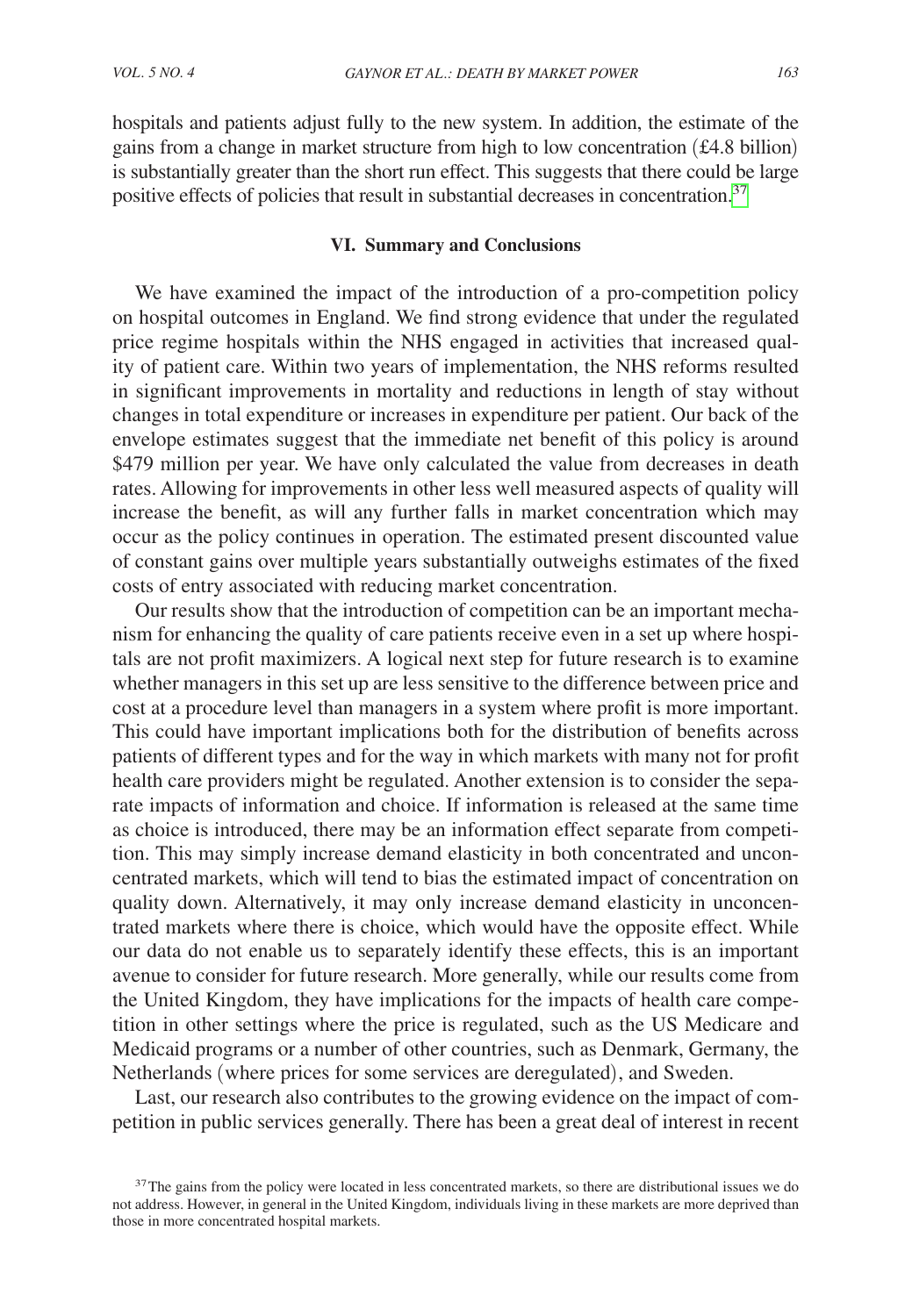years in competition in education, both theoretically and empirically (e.g., Epple and Romano 1998; Hoxby 2000; Epple, Figlio, and Romano 2004). In this literature, as in health, the predictions from theoretical models are often ambiguous and the empirical evidence quite contested (e.g., Hoxby 2000; Rothstein 2007; Bayer and McMillan 2005; for a review see Burgess, Propper, and Wilson 2005). Our results thus add to the evidence on the conditions under which gains from competition in the provision of public services may be realized.

#### **REFERENCES**

- **Angrist, Joshua D., and Jörn-Steffen Pischke.** 2008. *Mostly Harmless Econometrics: An Empiricist's Companion*. Princeton: Princeton University Press.
- **Bayer, Patrick, and Robert McMillan.** 2005. "Choice and Competition in Local Education Markets." National Bureau of Economic Research (NBER) Working Paper 11802.
- **Beckert, Walter, Mette Christensen, and Kate Collyer.** 2012. "Choice of NHS-funded Hospital Services in England." *Economic Journal* 122 (560): 400–417.
- **Bloom, Nicholas, Carol Propper, Stephan Seiler, and John Van Reenen.** 2010. "The Impact of Competition on Management Quality: Evidence from Public Hospitals." National Bureau of Economic Research (NBER) Working Paper 16032.
- **Bravo Vergel, Yolanda, Stephen Palmer, Christian Asseburg, Elisabeth Fenwick, Mark de Belder, Keith Abrams, and Mark Sculpher.** 2007. "Is Primary Angioplasty Cost Effective in the UK? Results of a Comprehensive Decision Analysis." *Heart* 93 (10): 1238–43. Web-only appendix. [http://heart.bmj.](http://heart.bmj.com/content/93/10/1238/suppl/DC1) [com/content/93/10/1238/suppl/DC1.](http://heart.bmj.com/content/93/10/1238/suppl/DC1)
	- **Bresnahan, Timothy F.** 1989. "Empirical Studies of Industries with Market Power." In *Handbook of Industrial Organization,* Vol. 2, edited by Richard Schmalensee and Robert Willig, 1011–57. Amsterdam: Elsevier.
	- **Burgess, Simon, Carol Propper, and Deborah Wilson.** 2005. *Will More Choice Improve Outcomes in Education and Health Care: The Evidence from Economic Research*. University of Bristol Center for Market and Public Organisation (CMPO). Bristol, UK, March.
- **[C](http://pubs.aeaweb.org/action/showLinks?crossref=10.2307%2F1593786)apps, Cory, David Dranove, and Mark Satterthwaite. 2003. "Competition and Market Power in** Option Demand Markets." *RAND Journal of Economics* 34 (4): 737–63.
- **[C](http://pubs.aeaweb.org/action/showLinks?crossref=10.2307%2F2524736)ard, David.** 1992. "Using regional variation in wages to measure the effects of the federal minimum wage." *Industrial and Labor Relations Review* 46 (1): 22–37.
- **Cooper, Zack, Stephen Gibbons, Simon Jones, and Alistair McGuire.** 2011. "Does Hospital Competition Save Lives? Evidence from the English NHS Patient Choice Reforms." *Economic Journal* 121 (554): F228–60.
- **Cuellar, Alison E., and Paul J. Gertler.** 2005. "How The Expansion Of Hospital Systems Has Affected Consumers." *Health Affairs* 24 (1): 213–19.
- **Cutler, David M., Robert S. Huckman, and Jonathan T. Kolstad.** 2010. "Input Constraints and the Efficiency of Entry: Lessons from Cardiac Surgery." *American Economic Journal: Economic Policy* 2  $(1): 51–76.$
- **Cutler, David M., and Mark McClellan.** 2001. "Is Technological Change In Medicine Worth It?" *Health Affairs* 20 (5): 11–29.
- **Dafny, Leemore S.** 2005. "How Do Hospitals Respond to Price Changes?" *American Economic Review* 95 (5): 1525–47.
	- **Department of Health.** 2002a. *Reforming NHS Financial Flows: Payment by Results*. Department of Health. London, October.
	- **Department of Health.** 2002b. *Reforming NHS Financial Flows: Introducing Payment by Results*. Department of Health. London, October.
	- **Department of Health.** 2003. *Response to Reforming NHS Financial Flows*. Department of Health. London, February.
	- **Department of Health.** 2004. *Choose and Book–– Patient's Choice of Hospital and Booked Appointment*. Department of Health. London, August.
	- **Department of Health.** 2007. *Options for the Future of Payment by Results 2008*/*9 to 2010*/*11*. Department of Health. London, March.
	- **Dixon, Anna, Ruth Robertson, John Appleby, Peter Burge, Nancy Devlin, and Helen Magee.** 2010. *How Patients Choose and How Providers Respond*. King's Fund. London, June.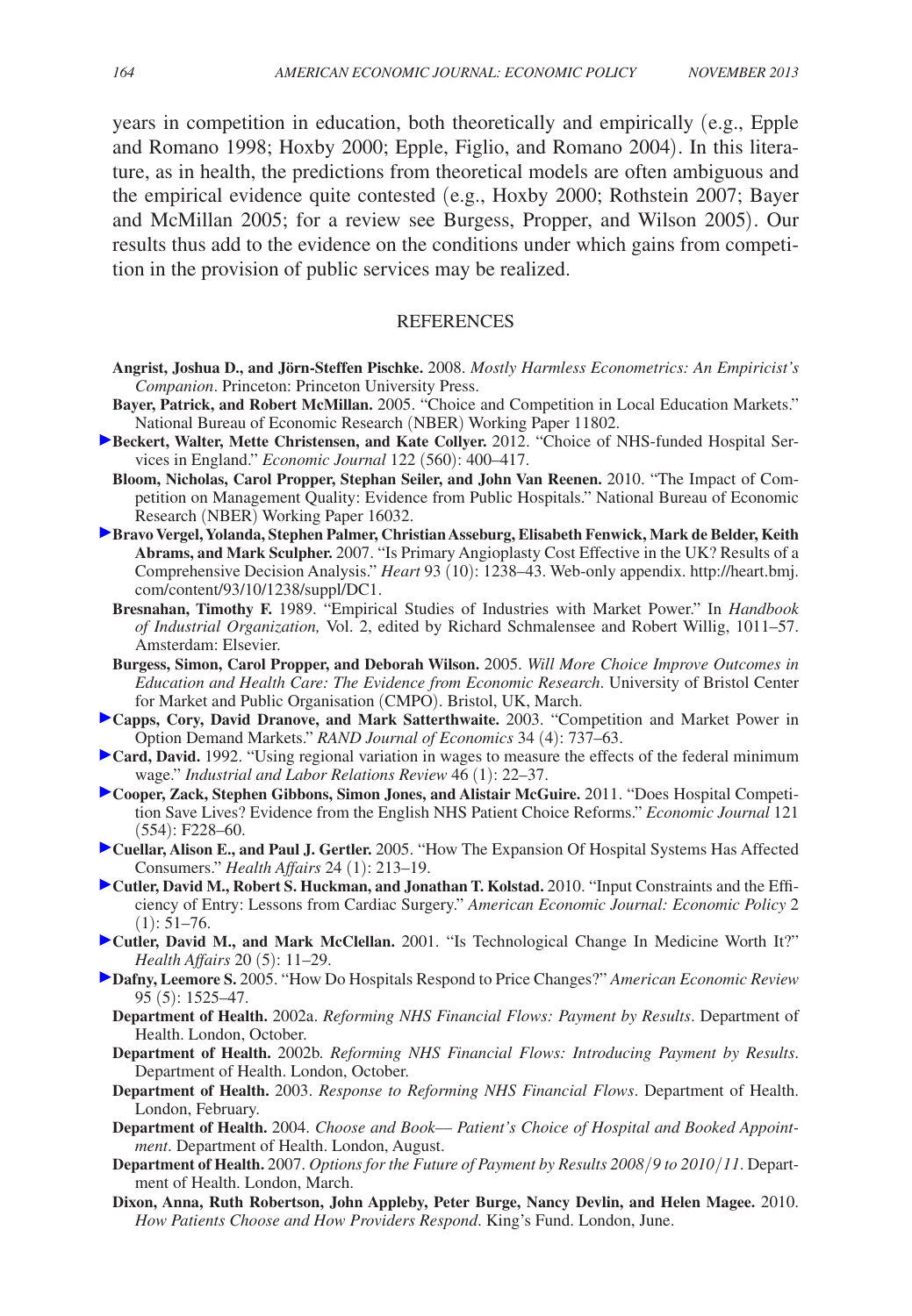- **Dixon, Jennifer.** 2004. "Editorial: Payment by results–– new financial flows in the NHS." *British Medical Journal* 328 (7446): 969–70.
- **Dixon, Sheila.** 2009. *Report on the National Patient Choice Survey March 2009 England*. Department of Health. London, August.
- **Ellis, Randall P., and Thomas G. McGuire.** 1986. "Provider behavior under prospective reimbursement: Cost sharing and supply." *Journal of Health Economics* 5 (2): 129–51.
- **Epple, Dennis, David Figlio, and Richard Romano.** 2004. "Competition between private and public schools: testing stratification and pricing predictions." *Journal of Public Economics* 88 (7–8): 1215–45.
	- **Epple, Dennis, and Richard E. Romano.** 1998. "Competition Between Private and Public Schools, Vouchers, and Peer-Group Effects." *American Economic Review* 88 (1): 33–62.
	- **Farrar, Shelley, Jon Sussex, Deokhee Yi, Matt Sutton, Martin Chalkley, Tony Scott, and Ada Ma.** 2007. *National Evaluation of Payment by Results: Report to the Department of Health*. Health Economics Research Unit (HERU). Aberdeen, November.
- **Federal Trade Commission, and U.S. Department of Justice.** 2004. *Improving Health Care: A Dose of Competition*. Washington, DC, July.
- **Ferry, Tristan, and Jerome Etienne.** 2007. "Editorial: Community Acquired MRSA in Europe." *British Medical Journal* 335 (7627): 947–48.
- **Gaynor, Martin.** 2006. "Competition and Quality in Health Care Markets." *Foundations and Trends in Microeconomics* 2 (6): 441–508.
- **Gaynor, Martin, Mauro Laudicella, and Carol Propper.** 2012. "Can governments do it better? Merger mania and the English NHS." *Journal of Health Economics* 31 (3): 528–43.
- **Gaynor, Martin, Rodrigo Moreno-Serra, and Carol Propper.** 2013. "Death by Market Power: Reform, Competition, and Patient Outcomes in the National Health Service: Dataset." *American Economic Journal: Economic Policy*.<http://dx.doi.org/10.1257/pol.5.4.134>.
- **Gaynor, Martin, Carol Propper, and Stephan Seiler.** 2011. "Free to Choose? Reform and Demand Response in the British National Health Service." Unpublished.
- **Gaynor, Martin, Harald Seider, and William B. Vogt.** 2005. "The Volume-Outcome Effect, Scale Economies, and Learning-by-Doing." *American Economic Review* 95 (2): 243–47.
- **Gaynor, Martin, and Robert J. Town.** 2012. "Competition in Health Care Markets." In *Handbook of Health Economics*, Vol. 2, edited by Mark V. Pauly McGuire and Pedro P. Barros, 499–637. Amsterdam: Elsevier.
- **Gaynor, Martin, and William B. Vogt.** 2003. "Competition Among Hospitals." *RAND Journal of Economics* 34 (4): 764–85.
	- **Gowrisankaran, Gautam, Vivian Ho, and Robert J. Town.** 2006. "Causality, Learning and Forgetting in Surgery." http://www.ftc.gov/be/healthcare/wp/04 Gowrisankaran CausalityLearningandFor[gettinginSurgery.pdf](http://www.ftc.gov/be/healthcare/wp/04_Gowrisankaran_CausalityLearningandForgettinginSurgery.pdf) (accessed May 6, 2010).
- **Gowrisankaran, Gautam, and Robert J. Town.** 2003. "Competition, Payers, and Hospital Quality." *Health Services Research* 38 (6 Pt 1): 1403–22.
	- **Haas-Wilson, Deborah.** 2003. *Managed Care and Monopoly Power: The Antitrust Challenge*. Cambridge, MA: Harvard University Press.
- **Health and Social Care Information Centre.** 2010. *Linked HES-ONS mortality data.* London: Health and Social Care Information Centre.
- **Ho, Katherine.** 2006. "The welfare effects of restricted hospital choice in the US medical care market." *Journal of Applied Econometrics* 21 (7): 1039–79.
- **Ho, Katherine.** 2009. "Insurer-Provider Networks in the Medical Care Market." *American Economic Review* 99 (1): 393–430.
- **Hoxby, Caroline M.** 2000. "Does Competition Among Public Schools Benefit Students and Taxpayers?" *American Economic Review* 90 (5): 1209–38.
- **Jha, Ashish K., Zhonge Li, John Orav, and Arnold M. Epstein.** 2005. "Care in U.S. Hospitals The Hospital Quality Alliance Program." *New England Journal of Medicine* 353 (3): 265–74.
- **Jost, Timothy Stolzfus, Diane Dawson, and André den Exter.** 2006. "The Role of Competition in Health Care: A Western European Perspective." *Journal of Health Politics, Policy and Law* 31 (3): 687–703.
- Kessler, Daniel P., and Jeffrey J. Geppert. 2005. "The Effects of Competition on Variation in the Quality and Cost of Medical Care." *Journal of Economics and Management Strategy* 14 (3): 575–89.
- Kessler, Daniel P., and Mark B. McClellan. 2000. "Is Hospital Competition Socially Wasteful?" *Quarterly Journal of Economics* 115 (2): 577–615.
- **Kosecoff, Jacqueline, Katherine L. Kahn, William H. Rogers, Ellen J. Reinisch, Marjorie J. Sherwood, Lisa V. Rubenstein, David Draper, Carol P. Roth, Carole Chew, and Robert H. Brook.** 1990. "Prospective Payment System and Impairment at Discharge: The 'Quicker-and-Sicker' Story Revisited." *Journal of the American Medical Association* 264 (15): 1980–83.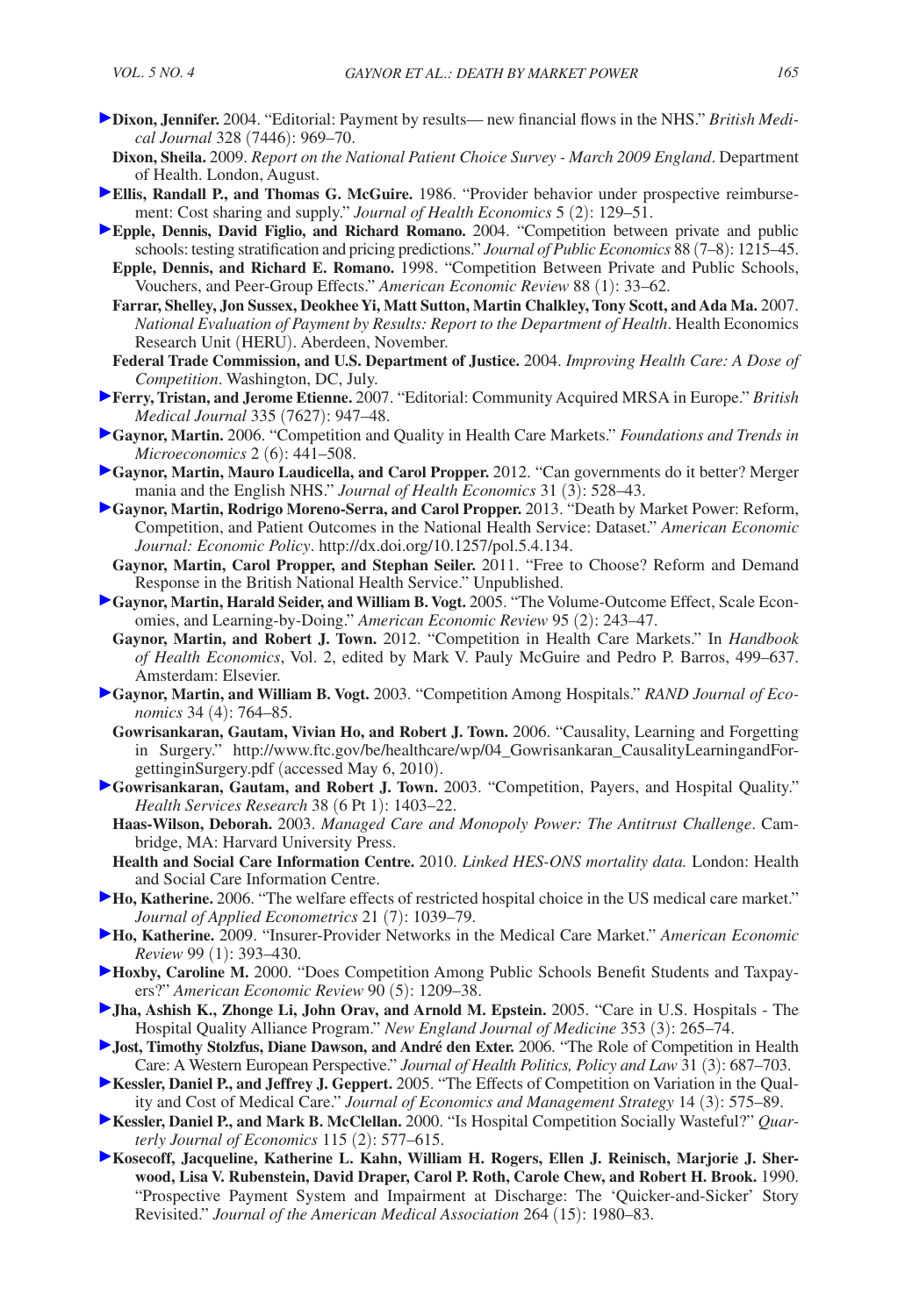- **Le Grand, Julian.** 2007. *The Other Invisible Hand: Delivering Public Services through Choice and Competition*. Princeton: Princeton University Press.
- **Mukamel, Dana B., Jack Zwanziger, and Kenneth J. Tomaszewski.** 2001. "HMO penetration, competition, and risk-adjusted hospital mortality." *Health Services Research* 36 (6): 1019–35.
- **Myocardial Ischaemia National Audit (MINAP).** 2005. *How the NHS manages heart attacks: Fourth Public Report*. Royal College of Physicians. London, June.
- **Myocardial Ischaemia National Audit (MINAP).** 2008. *How the NHS manages heart attacks: Seventh Public Report*. Royal College of Physicians. London, June.
- **Myocardial Ischaemia National Audit (MINAP).** 2010. *How the NHS Cares for Patients with Heart Attack: Ninth Public Report*. Royal College of Physicians. London, September.
- **National Centre for Health Outcomes Development (NCHOD).** 2012. "Clinical and Health Outcomes Knowledge Base: Compendium Indicators." Health and Social Care Information Centre (HSCIC). <http://www.nchod.nhs.uk/NCHOD/Compendium.nsf/IndTitleEmbed1?OpenView>/.
- **Nolte, Ellen, and Martin McKee.** 2004. *Does Healthcare Save Lives? Avoidable Mortality Revisited*. London: Nuffield Trust.
- **Nolte, Ellen, and C. Martin McKee.** 2008. "Measuring the Health of Nations: Updating An Earlier Analysis." *Health Affairs* 27 (1): 58–71.
- **Propper, Carol, Simon Burgess, and Denise Gossage.** 2008. "Competition and Quality: Evidence from the NHS Internal Market 1991–9." *Economic Journal* 118 (525): 138–70.
- **Propper, Carol, Matt Sutton, Carolyn Whitnall, and Frank Windmeijer.** 2010. "Incentives and targets in hospital care: Evidence from a natural experiment." *Journal of Public Economics* 94 (3–4): 318–35.
- **Propper, Carol, and John Van Reenen.** 2010. "Can Pay Regulation Kill? Panel Data Evidence on the Effect of Labor Markets on Hospital Performance." *Journal of Political Economy* 118 (2): 222–73.
- **Rosenbaum, Sara.** 2006. "A Dose of Reality: Assessing the Federal Trade Commission/Department of Justice Report in an Uninsured, Underserved, and Vulnerable Population Context." *Journal of Health Politics, Policy and Law* 31 (3): 657–70.
- **Rothstein, Jesse.** 2007. "Does Competition Among Public Schools Benefit Students and Taxpayers? Comment." *American Economic Review* 97 (5): 2026–37.
- **Ruhm, Christopher J.** 2006. "A Healthy Economy Can Break Your Heart." National Bureau of Economic Research (NBER) Working Paper 12102.
- **Sage, William M., David A. Hyman, and Warren Greenberg.** 2003. "Why Competition Law Matters To Health Care Quality." *Health Affairs* 22 (2): 31–44.
- **Schlesinger, Mark.** 2006. "Markets as Belief Systems and Those Who Keep the Faith." *Journal of Health Politics, Policy and Law* 31 (3): 417–21.
- **Shen, Yu-Chu.** 2003. "The effect of financial pressure on the quality of care in hospitals." *Journal of Health Economics* 22 (2): 243–69.
- **Street, Andrew, and Alan Maynard.** 2007. "Activity based financing in England: the need for continual refinement of payment by results." *Health Economics, Policy and Law* 2 (4): 419–27.
- **Tay, Abigail.** 2003. "Assessing Competition in Hospital Care Markets: The Importance of Accounting for Quality Differentiation." *RAND Journal of Economics* 34 (4): 786–814.
- **Ünal, Belgin, Julia A. Critchley, Dogan Fidan, and Simon Capewell.** 2005. "Life-Years Gained From Modern Cardiological Treatments and Population Risk Factor Changes in England and Wales, 1981–2000." *American Journal of Public Health* 95 (1): 103–08.
	- **Vogt, William B., and Robert J. Town.** 2006. *How Has Hospital Consolidation Affected the Price and Quality of Hospital Care?* Robert Wood Johnson Foundation Research Synthesis Report 9. Princeton, February.
	- **Wright, John, and Kaveh G. Shojania.** 2009. "Editorial: Measuring the quality of hospital care." *British Medical Journal* 338 (569): 783–84.